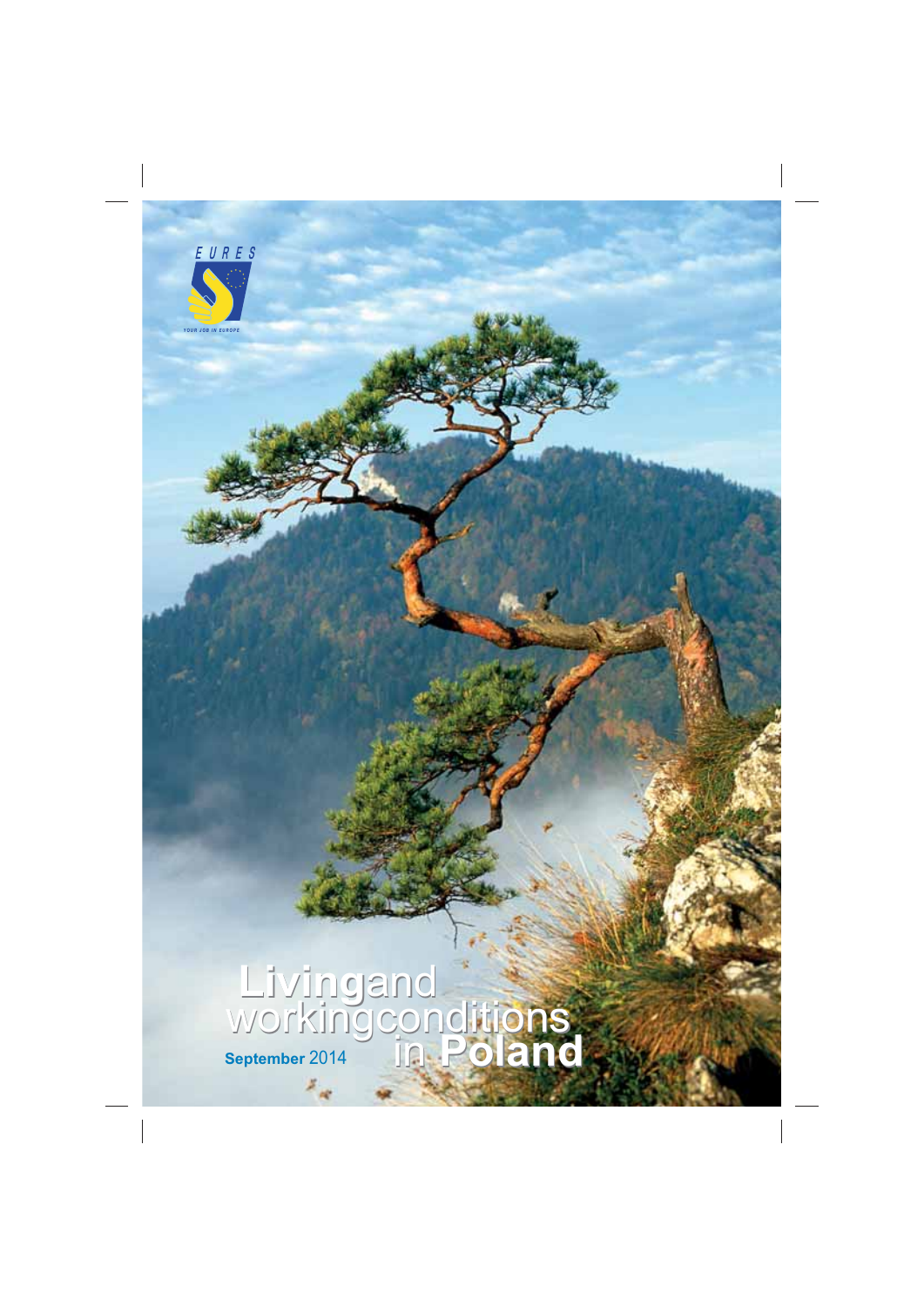Ladies and Gentlemen,

It is our pleasure to present you the brochure entitled *Living and Working Conditions in Poland*.

This brochure was drawn up by the Department of Labour Market of the Ministry of Labour and Social Policy.

Dissemination of information on living and working conditions in Poland represents one of the EURES services provided to foreigners – citizens of the European Union, European Economic Area and Switzerland, hereinafter referred to as "EU citizens".

EURES is an international cooperation network of Public Employment Services and their partners on labour markets, and it is aimed at providing support for labour mobility on the European labour market.

The brochure contains information useful to EU citizens who plan on coming to Poland, including the details on the right of residence, taking up a job, recognition of professional qualifications, establishment of one's own business, social insurance and living conditions in Poland.

The information presents legal situation effective as of **September 2014**. It pertains to citizens of Austria, Belgium, Bulgaria, Croatia, Cyprus, the Czech Republic, Denmark, Estonia, Finland, France, Greece, Spain, the Netherlands, Ireland, Lithuania, Luxembourg, Latvia, Malta, Germany, Portugal, Romania, Slovakia, Slovenia, Sweden, Hungary, the United Kingdom, Italy, as well as Iceland, Liechtenstein, Norway and Switzerland.

Digital version of this brochure is updated on a regular basis and it is available at http:// www.eures.praca.gov.pl.

We hope that, on the basis of the information included in this brochure, EU citizens will be able to make a well-informed decision to reside and work in Poland.

> Ministry of Labour and Social Policy Department of Labour Market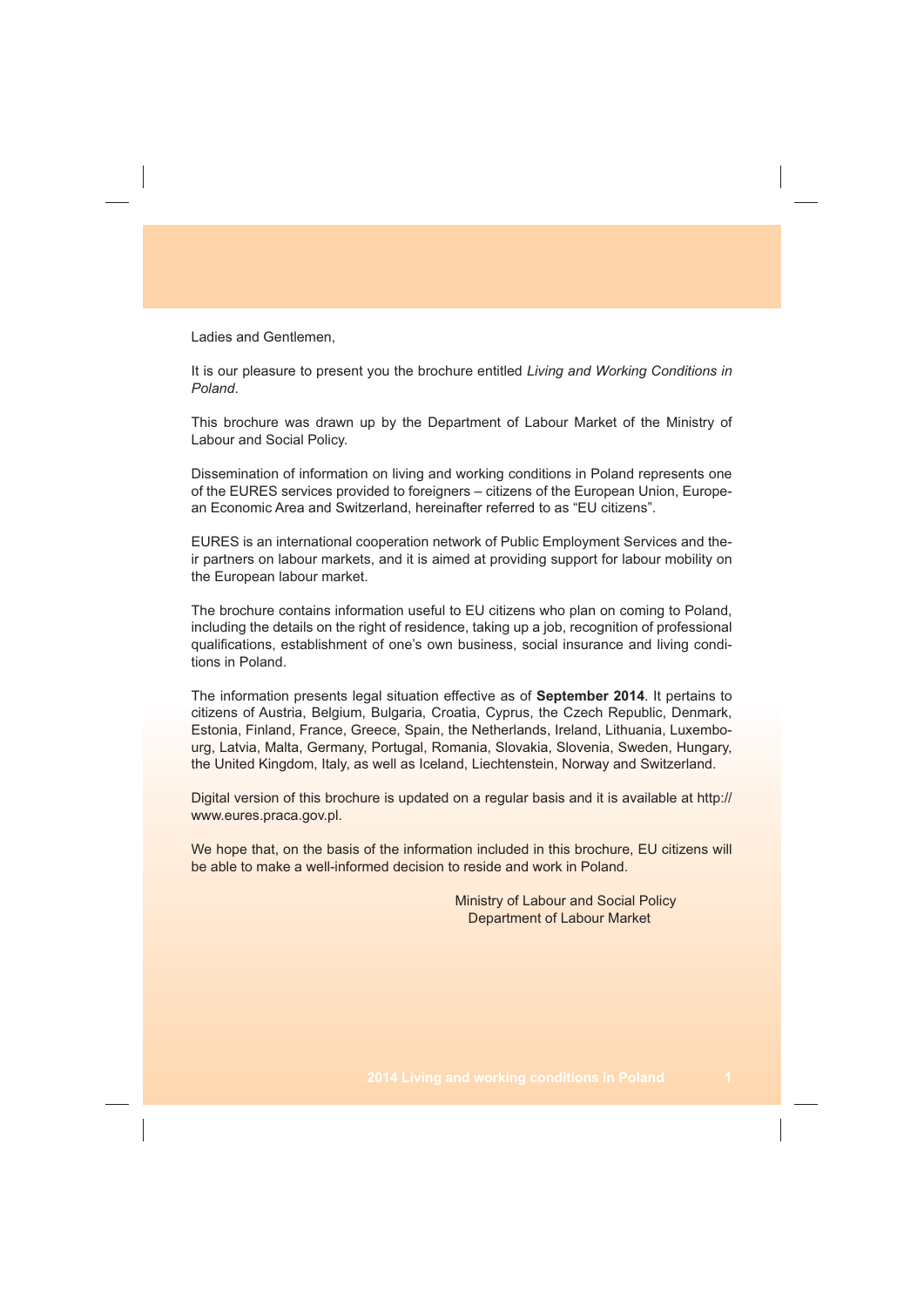# Contents

| I.              |                                                                             |
|-----------------|-----------------------------------------------------------------------------|
| $\mathbf{II}$ . |                                                                             |
| III.            |                                                                             |
| IV.             |                                                                             |
| V.              |                                                                             |
| VI.             | Social insurance for industrial accidents and occupational diseases         |
| VII.            | Possibility to transfer to Poland the unemployment benefit granted in other |
|                 |                                                                             |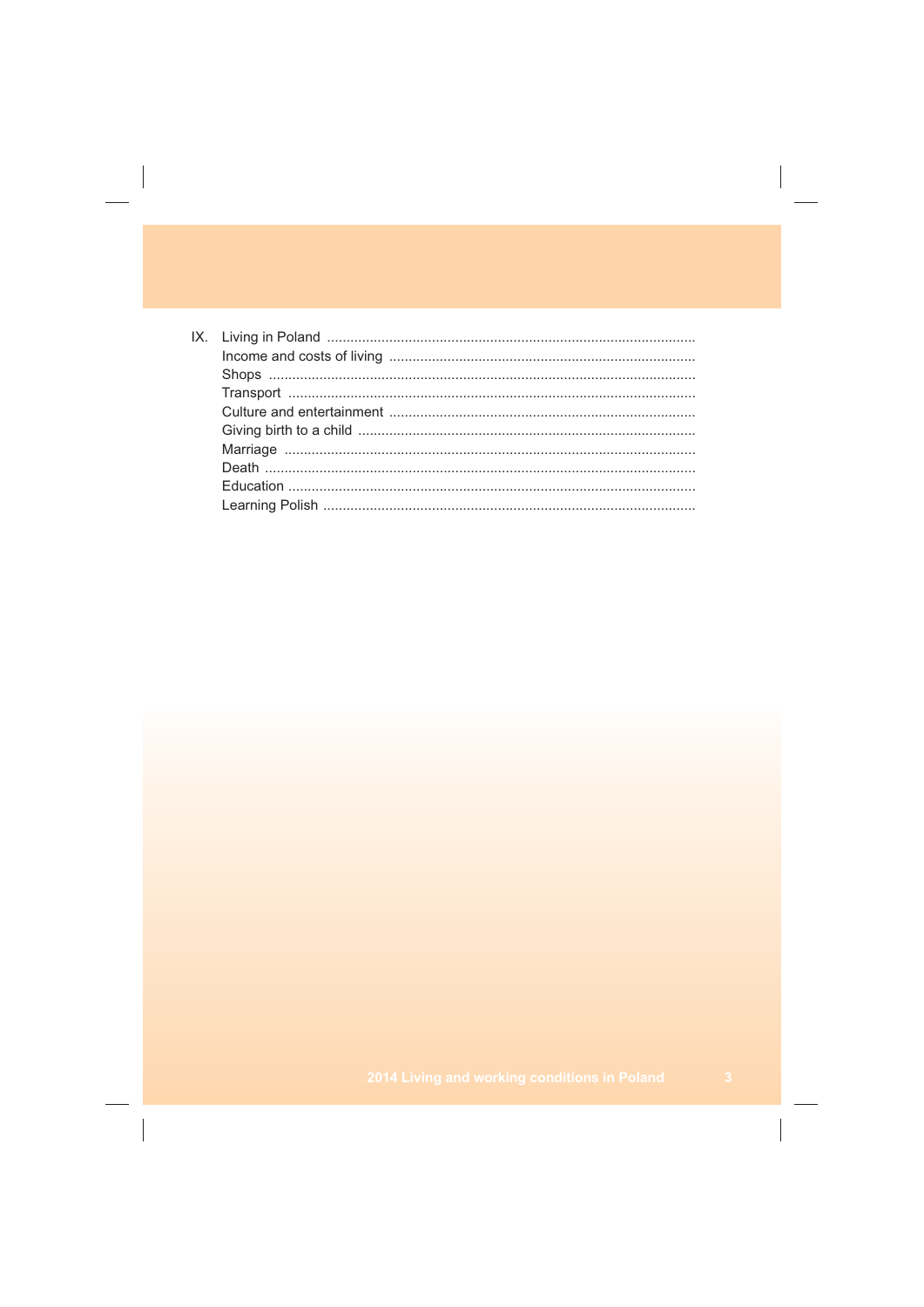# **General information<br>
about Poland**

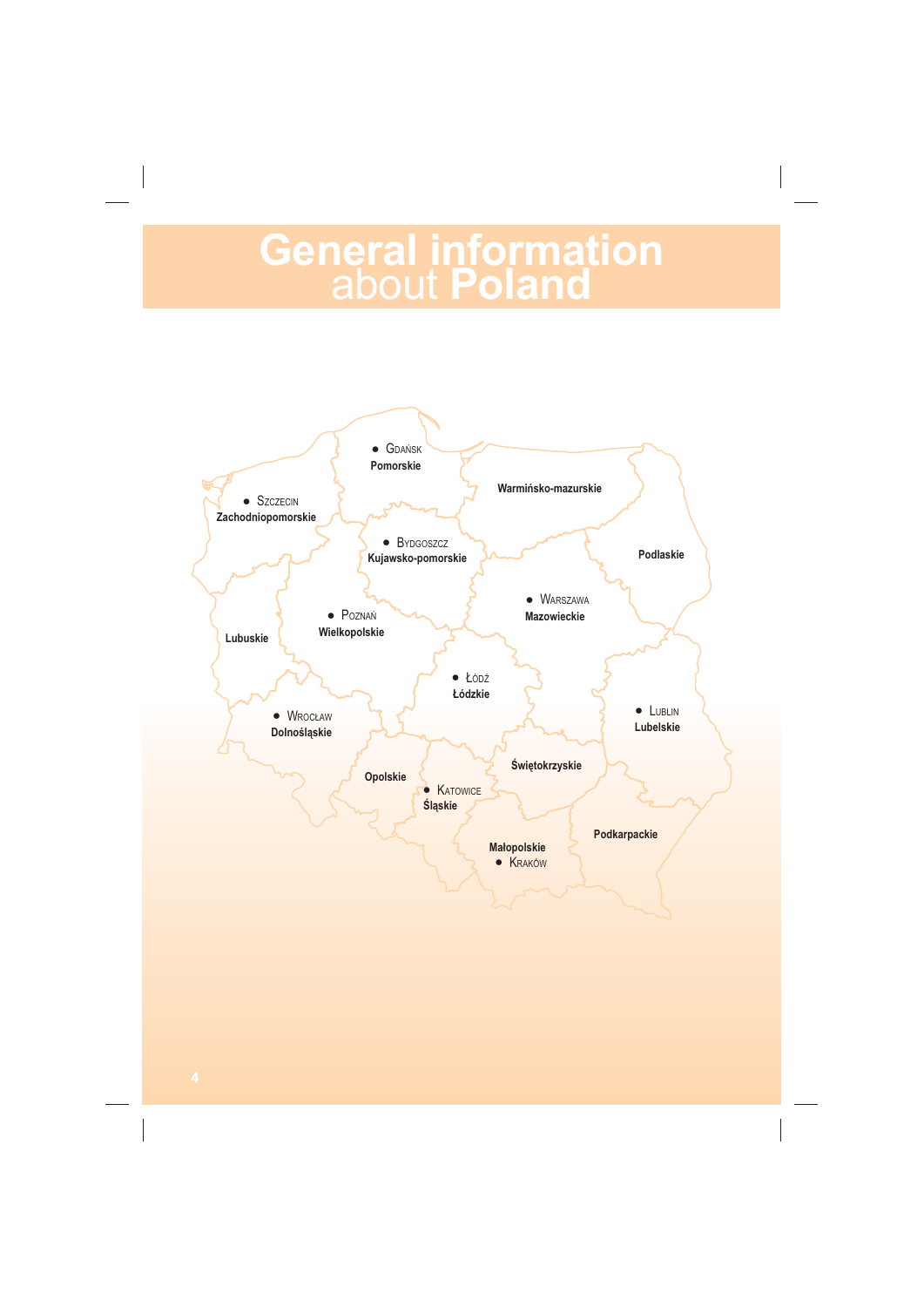### **General information**  about **Poland**

| Poland                                               | Full name: the Republic of Poland (RP)                                                                                                                                                                                                                                                                                                                                                                                                                                                                                         |  |  |
|------------------------------------------------------|--------------------------------------------------------------------------------------------------------------------------------------------------------------------------------------------------------------------------------------------------------------------------------------------------------------------------------------------------------------------------------------------------------------------------------------------------------------------------------------------------------------------------------|--|--|
| Official language                                    | Polish                                                                                                                                                                                                                                                                                                                                                                                                                                                                                                                         |  |  |
| Capital city                                         | Warsaw                                                                                                                                                                                                                                                                                                                                                                                                                                                                                                                         |  |  |
| Major cities                                         | Łódź, Kraków, Wrocław, Poznań, Gdańsk, Szczecin, Bydgoszcz,<br>Katowice, Lublin, Białystok, Olsztyn                                                                                                                                                                                                                                                                                                                                                                                                                            |  |  |
| Political system                                     | Parliamentary democracy. The legislative power is exercised by<br>a two-chamber parliament (Sejm - 460 members of the parliament,<br>Senat - 100 senators), executive power by the Council of Ministers<br>and the President, and the judicial power by impartial courts of law.                                                                                                                                                                                                                                               |  |  |
| Administrative<br>division                           | Since 1 January 1999, the structure of Polish territorial self-government<br>consists of three levels: gmina self-government, poviat self-government<br>and voivodeship self-government. Poland is divided into 2,479 gminas,<br>314 poviats and 16 voivodeships (Dolnośląskie, Kujawsko-Pomorskie,<br>Lubelskie, Lubuskie, Łódzkie, Małopolskie, Mazowieckie, Opolskie,<br>Podkarpackie, Podlaskie, Pomorskie, Śląskie, Świętokrzyskie,<br>Warmińsko-Mazurskie, Wielkopolskie, Zachodniopomorskie)<br>(as of 1 January 2013). |  |  |
| Geographical<br>location                             | Poland is located in Central Europe on the Baltic Sea coast. It borders<br>Russia, Lithuania, Belarus and Ukraine to the east, Slovakia and the<br>Czech Republic to the south and Germany to the west.                                                                                                                                                                                                                                                                                                                        |  |  |
| Area                                                 | 312,683 thousand km.                                                                                                                                                                                                                                                                                                                                                                                                                                                                                                           |  |  |
| Population                                           | ca. 38 million                                                                                                                                                                                                                                                                                                                                                                                                                                                                                                                 |  |  |
| Climate                                              | Moderate. Average temperature in the summer oscillates between<br>16.5°C and 20°C and in the winter between -6°C and 0°C. The hottest<br>month is July. The coldest month is January.                                                                                                                                                                                                                                                                                                                                          |  |  |
| Religions                                            | Catholicism - 95%, Orthodox Church - 1.5%, Protestantism - 1%<br>and others.                                                                                                                                                                                                                                                                                                                                                                                                                                                   |  |  |
| Ethnic groups                                        | Poland is almost entirely an ethnically homogenous country. Poles<br>represent ca. 97% of the population. The largest national minorities<br>are Germans, Ukrainians and Belarusians.                                                                                                                                                                                                                                                                                                                                          |  |  |
| <b>Central bank</b>                                  | Narodowy Bank Polski (the National Bank of Poland, NBP) having its<br>official seat in Warsaw at ul. Świętokrzyska 11/21.                                                                                                                                                                                                                                                                                                                                                                                                      |  |  |
| Currency                                             | In 2013, the average EUR exchange rate set by NBP was PLN<br>4.1975. PLN 1 equalled ca. EUR 0.24.                                                                                                                                                                                                                                                                                                                                                                                                                              |  |  |
| <b>Emergency and</b><br>information<br>phone numbers | 997 - Police, 998 - Fire Brigade, 999 - Medical Rescue Service,<br>112 – General Emergency Number (calls are free of charge)                                                                                                                                                                                                                                                                                                                                                                                                   |  |  |
| <b>Holidays</b>                                      | 1 January – New Year, 6 January – Epiphany, Easter (moveable feast),<br>1 May - Labour Day, 3 May - 3 May Constitution Day, Corpus Christi<br>(moveable feast), 15 August - Assumption, 1 November - All Saints' Day,<br>11 November – Independence Day, 25 and 26 December – Christmas.                                                                                                                                                                                                                                       |  |  |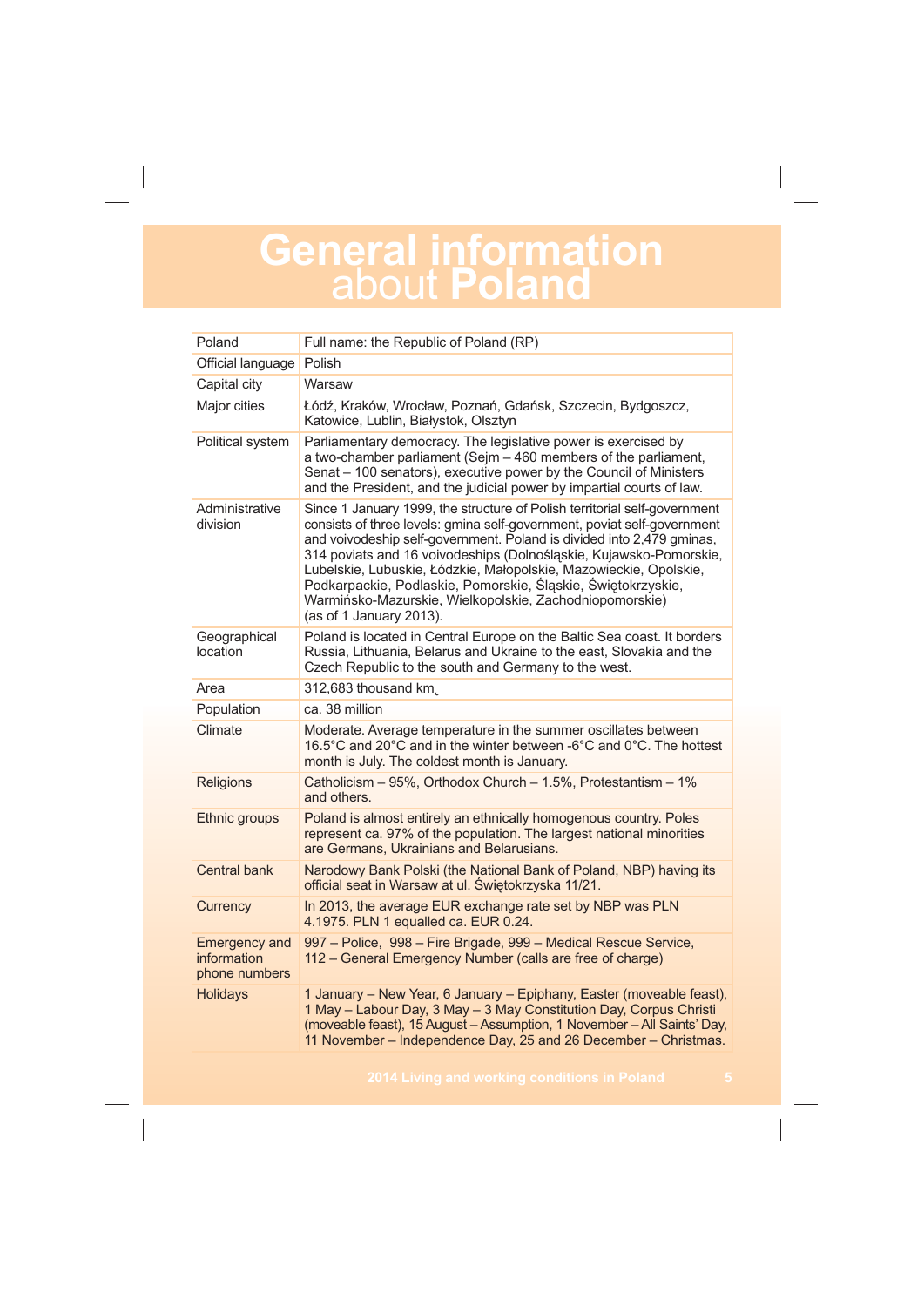### **Entry into the territory of Poland<sup>1</sup>**

**A European Union (EU) citizen**<sup>2</sup> may enter the territory of Poland on the basis of a valid travel document or other document that certifies their identity and citizenship.

**A family member of an EU citizen** who does not have an EU citizenship may enter the territory of Poland on the basis of a valid travel document and a visa, if required. Visa applications should be submitted to the consul or the chief of a Border Guard post.

### **Family members** of an EU citizen include:

- a) a spouse,
- b) a direct descendant of an EU citizen or of their spouse (direct descendant: child), aged up to 21, or remaining a dependant of such EU citizen or of their spouse,
- c) a direct ascendant of an EU citizen or of their spouse (direct ancestor: father or mother) being a dependant of such EU citizen or of their spouse.

### **Acquiring the right of residence in Poland**

**1. Staying in Poland for up to 3 months** An EU citizen and a family member who is not an EU citizen may stay on the territory



of Poland for up to 3 months without the need to register their residence. EU citizens who arrived in Poland in order to seek a job may stay in Poland without the need to register their residence for the period not exceeding 6 months. Such period may be longer if such EU citizens prove that they are active jobseekers with actual employment potential. When staying on the territory of Poland, an EU citizen is obliged to have a valid travel document or another valid document that certifies their identity or citizenship. A family member of an EU citizen who does not have an EU citizenship is obliged to have a valid travel document and a visa, if required.

#### **2. Staying in Poland for more than 3 months**

EU citizens may stay in Poland for the period exceeding 3 months, provided that:

Detailed information can be found in the Act of 14 July 2006 on entering the Republic of Poland's territory, the stay and departure of EU citizens and members of their families, Dz.U. of 2006 No 144, item 1043, as amended.

<sup>2</sup> For the purposes of this brochure, the abbreviation "EU" will refer to the European Union Member States, Norway, Iceland, Liechtenstein and Switzerland.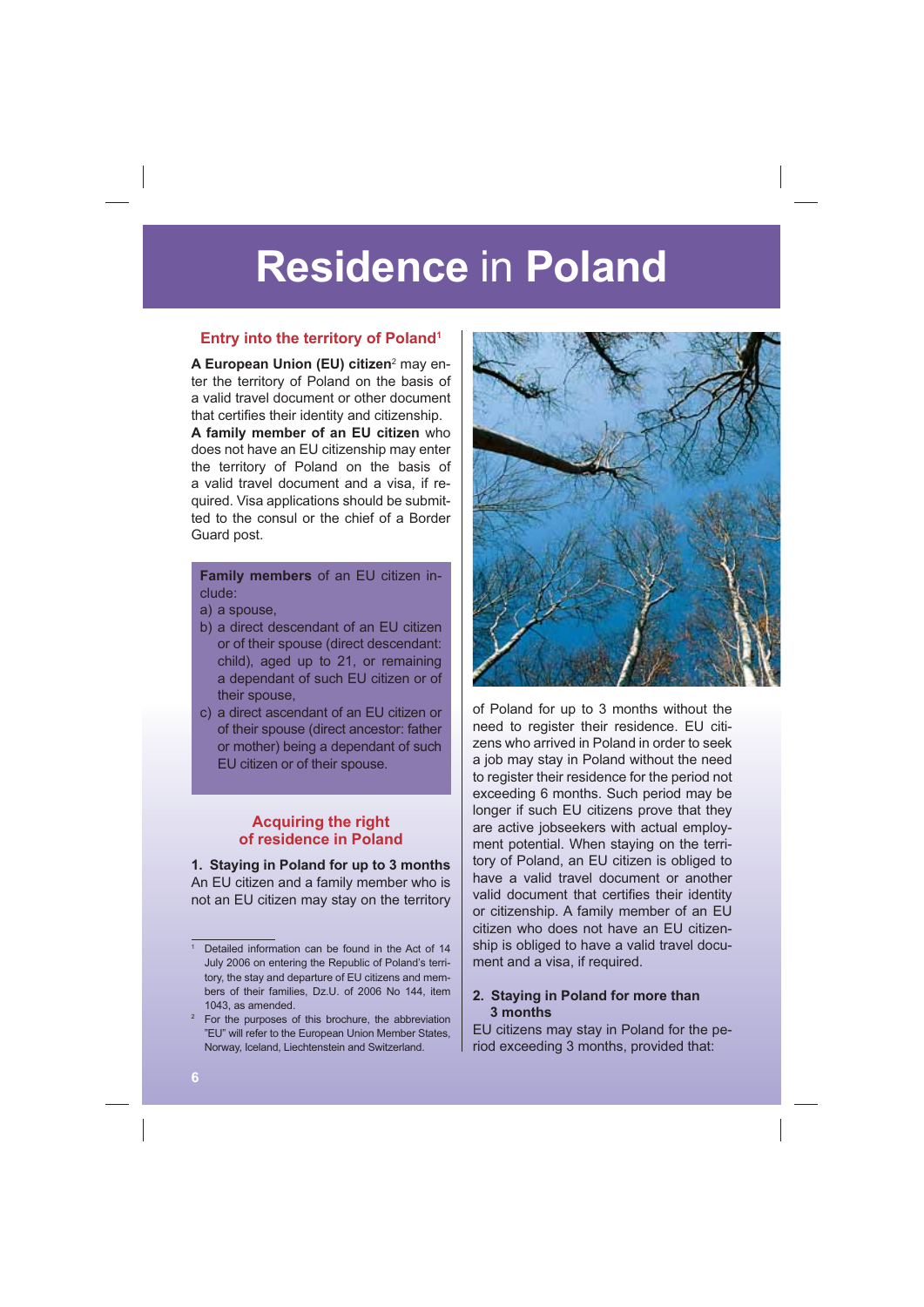

- 1) they are employees or self-employed working on the territory of Poland,
- 2) they have sufficient funds to maintain themselves and their family members in Poland so that they are not a burden for the social assistance, and they are covered by the public health insurance, or they are entitled to health care on the basis of the regulations on coordination of social security systems, or they have private health care insurance covering all expenses that may be incurred during their stay in Poland,
- 3) they study or participate in vocational training and they are covered by the public health insurance, or they are entitled to health care on the basis of the regulations on coordination of social security systems, and they have sufficient funds to maintain themselves and their family members in Poland so

that they are not a burden for the social assistance,

- 4) they are a spouse of a Polish citizen,
- 5) they are seeking a job, whereas their residence without the need to register may not exceed 6 months, unless after that period such EU citizens prove that they are active jobseekers with actual employment potential.

#### **3. Obligation to register one's residence**

EU citizens should have sufficient funds for their maintenance and the maintenance of their family members within the territory of Poland so that they are not a burden for the social assistance. The documents certifying that EU citizens have sufficient funds for their maintenance and the maintenance of their family members may be in particular:

- 1) a credit card,
- 2) a certificate confirming that they have sufficient funds with a bank or another financial institution, confirmed by means of a stamp and signature of an authorised employee of such a bank or financial institution, issued no later than a month before the submission of an application for registration of residence.

#### **NOTE:**

Should a stay within the territory of Poland last longer than 3 months, EU citizens are obliged **to register their residence in Poland** and a family member who is not an EU citizen is obliged **to obtain residence card for an EU citizen's family member.**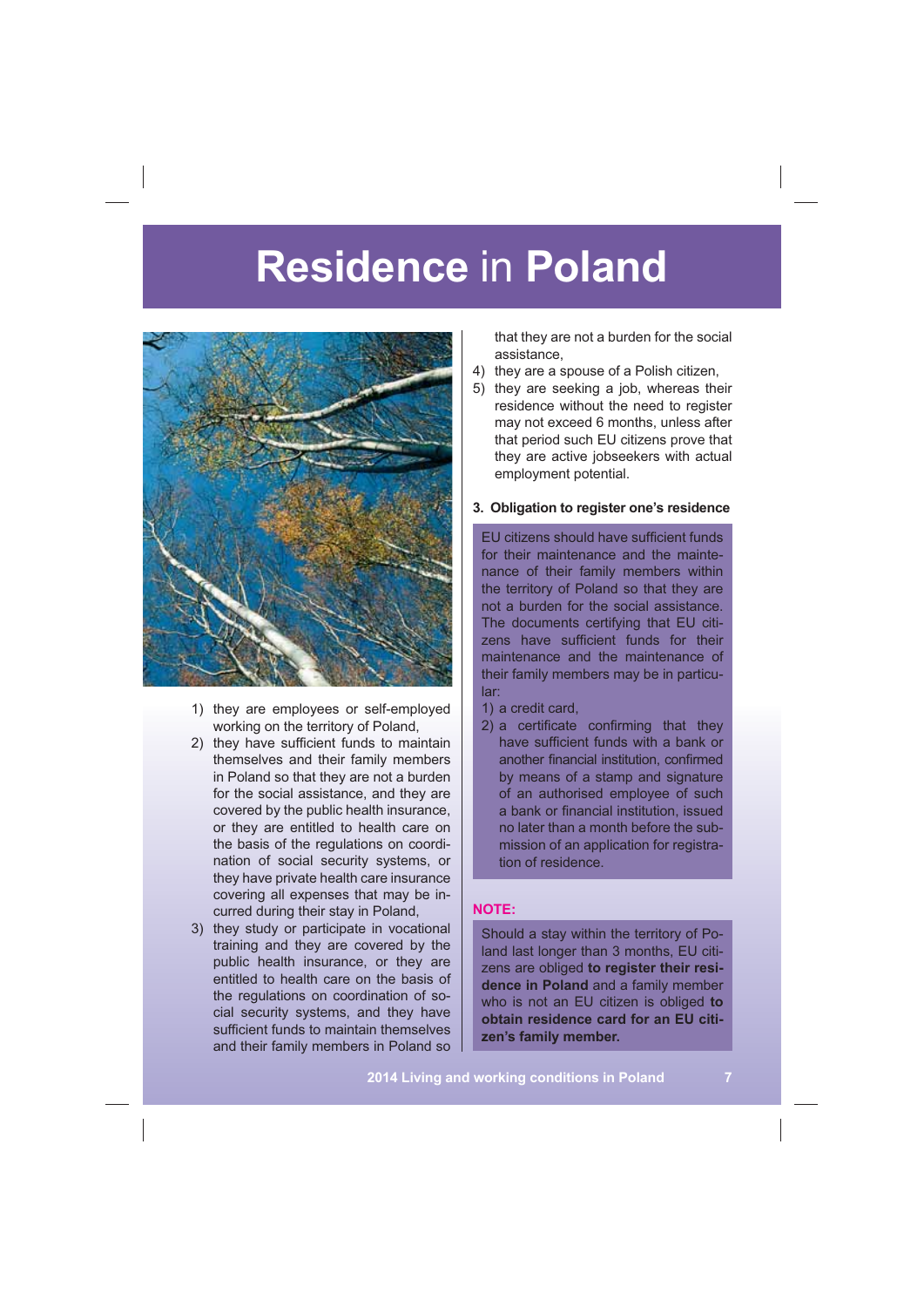Applications for registration or issuance of a residence card for an EU citizen's family member should be submitted in person to the **voivode** competent for the place of stay. A valid travel document or another document that certifies one's identity and citizenship (in the case of EU citizens) or a travel document (in the case of an EU citizen's family member) should be presented at the voivodeship office.

The following documents should be attached accordingly to the application for **registration of residence of an EU citizen**:

- 1) in the case of employees:
	- a) written declaration of an employer or another entity about the intention to employ the applicant,
	- b) work certificate,
- 2) in the case of the self-employed:
	- a) copy of the entry in the National Court Register, if such a copy is required by law,
	- b) certificate of entry in the business activity register,
	- c) other certification that the applicant is self-employed and works on the territory of Poland,
- 3) in the case of students or persons participating in vocational training:
	- a) certificate from an university confirming that they have been admitted for studies, or referral to vocational training,
	- b) document certifying that they are covered by health insurance or entitled to health care on the basis of regulations on coordination of social security systems,
	- c) written declaration that the applicant has sufficient funds for their

maintenance and the maintenance of their family members so that they are not a burden for the social assistance, or proof of holding such funds,

- 4) in the case of a spouse of a Polish citizen: document certifying their marriage with a Polish citizen,
- 5) in other cases:
	- a) document certifying that they are covered by health insurance or entitled to health care on the basis of regulations on coordination of social security systems,
	- b) proof that the applicant has suf ficient funds for their maintenance and the maintenance of their family members so that they are not a burden for the social assistance.

The following documents should be attached accordingly to the application for **a residence card for a family member of an EU citizen**:

- 1) certificate of registered residence of an EU citizen, issued for the EU citizen with whom the family member resides on the territory of Poland,
- 2) 5 up-to-date photographs,
- 3) document certifying their marriage with a Polish citizen (spouse),
- 4) document certifying the existence of family ties and document confirming the age or the fact that they are dependants of an EU citizen or his/her spouse (descendants),
- 5) document certifying the existence of family ties and document confirming the fact that they are dependants of an EU citizen or his/her spouse (ascendants).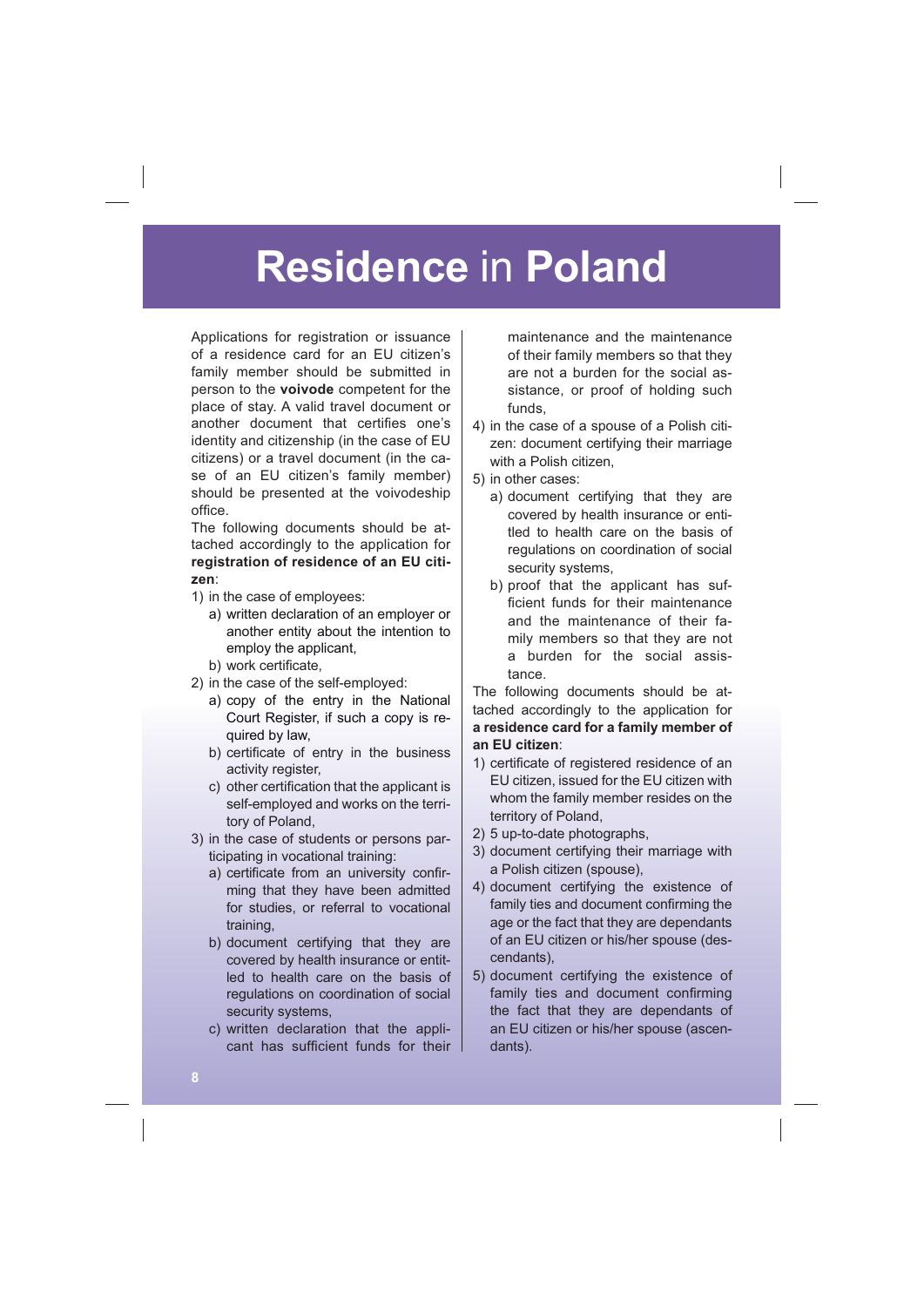### **4. The right of permanent residence in Poland**

### **NOTE:**

After **5 years of continuous residence** on the territory of Poland, an EU citizen shall be granted **the right of permanent residence**.

A family member who is not an EU citizen shall be granted **the right of permanent residence after 5 years of continuous residence on the territory of Poland with an EU citizen**.

**Residence is considered continuous** when the person in question has not left Poland for longer than 6 months in a year (in total). However, a stay outside Poland can be longer due to mandatory military service or an important personal situation, in particular: pregnancy or delivery, disease, studies, vocational training, or delegation, provided that such period does not exceed 12 consecutive months.

A document confirming the right of per**manent residence** is issued for the EU citizen who was granted such right of permanent residence, upon request.

A family member who is not an EU citizen, who was granted the right of permanent residence, is obliged to obtain a **permanent residence card for a family member of an EU citizen**.

Applications for the issuance of the abovementioned documents should be submitted in person to the voivode competent for the place of stay of the EU citizen.



5 up-to-date photographs meeting the specified requirements should be attached to the application for a **document**  confirming the right of permanent resi**dence or a permanent residence card for a family member of an EU citizen**, and a valid travel document should be presented. EU citizens may produce other document confirming their identity and citizenship.

**5. Refusal to register the residence or to issue a residence card for a family member of an EU citizen or a docu**ment confirming the right of perma**nent residence or a permanent residence card for a family member of an EU citizen.**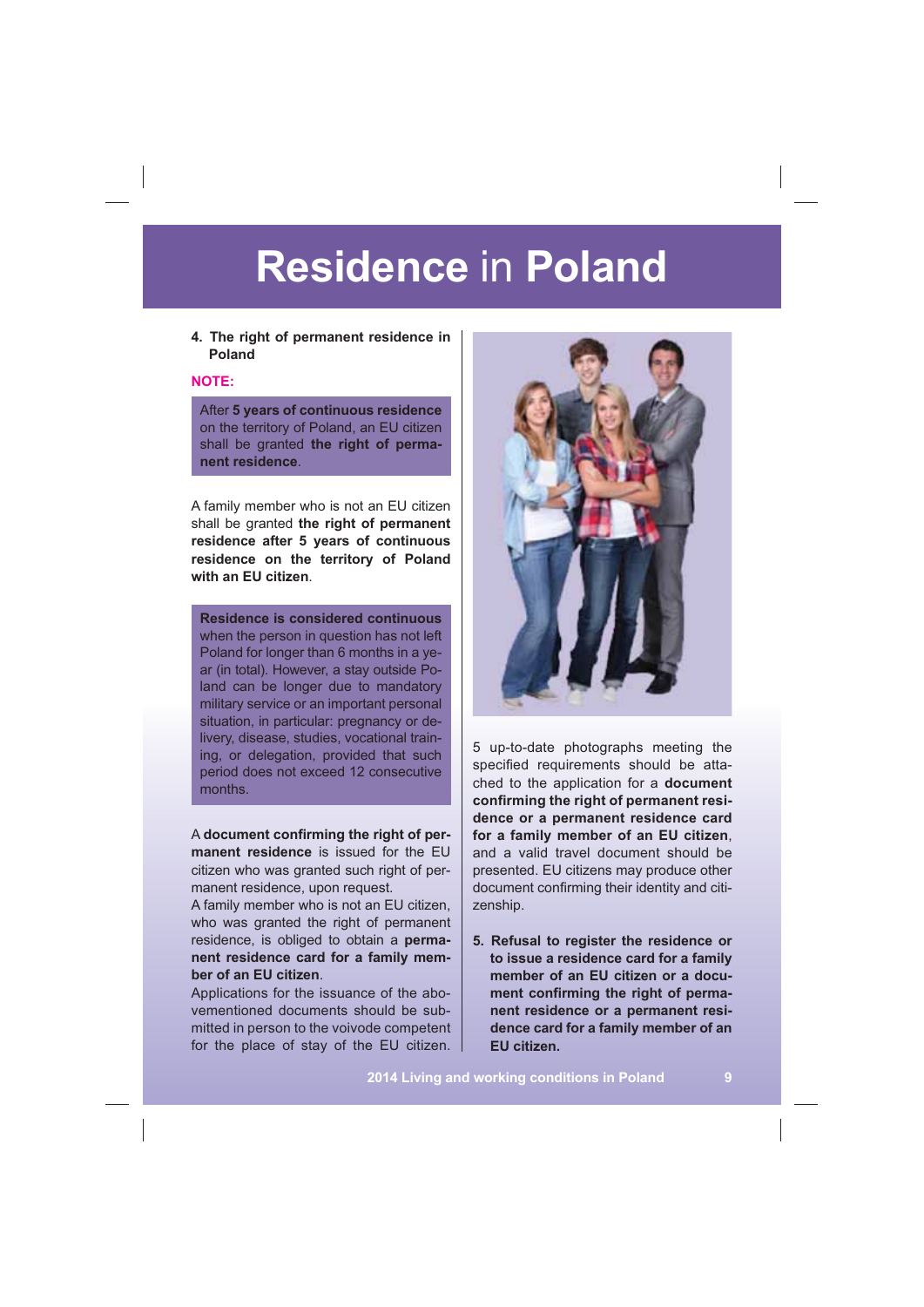The voivode refuses to register the residence or to issue the abovementioned documents, if:

- 1) the conditions for residence or permanent residence specified in the regulations have not been met; or
- 2) the residence of the person in question poses a threat to state defence or security or public order and safety; or
- 3) the marriage with an EU citizen was a sham marriage.

The voivode is also the competent authority for cancelling the registration of residence; replacement or issuance of a new certificate of registered residence of an EU citizen; issuance, replacement or invalidation of a residence card for an EU citizen's family member; and for matters concerning the issuance, replacement or invalidation of a document certifying the permanent residence, or the permanent residence card for an EU citizen's family member.

Decisions of the voivode may be appealed against to the Head of the Office for Foreigners in Warsaw through the competent voivode. Appeals should be made in writing within 14 days from the date of receipt of the decision.

Addresses of the Voivodeship Office departments competent for foreigners, where applications can be submitted, are available at the website of the Office for Foreigners:

http://www.udsc.gov.pl, tab Instytucje współpracujące / Organiza*tions which cooperate with the Office.* 

More information: http://www.udsc.gov.pl Office for Foreigners

### **Obligation to register one's place of residence**

EU citizens and their family members who do not stay at a hotel or at a facility providing accommodation because of work, education, treatment or recreation, shall be obliged to register with a city hall or gmina office with territorial jurisdiction for temporary residence no later than before the end of the fourth day, counting from the moment of crossing the border of the Republic of Poland.

### **FEES:**

Certificate of registered residence of an EU citizen, document confirming the right of permanent residence of an EU citizen, residence / permanent residence card for a family member of an EU citizen, are issued **free of charge**.

### **Renting a flat**

Flats to rent can be sought:

- **personally** by asking friends and acquaintances, reading advertisements in newspapers and on websites, publishing one's own advertisements in newspapers and on websites, or placing such advertisements in the preferred neighbourhood,
- **through a real estate agent** a real estate agent is a natural person **who has a professional licence in this -eld and is entered in the central register of real estate agents**.

When deciding to use the services of a real estate agent, one should previously check whether they have a licence in this field and whether they hold a third party liability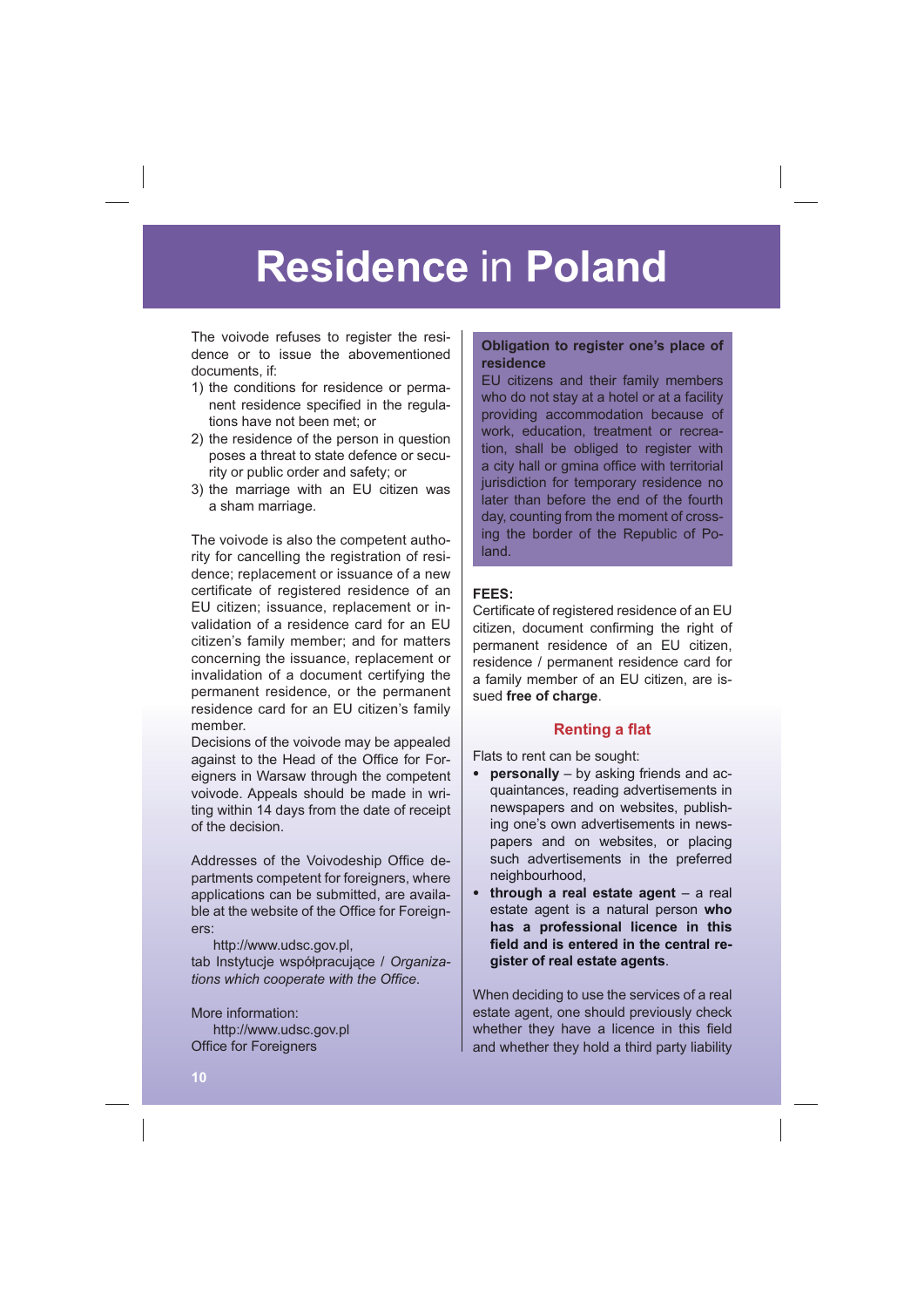insurance for the damages incurred with regard to their provision of agency services. The Minister of Transport, Construction and Maritime Economy awards professional licences to provide real estate agency services and examines complaints against real estate agents. An excerpt from the register of real estate agents is available at the website of the Ministry of Transport, Construction and Maritime Economy, allowing to check at any time whether a given person has the professional licence (http://www.mir.gov.pl, tab: *Budownictwo, Uprawnienia zawodowe*).

All activities carried out by a real estate agent must be preceded by a conclusion of a real estate agency agreement. An agency agreement should specify the professional activities to be carried out by the agent and their remuneration for such activities. The agreement shall also specify the agent who will be responsible for its execution, the number of professional licence of such agent and the declaration that they have third party liability insurance for the damages incurred with regard to their provision of agency services. An agency agreement shall be null and void unless made in writing. Agency services are provided for a specific fee (usually 50 to 100% of the amount of the monthly rent specified in the agreement).

A flat rental agreement can be concluded for a definite or indefinite period. A rental agreement can be terminated by an owner for reasons specified in the act of law. Prior to entering into an agreement, an owner might demand that the tenant pay a refundable deposit. The deposit is a security of potential claims for the damages to the premises exceeding the

usual wear and tear resulting from the rental and of all financial liabilities due to flat rental (it must not exceed the amount of the monthly rent multiplied by twelve). The deposit is refundable within a month from the date of vacating the flat, after deduction of tenant's liabilities due to flat rental.

The amount of rent for a flat depends on the city, the standard and the surface area of the flat. The flats in Warsaw and other major cities are the most expensive ones, with rent in Warsaw ranging:

- from PLN 900 to PLN 2,100 (ca. EUR 215–500) in the case of a studio,
- from PLN 1,100 to PLN 2,500 (ca. EUR  $260-600$ ) in the case of a two-room flat.
- from PLN 1,500 to PLN 3,000 (ca. EUR 360–720) in the case of a three-room flat

Large differences in rent for flats from the same category result from distance from the city centres.

The abovementioned rates do not include the charges for utilities. Payments for gas, electricity, heating and water are usually not included in the rent.

Real property lease or sales offers can be found in newspapers, such as: *Oferta, Metro*, Wednesday edition of *Gazeta Wyborcza*  (*Nieruchomoci* insert), and on the following websites: www.trader.pl, www.gratka.pl, www. gumtree.pl, www.otodom.pl, www.bezposrednikow.pl, www.nieruchomosci-online.pl, www.szybko.pl.

More information:

http://www.mir.gov.pl

Ministry of Infrastructure and Development http://www.oferty.net/agencje – list of real estate agencies broken down by voivodeships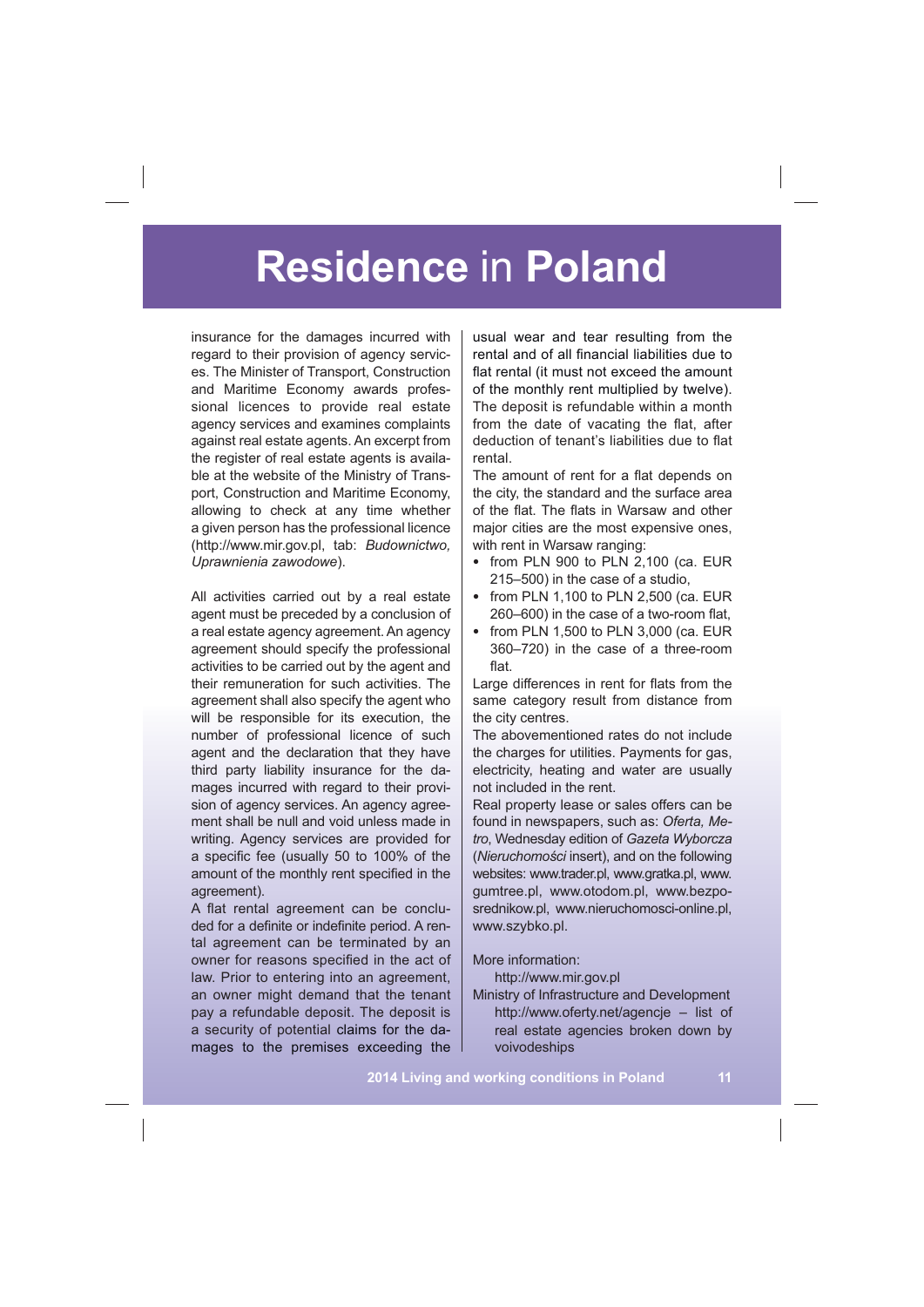### **Purchase of real property**<sup>3</sup>

#### **NOTE:**

An EU citizen is not obliged to apply for a permit of the Ministry of Interior when planning to purchase a separate flat or commercial premises, e.g. a garage or land property that has no agricultural or forest function.

Since 1 May 2009, foreigners from the European Union do not have to produce a permit to purchase a "second home", i.e. a land property intended for housing development or for recreational purposes that will not be a place of permanent residence of such foreigners. Foreigners from the EU are currently obliged to produce a permit to purchase real property in Poland solely when purchasing agricultural and forest properties.

Pursuant to the Polish Civil Code, purchase of any type of real property requires an agreement concluded in the form of a notarial deed.

Flat or house sale advertisements can be found in newspapers, online or in real estate agencies. When deciding to use the services of a real estate agent, one should previously check whether they have a professional licence, whether they hold a third party liability insurance and whether they have the power of attorney to represent the real estate agency and to sign agreements on its behalf. A commission amounting to ca.  $2-3%$  of the flat price is charged for the real estate agency services (more on real

estate agency services can be found in the Chapter *Renting a flat*).

A permit of the Interior Minister to purchase real property is necessary with regard to an agricultural or forest property (valid for 12 years from the day of Poland's accession to the European Union, i.e. until 1 May 2016). To that end, one should submit an application to the Minister of Interior for the issuance of a permit to purchase real property. The permit is issued, provided that:

- 1) purchase of the real property does not pose any threat to state defence, state security or public order and safety, and it is in line with the social policy and public health regulations,
- 2) the EU citizen proves that there are circumstances confirming their ties to Poland.

An application for the issue of a permit to purchase real property should be sent to the Minister of Interior to the address: Ministerstwo Spraw Wewnętrznych, Departament Zezwoleń i Koncesii ul. Rakowiecka 2 a, 02-591 Warszawa.

More information:

http://www.msw.gov.pl

Ministry of Interior http://www.msw.gov.pl/portal/pl/88/

260/Nabywanie\_nieruchomosci.html detailed information about the purchase of real property in Poland

### **Driving licence**<sup>4</sup>

A driving licence issued in any EU Member State remains valid on the territory of Poland.

Purchase of real property in Poland is regulated by the Act of 24 March 1920 on the acquisition of real estate by foreigners (Dz.U. of 2004, No. 167, item 1758, as amended).

<sup>4</sup> The rules of obtaining a driving licence are regulated by the Act on drivers of 5 January 2011 (Dz.U. of 2014, item 600, as amended).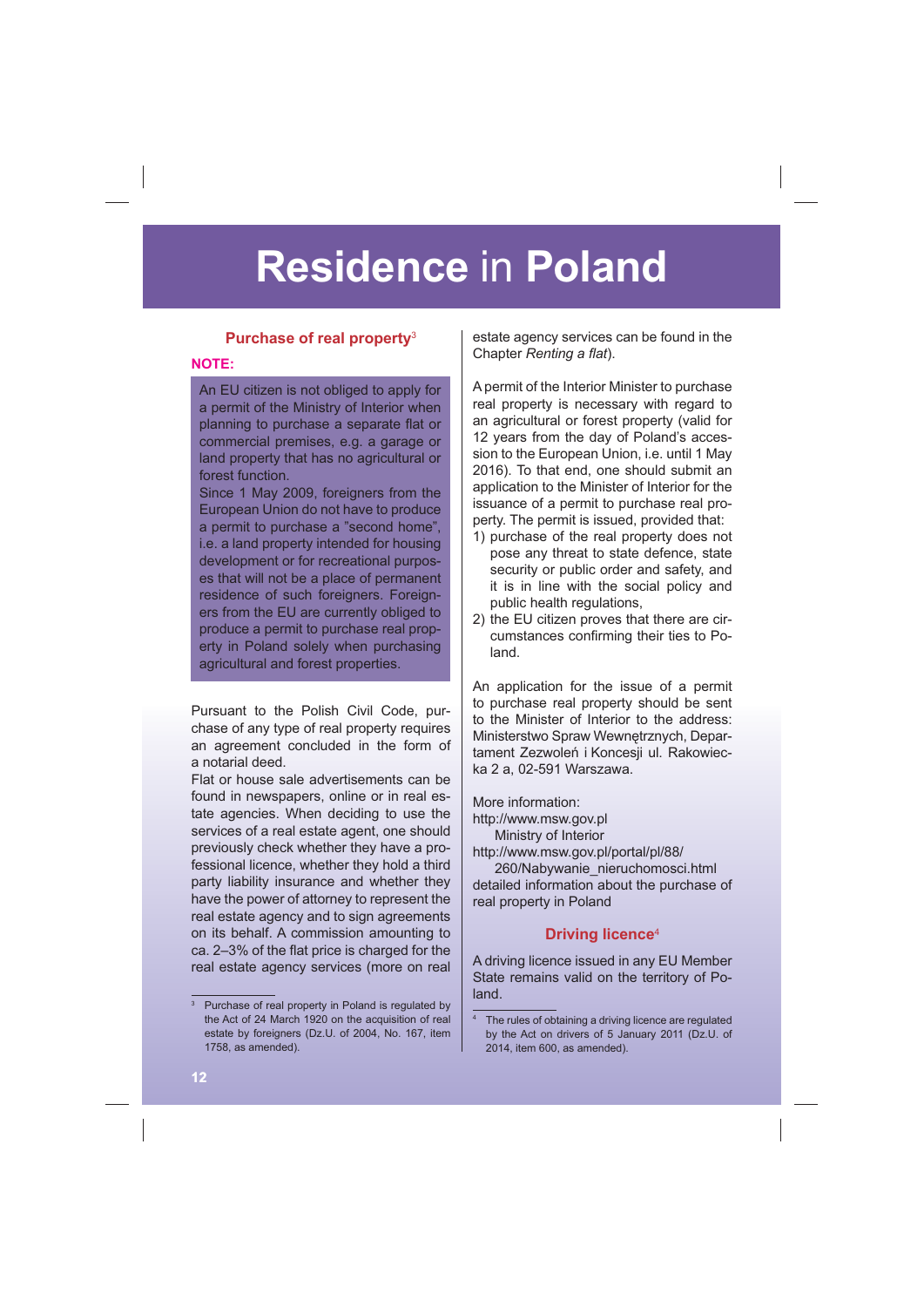In order to obtain a Polish driving licence, an EU citizen should:

- 1) reach the minimum age required for driving vehicles in a given category,
- 2) obtain a medical certificate confirming lack of health impediments to drive, and a psychological certificate confirming lack of psychological impediments to drive, if necessary,
- 3) complete training required for a given category,
- 4) pass a state examination required for a given category with positive results,
- 5) reside on the territory of Poland for at least 185 days in each calendar year because of their personal or professional ties, or present a certificate confirming that they have been studying in Poland for at least 6 months.

#### **NOTE:**

In order to obtain a Polish driving licence, an EU citizen should reach the age required for a given category: 14 years old  $-$  AM; 16 years old  $-$  A1, B1, T; 18 years old – A2, B, B+E, C1, C1+E; 20 years old – A if a given person has had an A2 driving licence for at least 2 years; A2; 21 years old – C, C+E, D1, D1+E subject to detailed regulations pertaining to the minimum age to drive for the members of uniformed services and persons who passed the preliminary qualification; 24 years old  $-$  A if a given person has not had an A2 driving licence for at least 2 years; D, D+E subject to detailed regulations pertaining to the minimum age to drive for the members of uniformed services and persons who passed the preliminary qualification.

A driving licence cannot be issued to persons:

- 1) in the case of whom a medical examination revealed active form of addiction to alcohol or to a substance with similar effects as alcohol,
- 2) on whom a prohibition was imposed, by way of a final judgement of a court, to drive motor vehicles (within the validity period and scope of such prohibition),
- 3) whose right to drive was revoked or whose driving licence was confiscated (within the validity period and scope of such decision),
- 4) who has other document confirming their right to drive a motor vehicle,
- 5) who acquired their driving licence abroad, which was then confiscated, or whose right to drive was revoked (within the validity period of confiscation of a driving licence or revocation of the right to drive),
- 6) whose driving licence was replaced due to the monitoring of drivers as described in the Act on drivers.

The available driving licence categories are uniform on the territory of the entire European Union.

More information:

http://www.mir.gov.pl Ministry of Infrastructure and Development, tab Transport drogowy http://www.krbrd.gov.pl

National Road Safety Council

### **Capital and payment flow**

### **NOTE:**

Pursuant to Article 63 of the Treaty on the Functioning of the European Union, Poland does not impose any limitations on the flow of capital or payments between EU Member States.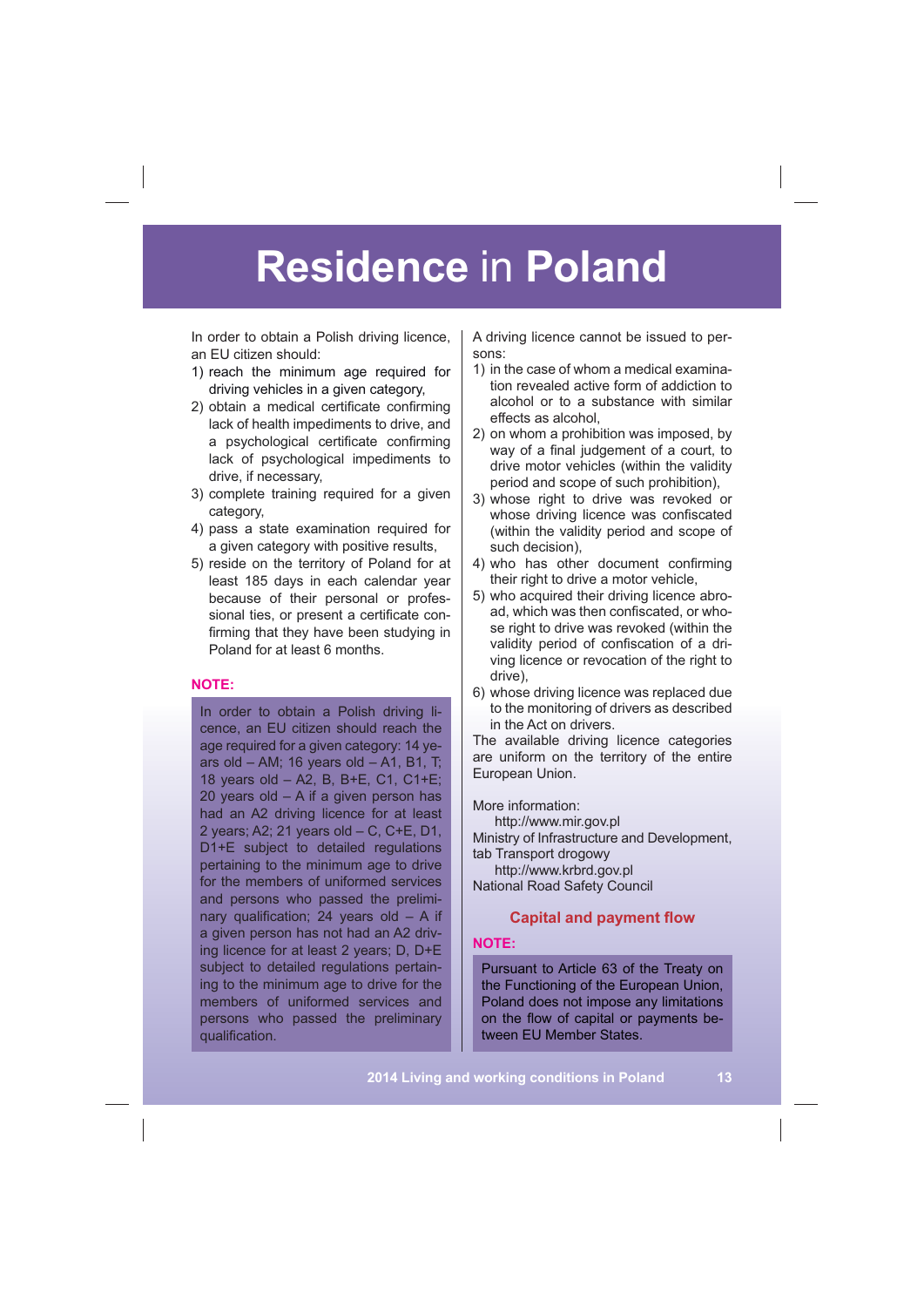EU citizens are allowed to carry out all financial transactions in Poland, including, but not limited to, opening bank accounts and taking loans from financial institutions having a registered office in Poland. EU citizens are also free to transfer abroad the funds transferred to Poland and the income generated in Poland.

In particular cases and in accordance with the EU law, such transactions and operations may be subject to control procedures aimed at implementing preventive measures against money laundering and the financing of terrorism. The procedures consist in the identification of clients and registration of transactions. Also the import to Poland and export from Poland of cash amounting to EUR 10,000 or more, and investment gold and platinum (bars, coins, half-products) regardless of the amount, is subject to control aimed at counteracting the abovementioned activity. Such funds and metals should be reported in writing to **Polish customs duty authorities or to the Border Guard authorities** at the time of entering or leaving Poland.<sup>5</sup> However, the obligation to report such funds and metals does not apply when the border of Poland is crossed to enter or leave another Schengen country.

More information: http://www.mf.gov.pl Ministry of Finance

<sup>5</sup> Since 15 June 2007, with regard to import and export of cash, all EU Member States have implemented Regulation (EC) No. 1889/2005 of the European Parliament and of the Council of 26 October 2005 on controls of cash entering or leaving the Community (OJ L 309 of 25.11.2005, p.9).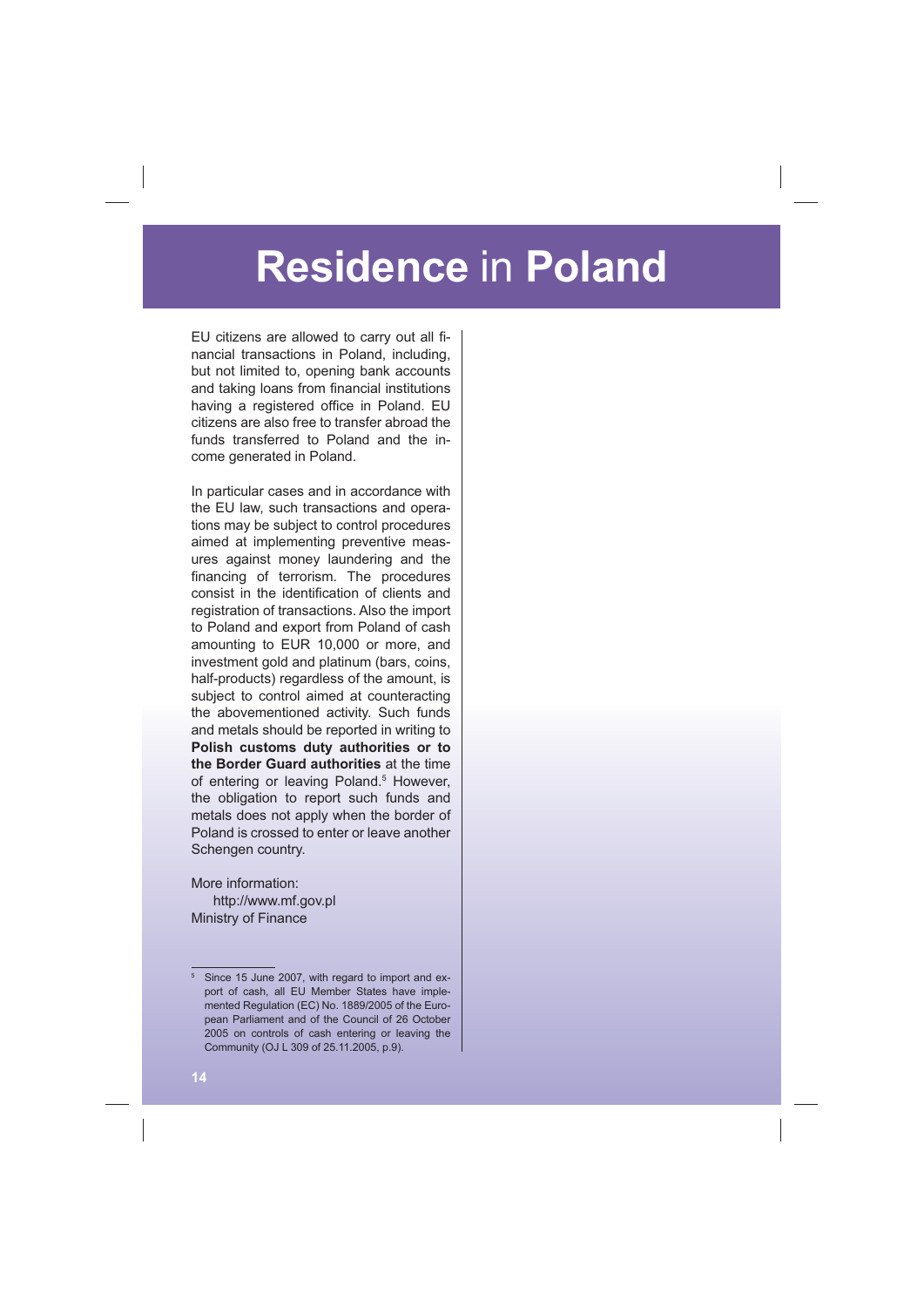### **How to find a job in Poland?**

Jobs in Poland can be sought in various ways. One of those methods is browsing websites with job opportunities. Another method is submitting a CV and a cover letter to the chosen employer. One may also use the agency services of:

#### • **Public Employment Services**

Poviat labour offices have access to job opportunities published online in a central job database at http://oferty.praca.gov.pl. In order to receive assistance in the job seeking process, as well as other forms of assistance and vocational activation, one has to register in the labour office as a **jobseeker** or an **unemployed** person.

Registration can be done directly at the poviat labour office or online.<sup>6</sup>

Persons applying for registration as unemployed or jobseekers must present the following documents to the PLO officer:

- 1) identity card or another identification document,
- 2) school graduation certificates, diplomas or other certificates of qualifications or certificates of completion of training,
- 3) employment certificates and other documents necessary for determination of the rights of the applicant,
- 4) documents stating contraindications for the performance of specific work, if the applicant has such documents.



#### • **Employment agency**

All legally operating employment agencies should be entered in the register of entities managing employment agencies, which is confirmed by a certificate issued by the **marshal of a voivodeship**. The list of agencies is available at http://www.kraz.praca. gov.pl or at the labour offices portal http:// www.psz.praca.gov.pl, tab *Rejestr agencji zatrudnienia*. The list is also available at the poviat labour offices, voivodeship labour offices or Information and Career Planning Centres.

An employment agency **must not charge any fees** (except for the actual costs associated with the referral to work abroad) from the people for whom it seeks a job or other paid work, or whom assists in choosing the right occupation and place of employment.

<sup>&</sup>lt;sup>6</sup> The procedure of registration of the unemployed and job seekers has been provided for in the Ordinance of the Minister of Labour and Social Policy of 12 November 2012 on the registration of the unemployed and job seekers (Dz.U. of 2012, item 1299).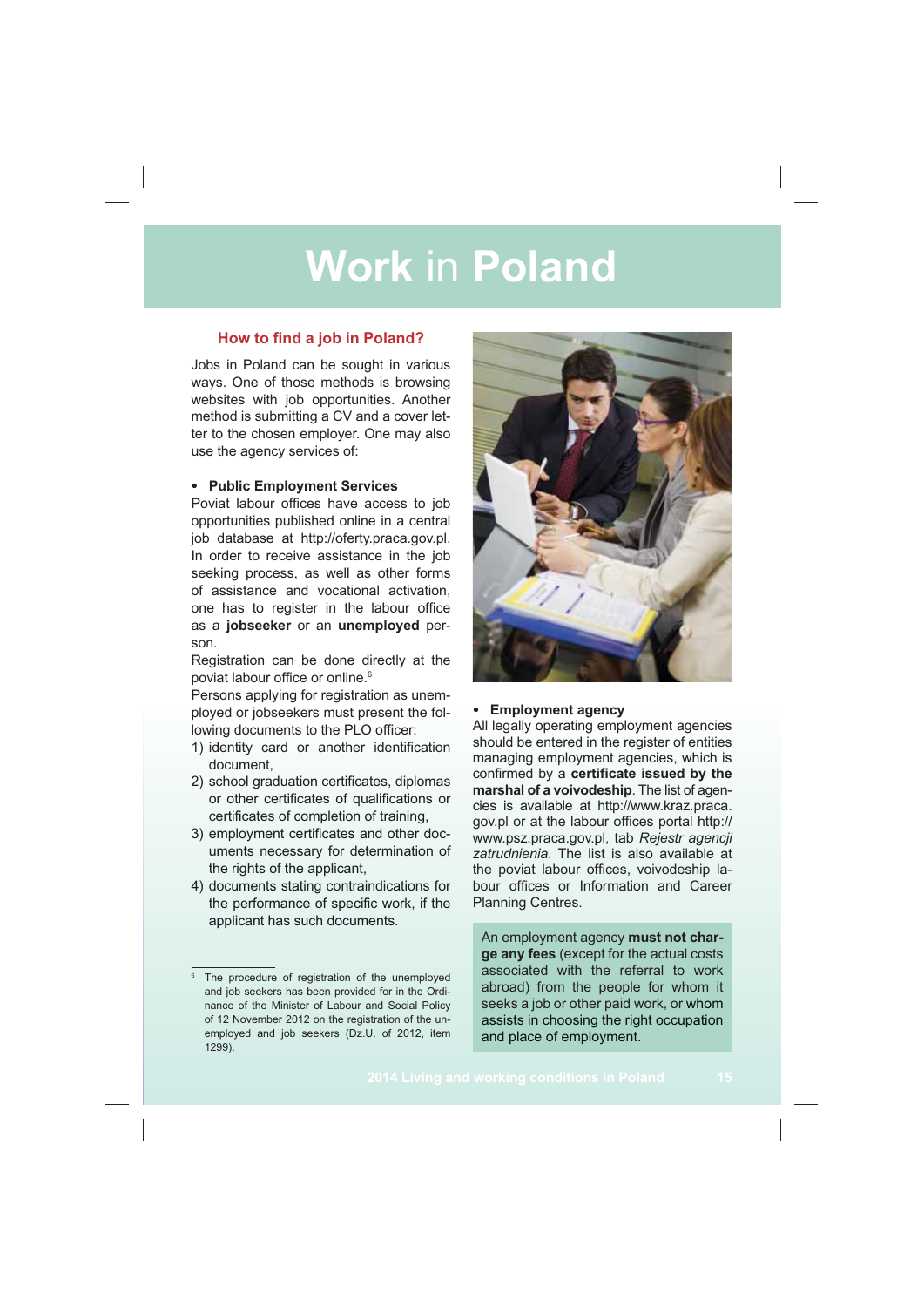### • **Websites with job opportunities**

They allow for browsing jobs or uploading CVs. The list of websites below is not exhaustive and contains examples of websites for jobseekers. They are mostly run by private entities. Their inclusion in this brochure should not be interpreted as a recommendation of a given website owner by the Ministry of Labour and Social Policy, but merely as an example illustrating the vast opportunities of online job seeking.

Examples of websites: http://www.praca.interia.pl, http://praca.gazeta.pl, http://www.pracuj.pl, http://www.praca.wp.pl, http://praca.onet.pl, http://www.jobs.pl, http://jobpilot.pl, http://www.cvonline.pl, http://www.jobcenter.com.pl, http://www.monsterpolska.pl, http://www.careerjet.pl.

### • **Newspapers with job opportunities**

Most daily newspapers, both nationwide and local, have special sections with job opportunities. Most advertisements can be found in the Monday edition of *Gazeta Wyborcza* (*Praca* insert) and in the *Moja Kariera* insert in *Rzeczpospolita*, published on Wednesdays.

More information:

http://www.praca.gov.pl Public Employment Services online, http://www.psz.praca.gov.pl

information portal of Public Employment Services,

http://www.zielonalinia.gov.pl Employment Services Centre for Information and Consultation,

http://www.eures.praca.gov.pl Polish EURES information website,

http://www.kraz.praca.gov.pl register of employment agencies, http://www.mbp.ohp.pl jobs posted by the Voluntary Labour Corps.

### **How to write a CV and a cover letter?**

A CV should include the following information:

- personal details (first name, last name, address, telephone number, e-mail),
- education,
- professional experience,
- additional qualifications,
- additional skills.

The following clause (signed by hand) should be written under the CV: *I hereby agree for the storage and processing of my personal data for recruitment purposes (pursuant to the Act of 29 September 1997 on personal data protection)*.

The CV should be as concise as possible – it should not be longer than one page (max 2) of white A4 paper.

A cover letter is a brief text that should justify the choice of a given job. It can be more personal than a CV. It should not be longer than one page of a white A4 paper. It should be signed by hand.

Having analysed the CVs and cover letters of the candidates, the employer invites selected persons for a job interview.

Model CVs and cover letters can be found e.g. at the Public Employment Services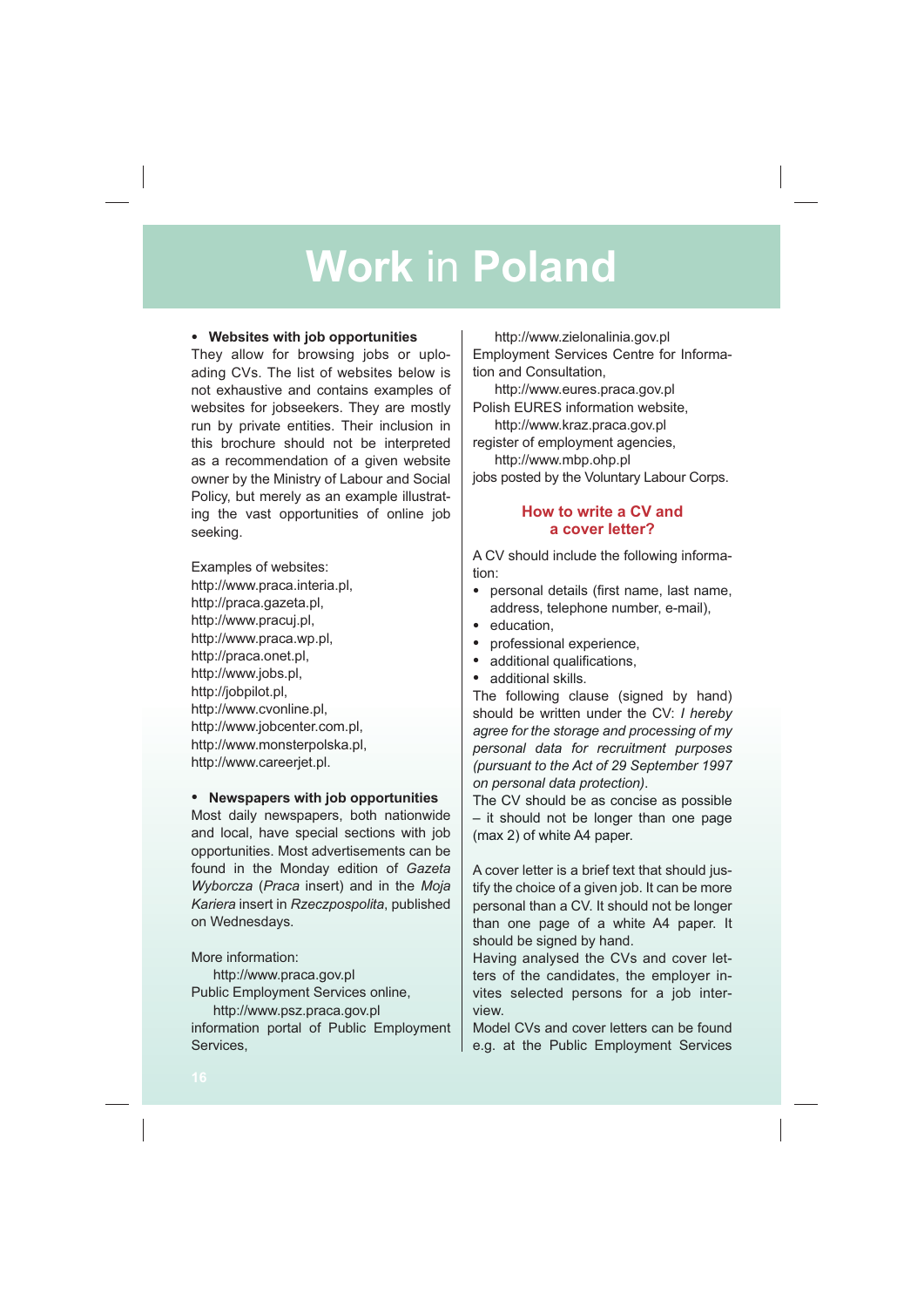website http://www.psz.praca.gov.pl, tab *Jak* przygotować się do rozmowy? Practical advice on how to write a CV and cover letter can also be found at the website of the Employment Services Centre for Information and Consultation http://www. zielonalinia.gov.pl, tab *Employment*.

### **Agreements that form the basis for working in Poland**

### **NOTE:**

Citizens of EU Member States may work in Poland without the need to obtain a work permit.

### **1. Employment contract**

The primary form of employment in Poland is an **employment contract**. It is also the most advantageous contract as far as additional rights are concerned, i.e. the employee entitlements. The matters related to the employment contract are regulated by the Labour Code.<sup>7</sup> Other forms of employment in Poland include an appointment, nomination, election and a cooperative employment contract. Other forms of employment may be used if such a possibility has been provided for by law.

When entering into an employment contract with a Polish employer, EU citizens are, as a rule, subject to Polish Labour Code regulations.

The Labour Code defines the following types of employment contracts:

- **- xed-term employment contract**  it is a long-term contract. The Labour Code restricts the number of such contracts to be entered into with the same employee. Should a fixed-term employment contact be executed twice for the consecutive periods, then the next contract is to be considered, in terms of legal effects, as a permanent employment contract (even if it was officially signed as a fixed-term contract). Such an effect, i.e. conclusion of a permanent employment contact, occurs when the interval between termination of the previous fixed-term employment contract and the date of execution of the next fixed-term employment contact does not exceed one month.
- employment contract for a specific **task**,
- **permanent employment contract**.

Apart from the abovementioned options, there are also non-standard forms of employment:

- **part-time work**, which cannot be imply less advantageous conditions of work and pay than the ones applicable to the full- time work of the same or similar type,
- **temporary work**: the employee is hired on the basis of an employment contract *via* a temporary work agency to perform temporary work for and under the supervision of another entrepreneur, the so-called user employer; it can be work of a seasonal, periodic and short-term

<sup>•</sup> **employment contract for a probation period** – such a contract can precede any other contract, but it cannot be executed for a period longer than three months,

<sup>7</sup> Dz.U. of 1998 No. 21, item 94, as amended.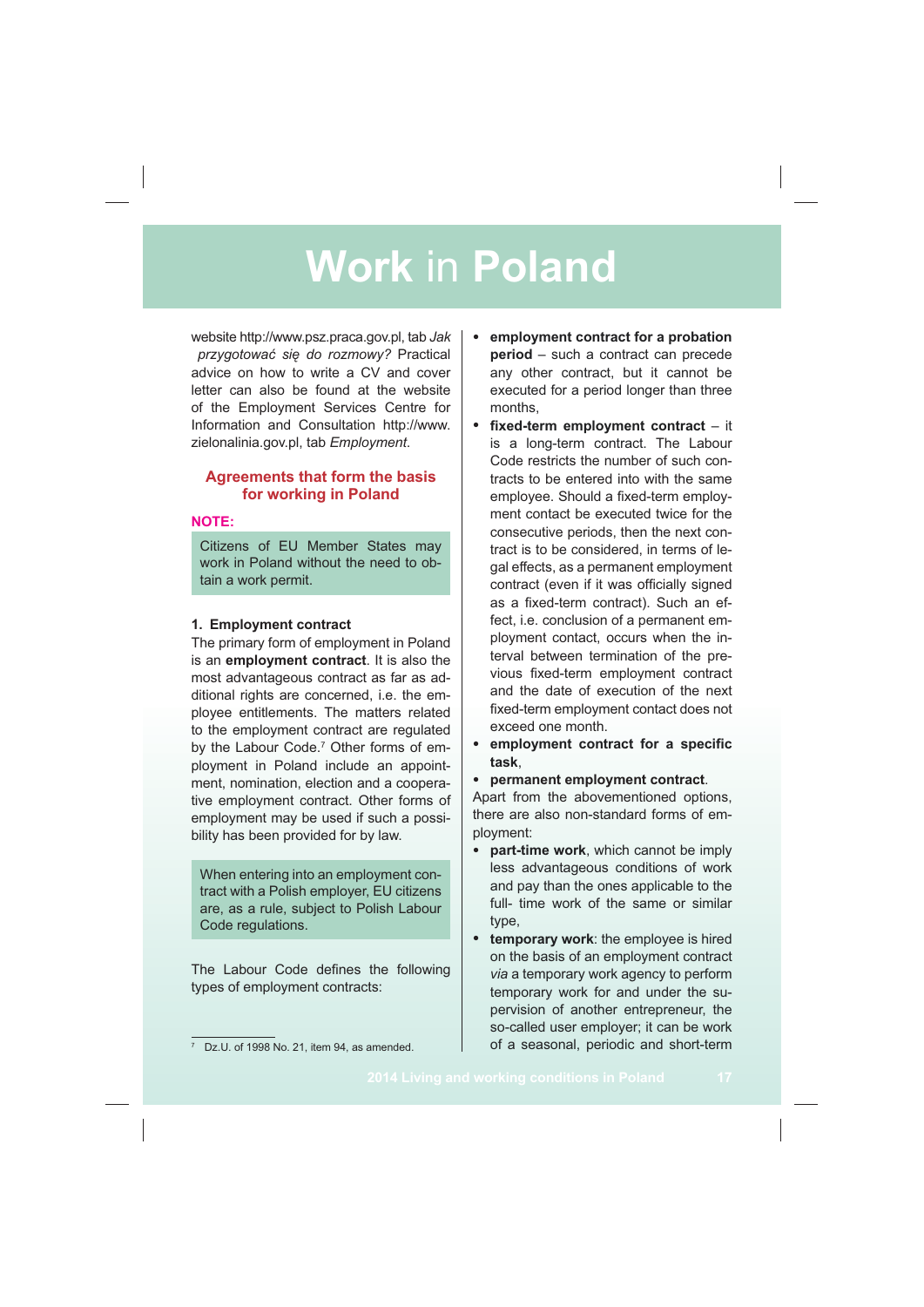nature, or work the timely execution of which would not be possible, or work performed in replacement for an absent employee of the user employer,

• **teleworking**, i.e. work that can be carried out on a regular basis outside the workplace with the use of means of electronic communication; such form of employment is voluntary. Teleworking regulations guarantee equal treatment in employment, including prohibition of discrimination due to engaging in this form of employment or declining to engage in teleworking.

### **Entering into an employment contract**

An employee has to be at least 18 years old, subject to regulations governing the employment of minors. A minor in this context is a person aged at least 16 but not yet 18. As a rule, it is forbidden to employ a person younger than 16 years old in Poland.

An employment contract should be made in writing, and it should specify the parties to the contract, the type of the contract, the date of its conclusion and the terms and conditions of work and payment, in particular:

- the type of work,
- the place of work,
- the salary for a given type of work, with information about the payroll components,
- the working time,
- the date of starting work.

If an employment contract has not been made in writing, the employer should confirm in writing the arrangements concerning the type of the contract, the parties and the terms and conditions at the latest on the day when the employee starts work.

### **Changes in the terms and conditions of an employment contract**

A change in the terms and conditions of an employment contract will be null and void unless made in writing, and it can be introduced:

- **by mutual agreement of the parties** (the employer and the employee agree to change the terms and conditions of the contract and define the date from which the changes would become effective),
- **by the employer by way of termi**nation notice that modifies the terms **and conditions of work and payment**.

In such situation, the employee may:

- accept the offered terms and conditions; after the end of the notice period, they would be bound by the new terms and conditions,
- $-$  refuse to accept the offered terms and conditions before the end of the half of the notice period; after the end of the notice period, the employment contract will be terminated;
- submit no declaration, which would imply their acceptance of the offered terms and conditions; after the end of the notice period, they would be bound by the new terms and conditions.

### **Termination of an employment contract**

An employment contract can be terminated:

- by mutual agreement of the parties,
- by one of the parties upon prior notice,
- by one of the parties without prior notice,
- when the contract duration has expired.
- when the work under the concluded contract has been completed.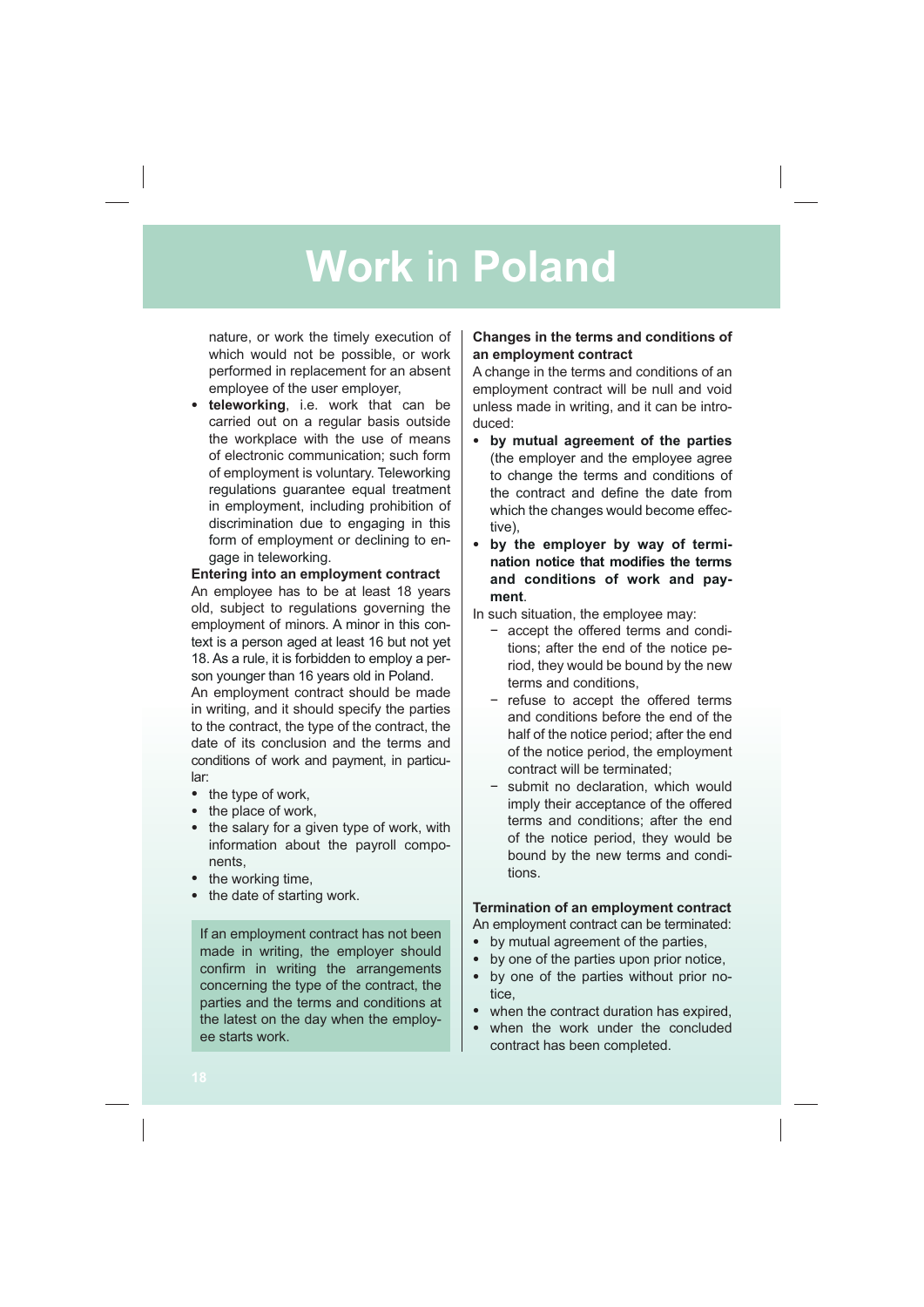**Termination of an employment contract by mutual agreement of the parties** – under this procedure, the employer and the employee agree to terminate the employment contract within the agreed deadline.

T**ermination of an employment contract upon prior notice** – the employment contract is terminated by the employee or the employer in writing **upon prior notice**.

The notice period for a permanent employment contract depends on the period of employment with a given employer. The notice period is:

two weeks if an employee was employed for less than six months; one month if an employee was employed for at least six months; and three months if an employee was employed for at least three years. In the case of fixed-term contracts for a period longer than six months, the parties can agree to terminate the contract earlier upon two weeks' notice.

**Termination of an employment contract without prior notice** – an employment contract is terminated by the employee or the employer in writing **without prior notice. The employer** may terminate an employment contract under this procedure **through the fault of the employee**, if:

- the employee is in gross breach of their basic obligations,
- the employee commits a crime within the duration of the employment contract, which prevents their further employment at the specific position, if the

crime is obvious or confirmed by a final judgement of a court,

- the employee loses their licence to work at a specific position, through the fault of the employee,
- **or through no fault of the employee**, if:
- the employee is unfit for work due to an illness taking place for a specific time, in accordance with the labour law,
- the employee is absent at work for legitimate reasons other than an illness, for a period longer than one month.

**The employee** may terminate an employment contract without prior notice, if:

- $\bullet$  a medical certificate confirms that the work carried out by that employee has detrimental impact on their health, and the employer does not transfer them within the deadline specified in the medical certificate to perform other type of work that is suitable in terms of their health and professional qualifications,
- the employer is in gross breach of their basic obligations toward the employee.

Poland also regulates in detail the conditions of termination of employment contracts for reasons unrelated to employees. Such regulations govern collective and individual redundancies and apply to employers who employ at least 20 workers.

#### **Working time**

The working time cannot exceed 8 hours a day and 40 hours a week (with an average working week lasting five days) in the given settlement period. The weekly working time, including overtime, cannot exceed 48 hours on average in the given settlement period. Work on Sundays and holidays is acceptable in cases specified in the Labour Code, e.g. in shift work, in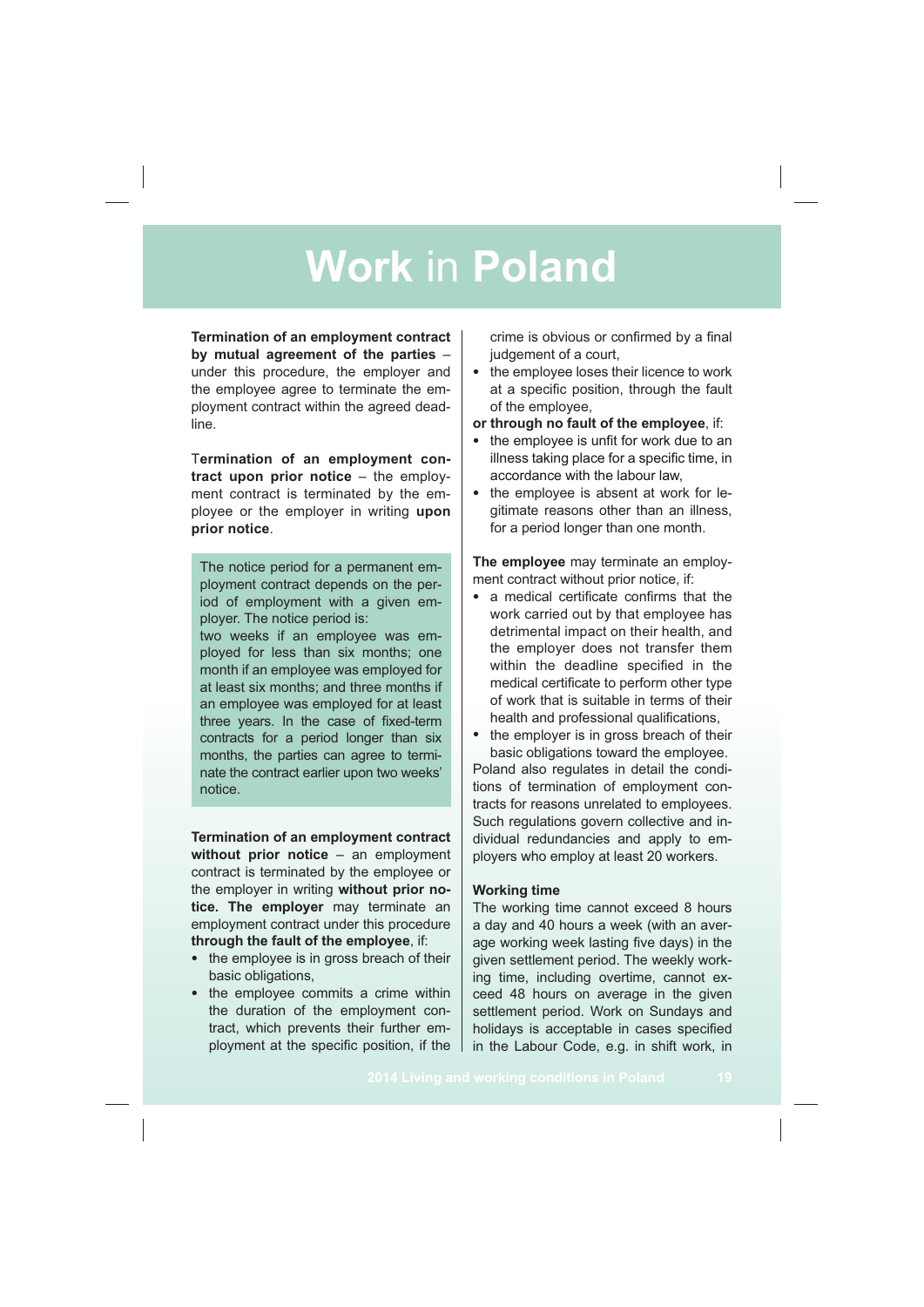transport and communication, and with regard to work necessary due to its social usefulness and everyday needs of the community. The employer is obliged to grant other work-free day for an employee who works on Sundays and holidays, and a work-free Sunday at least once every four weeks.

The night time is eight hours, between 21 p.m. and 7 a.m. An employee working at night is entitled to an additional bonus for each hour of work at night.

Work in overtime is the work performed in excess of the standard working time and in excess of the extended daily working time, e.g. in case of a rescue operation to protect human life or health, property or the environment, in case of repairs or due to specific needs of the employer. The maximum amount of overtime work in a calendar year resulting from extraordinary needs of the employer is 150 hours. Remuneration for working overtime can be provided in the form of a bonus or a time off work.

### **Salary**

The salary should be agreed upon so as to correspond to the type of work and to the qualifications required for such work, and to take into account the amount and quality of the provided work.

The terms and conditions of the salary shall be specified by: collective labour agreements or sectoral collective labour agreements (entered into by the employees who have trade union organisations operating in their companies), salary rules (at employers who employ at least 20 employees who are not covered by a collective labour agreement or a sectoral collective labour agreement) and employment contracts. Salary is payable for the already performed work. An employee has the right to receive salary for the time when no work was performed only if the applicable labour law regulations so provide. Salary is paid at least once a month on a fixed date agreed upon in advance. The salary is paid in cash. Payment of a part of the salary in the form other than cash is acceptable only when the labour law regulations or the collective labour agreement so provide. Salary can be paid otherwise than directly to the employee, e.g. to a bank account, upon prior written consent of the employee or if the collective labour agreement so provides.

To protect salaries, Polish Labour Code stipulates that an employee is not allowed to waive their right to remuneration or to transfer it to another person.

Polish law provides for the minimum guaranteed salary. At present, it amounts to PLN 1,680 gross (as of 1 January 2014) for a full-time employee.

### **Annual leave**

An employee is entitled to an annual, uninterrupted, paid leave. An employee is not allowed to waive their right to such leave. The annual leave of a **full-time employee** in a calendar year amounts to:

- 20 days, if the employee has been employed for less than 10 years,
- 26 days, if the employee has been employed for at least 10 years.

An employee who takes up work for the first time is granted the right, in the calendar year in which they took up the work, to a leave for each completed month of work, in an amount of 1/12 of the annual leave to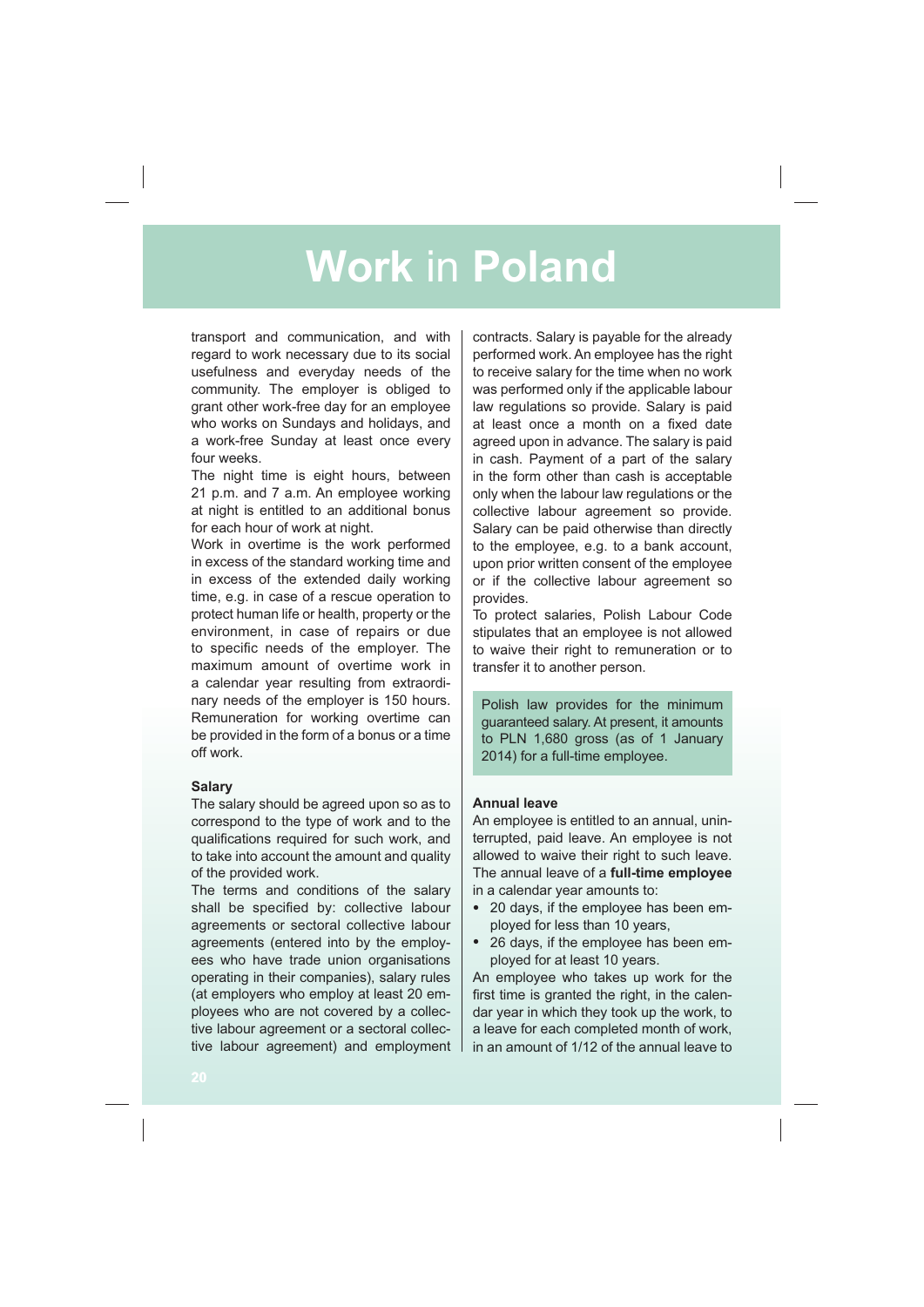which they are entitled for one completed year of work. An employee acquires the right to further leaves in every following calendar year.

The annual leave for a part-time employee is calculated proportionally to the time of work of such employee.

The employer is obliged to grant leave to the employee in the calendar year in which the employee acquired the right to the leave. Unused leaves should **be used by the end of the third quarter** of the following calendar year. Should the leave be unused until the day of termination of the employment contract, the employee is entitled to a cash equivalent for the leave.

Upon the employee's request, the leave can be divided into parts. In such case, at least one part of the leave should last 14 consecutive calendar days.

The employee is entitled to full remuneration for the period of the leave that the employee would have received if they had worked during that period.

#### **Other leaves and special leaves**

Apart from the annual leave, the Labour Code defines the following types of leave:

- **unpaid leave** granted upon written request (this type of leave is not included in the employment period on which employee entitlements depend),
- **maternity leave** it is granted to a female employee who has given birth, and equals:
	- 20 weeks for one child at one birth.
	- 31 weeks for two children at one birth,

 33, 35 or 37 weeks for: three, four or five and more children at one birth respectively.

Having used 14 weeks of maternity leave, the employee may transfer the remaining part of her maternity leave to the father taking care of the child. Before the expected date of delivery, no more than six weeks of maternity leave can be used.

A female employee has also the right to **additional maternity leave** that is granted upon request directly at the end of maternity leave and which equals:

- up to six weeks for one child at one birth,
- up to eight weeks for more than one child at one birth.

Part of the maternity leave can be used by the employee being the father taking care of the child.

Maternity benefit equalling 100% of the salary is granted for the period of the maternity leave.

- **parental leave** directly after the end of the additional maternity leave, the employee is entitled to 26 weeks of parental leave, regardless of the number of children at one birth. Parental leave is granted upon written request of the employee. Both parents can use the parental leave; however, total period of the leave cannot exceed 26 weeks. It can be used in full or divided into up to three consecutive parts, no shorter than eight weeks each. Parental leave is a paid leave during which a maternity benefit is paid, equalling 80% or 60% of the salary, depending on the chosen settlement method,
- **paternity leave** it is granted to a male employee – the father taking care of the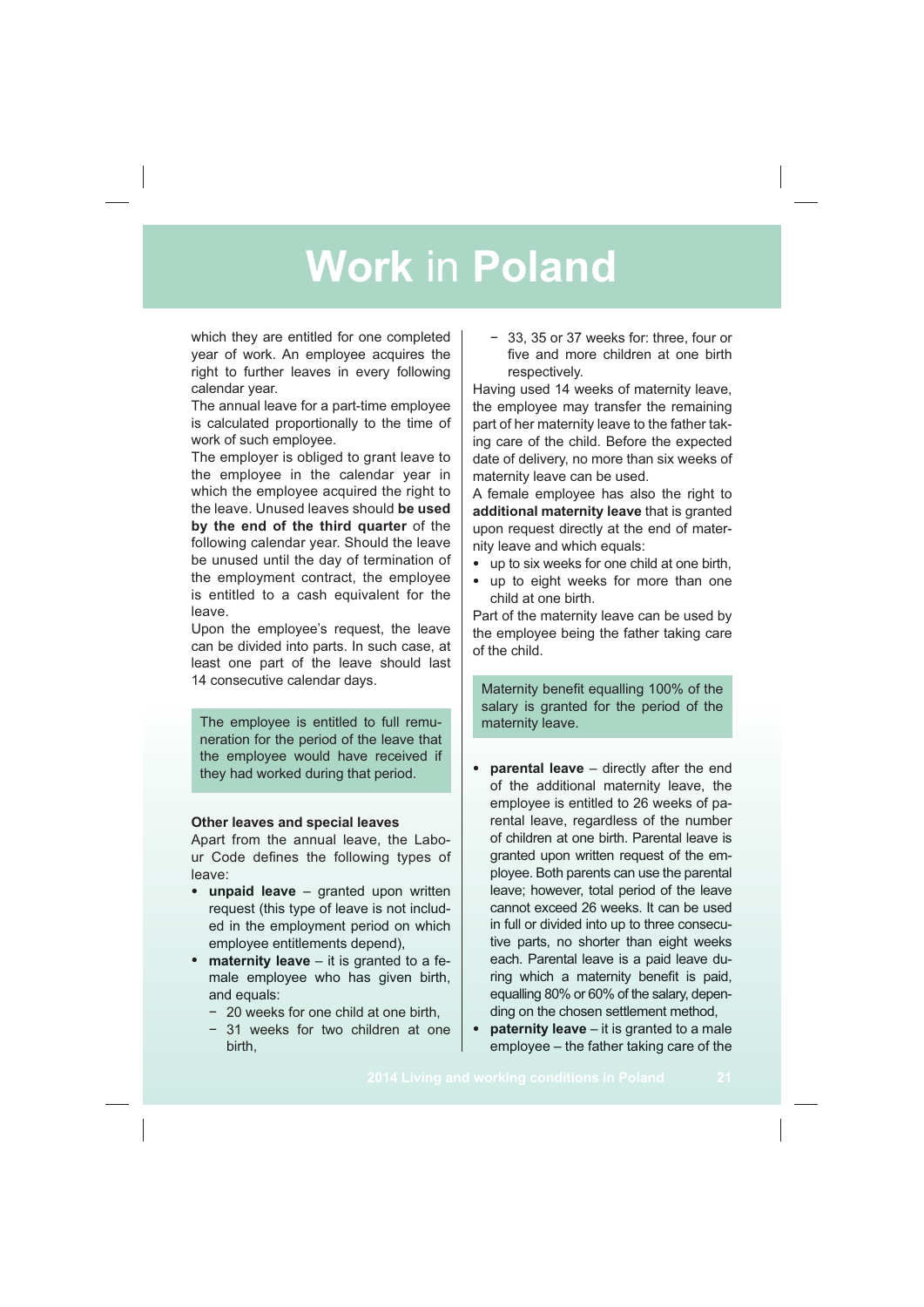child, upon his request, before the child reaches the age of 12 months; the leave is two weeks. Maternity benefit is granted to the father (employee) for the period of the paternity leave.

- **child care leave** it is granted to an employee and for up to three years in order to exercise personal care of the child; however, no longer than until the child reaches the age of 5; in order to use this type of leave, an employee has to have at least a six-month employment period. The leave can be used by a mother or father who are employees; they both may use the child care leave at the same time for the period of three months,
- **training leave** is granted to an employee who improves their professional qualifications at the employer's initiative or with the employer's approval in accordance with the provisions of the Labour Code,
- **special leaves are granted e.g. in the case of**:
	- $-$  employee's wedding or birth of their child, death and funeral of the employee's spouse or of their child, father, mother, stepfather, or stepmother – two days,
	- wedding of the employee's child, or death and funeral of their sister, brother, mother-in-law, father-in-law, grandmother, grandfather, and any other dependant of the employee or under their direct care – one day.

If a special leave is granted e.g. because of a wedding, birth or funeral, the employee is entitled to a salary they would receive if they worked.

### **NOTE:**

Documented periods of employment of the EU citizens, completed abroad for the foreign employers, are included in the periods of employment in Poland in terms of employee entitlements.

More information:

http://www.mpips.gov.pl Ministry of Labour and Social Policy https://rodzina.gov.pl everything about family http://www.rodzicielski.gov.pl/ information about parental leave http://www.pip.gov.pl National Labour Inspectorate

### **2. Contract of mandate**

Contract of mandate is a popular form of work performance because of the freedom to formulate its provisions, such as working time or place of work. This type of contract is governed by the Civil Code. A contract of mandate is entered into for a specified or unspecified time. A mandatary undertakes to carry out specific activities for the mandator. It is referred to as an agreement of due diligence: the mandatary does the work "as best as they can". The mandatary carries out the work under the contract of mandate on their own (there is no subordination or work under somebody's instruction, which is typical for an employment contract), and they can also freely choose the deadline and place to carry out the work on their own (a contract of mandate usually defines only the final deadline for contract execution). A contract of mandate can be terminated by either party. If the contract is terminated by the mandator, they are obliged to refund all costs incurred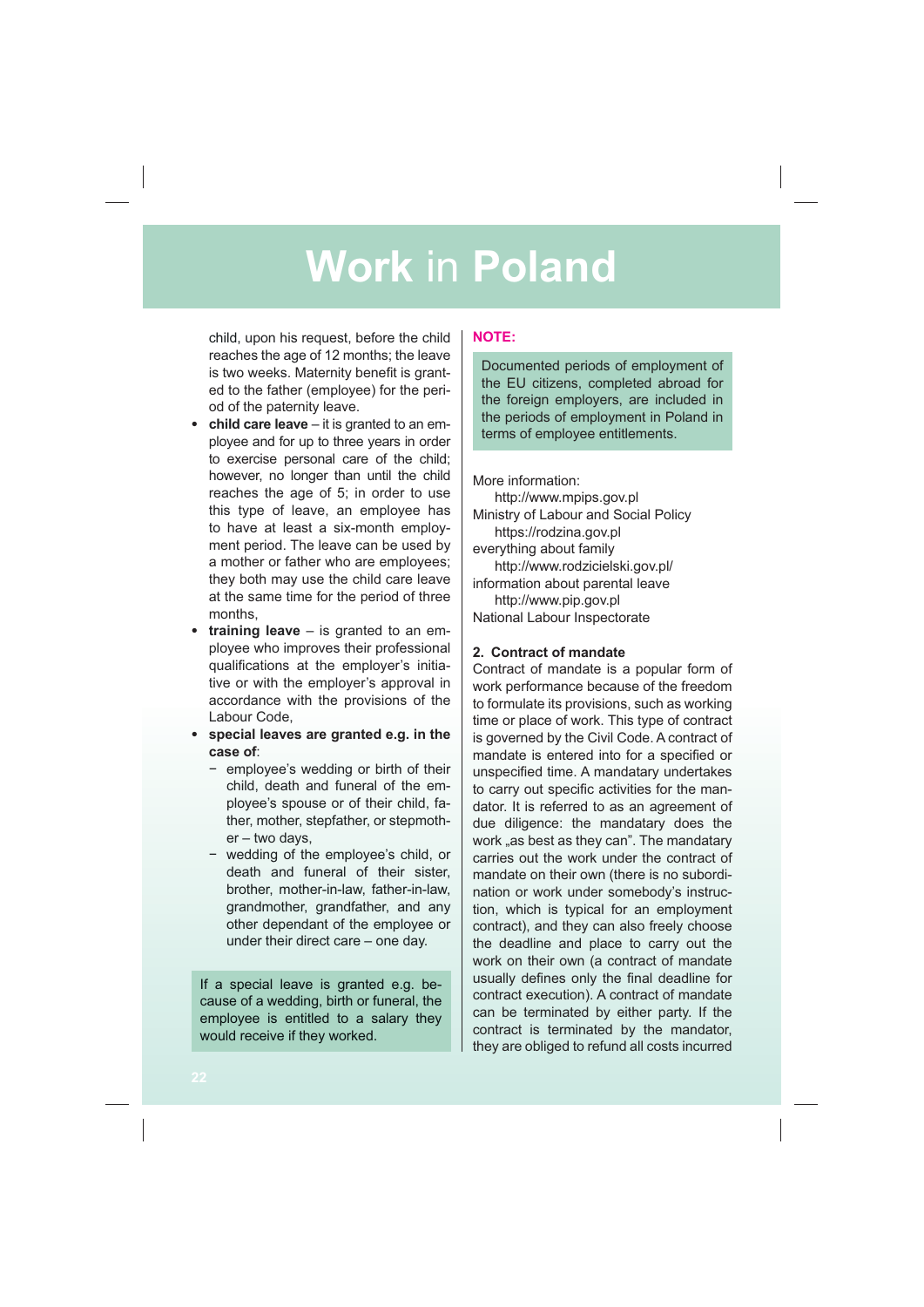by the mandatary and to pay the part of the remuneration for the activities performed. If the contract is terminated by the mandatary, they are obliged to liquidate the damage incurred by the mandator on the account of failure to perform the contract.

After execution of a contract of mandate, the mandatary is subject to the provisions concerning social insurance and taxes.

#### **3. Contract for specific work**

A contract for specific work is governed by the provisions of the Civil Code. It is a so-called agreement of result: the contracted party undertakes to carry out a specific task, and the contracting party to pay the remuneration specified under the contract.

Please note that the use of the contract of mandate or contract for specific work in order to circumvent the regulations on social insurance and employee entitlements is an offence. Work during fixed hours, with a fixed scope of duties and under the supervision of the employer might be perceived by audit authorities as work performed under an employment contract.

### **Recognition of professional gualifications**

If an EU/EEA citizen intends to work in a regulated profession in Poland or has acquired their qualifications in Poland and intends to work in another Member State in a profession that is regulated in such Member State, they need official recognition of qualifications. Qualifications are recognised by competent authorities of the receiving Member State. In the case of nonregulated professions, decision on the employment of a person having qualifications acquired in other EU/EEA Member State belongs to the employer. Official recognition of professional qualifications is not necessary.

Recognition of professional qualifications acquired in the EU/EEA is regulated by Directive 2005/36/EC of the European Parliament and of the Council of 7 September 2005 on the recognition of professional qualifications (OJ L 255 of 30.09.2005, p. 22, as amended).<sup>8</sup> The Directive was implemented in the Polish law by way of the Act of 18 March 2008 on the rules of recognition of professional qualifications acquired in the European Union Member States (Dz.U. No. 63, item 394) and separate regulations for individual sectoral professions: **doctors, dental practitioners, nurses, midwives, pharmacists, veterinary surgeons and architects**.

The aim of Directive 2005/36/EC is to guarantee to each citizen of an EU Member State the recognition of qualifications for pursuing a regulated profession or activity in a Member State other than the one in which they have acquired their professional qualifications.

Recognition of professional qualifications takes place on the basis of:

<sup>8</sup> Directive of the European Parliament and of the Council No. 2005/36/EC of 7 September 2005 on the recognition of professional qualifications (OJ L 255 of 30.09.2005, p. 22, as amended), consolidated the Directives of the so-called general system (89/48, 92/51, 99/42) and the Directives of the socalled sectoral system concerning the professions of: doctor, dental practitioner, veterinary surgeon, pharmacist, nurse, midwife, architect.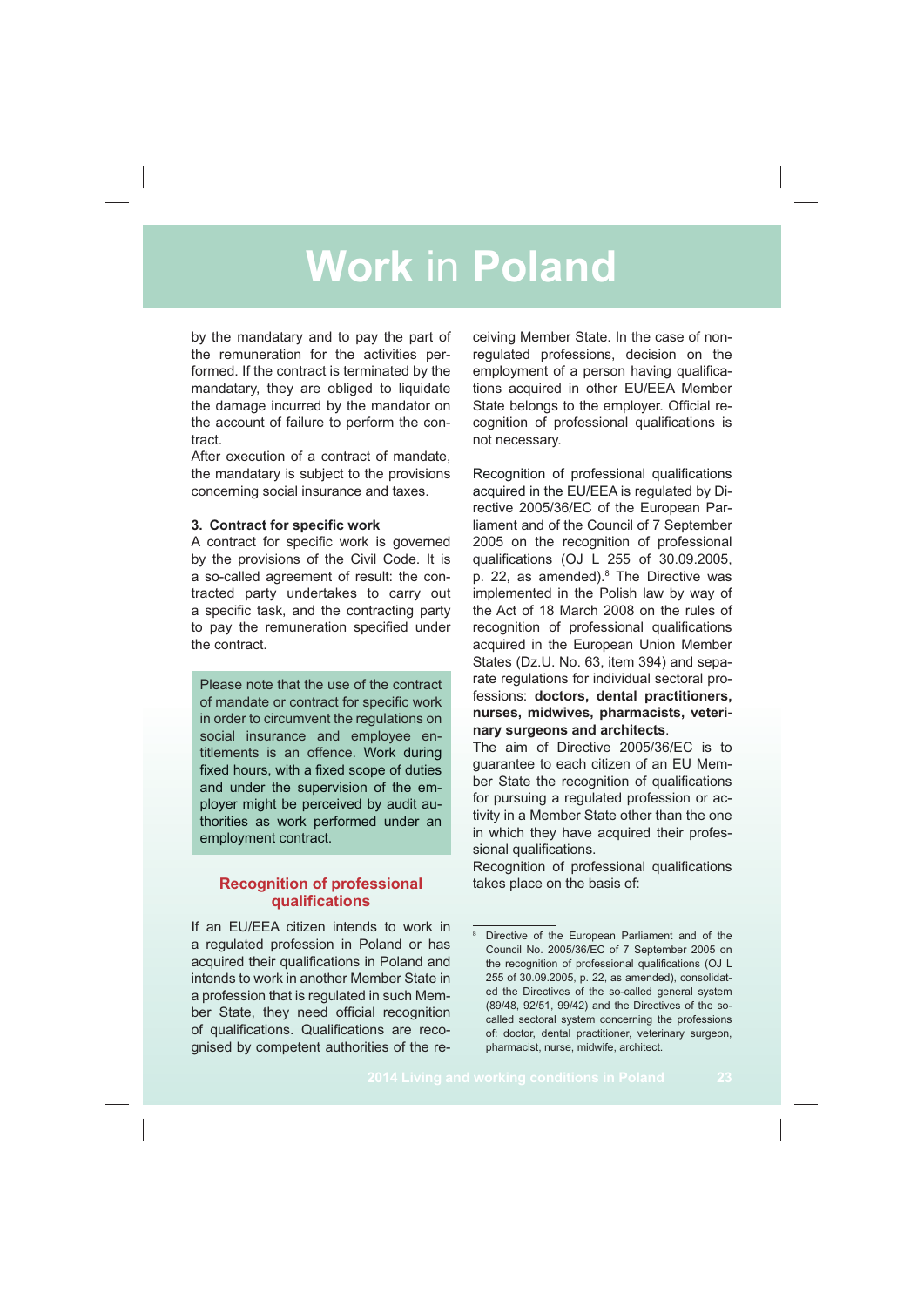- sectoral system of recognition of qualifications,
- general system of recognition of qualifications.
- **1. The sectoral system of recognition of professional qualifications** is system of automatic recognition of quali fications that covers seven regulated professions: doctor (general practitioner and specialist), dental practitioners, pharmacist, nurse, midwife, veterinary surgeon and architect. The fact that a given person has appropriate qualifications specified in the Directive (including, but not limited to, a diploma or professional title – as provided for in Directive 2005/36/EC) is a sufficient condition to recognise their qualifications and to be employed.
- **2. The general system of recognition of professional qualifications** is a system of recognition of qualifications for the regulated professions and activities that are not covered by the sectoral system of recognition of professional qualifications. Therefore, instead of being recognised automatically, they are considered individually by relevant competent authorities of the receiving country. If the disparities in education or practice of a given profession are significant, the competent authority may make the recognition of qualifications conditional on the application of one of the compensation measures, i.e. completion of an adaptation internship or taking an aptitude test, whereas in most cases the decision is made by the applicant. In addition, professional experience of the person applying for the rec-

ognition of qualifications is also taken into consideration.

An application for recognition of professional qualifications with relevant appendices should be submitted to the institution indicated as the authority competent for recognising qualifications to practice a given regulated profession.

Where deficiencies are detected in the documentation, the competent authority requests the applicant in question to complete it. The decision on the recognition of professional qualifications should be issued within three months from the date when complete case files were delivered; in exceptional cases, the deadline can be extended to four months.

In the course of the proceedings on the recognition of professional qualifications, the competent authority may consult the Ministry of Science and Higher Education or a board of education on the foreign educational attainment of the applicant.

### **Provisions of cross-border services**

EU citizens who practice a profession or pursue activity in one of the EU Member States in accordance with the legislation in force in such Member State have the right to provide services on the territory of another Member State with regard to that profession or activity.

Such services can be provided on the following conditions:

- $-$  the provider moves to another Member State in order to provide services on a temporary and occasional basis,
- $-$  if a given profession is regulated in the "receiving" Member State and it is not regulated in the Member State where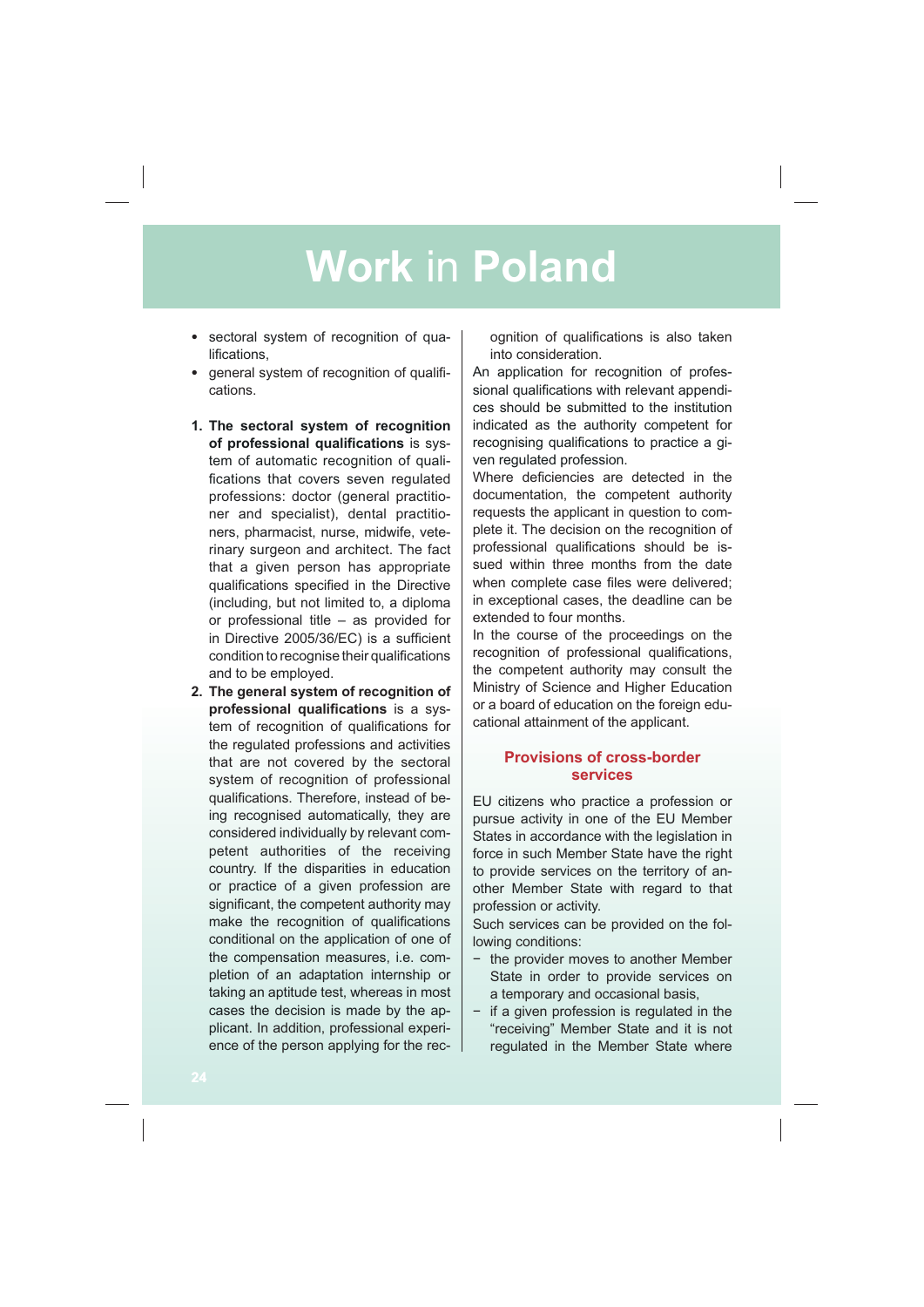the provider has its registered seat, the provider needs to prove that they have been practising their profession/ pursuing their activity in the latter Member State for at least two years in the last ten years preceding the provision of the services in question. This requirement does not apply if the education or vocational training preparing to practice a given profession/pursue a given type of activity is regulated in detail by applicable legislation.

In the case of providing services for the first time with regard to regulated professions connected with health or public safety, the defective practising of which could have serious consequences for the clients, the competent authority of the receiving Member State may verify the professional qualifications of such service provider (prior check).9

### **NOTE:**

EU citizens who acquired their professional qualifications in one of the EU Member States and who would like to practice their profession in Poland should first verify whether their profession is a **regulated profession** in Poland. The list of regulated professions is available at the website of the Ministry of Science and Higher Education: http://www.nauka.gov.pl/informacje-dla-

przyjezdzajacych/wykaz-zawodow-regulowanych-w-polsce.html

A **regulated profession** is a set of professional activities the practising of which depends on whether the requirements laid down in the regulations effective in a given Member State are met with regard to the access to the practising of respective professions. Each EU Member State decides on

a discretional basis on regulating access to certain professions. Therefore, the same profession could be regulated profession in one Member State, while in other Member States it would not be regulated.

### **Polish information centre for the recog**nition of professional qualifications in **accordance with Directive 2005/36/EC – contact**

Ministry of Science and Higher Education Telephone: +48 22 52 92 266

Fax: +48 22 50 17 130

e-mail: kwalifikacje@mnisw.gov.pl please note only e-mails containing the following information: first name and last name of the person requesting information, address (post code, city, street, house/flat number) and description of the specific case will be answered.

Information about the recognition of documents certifying education, both for academic and for professional purposes, is provided by the Department of International Cooperation of the Ministry of Science and Higher Education, ul. Wspólna 1/3, 00-529 Warsaw,

Telephone: +48 22 628 67 76 Fax: +48 22 628 35 34

e-mail: enic-naric@nauka.gov.plplease note only e-mails containing the following information: first name and

<sup>&</sup>lt;sup>9</sup> The list of professions related to public health and safety has been provided for in the Ordinance of the Prime Minister of 5 March 2009 on the determination of regulated professions for which qualification recognition proceedings can be initiated (Dz.U. of 2009, No. 38, item 302, as amended).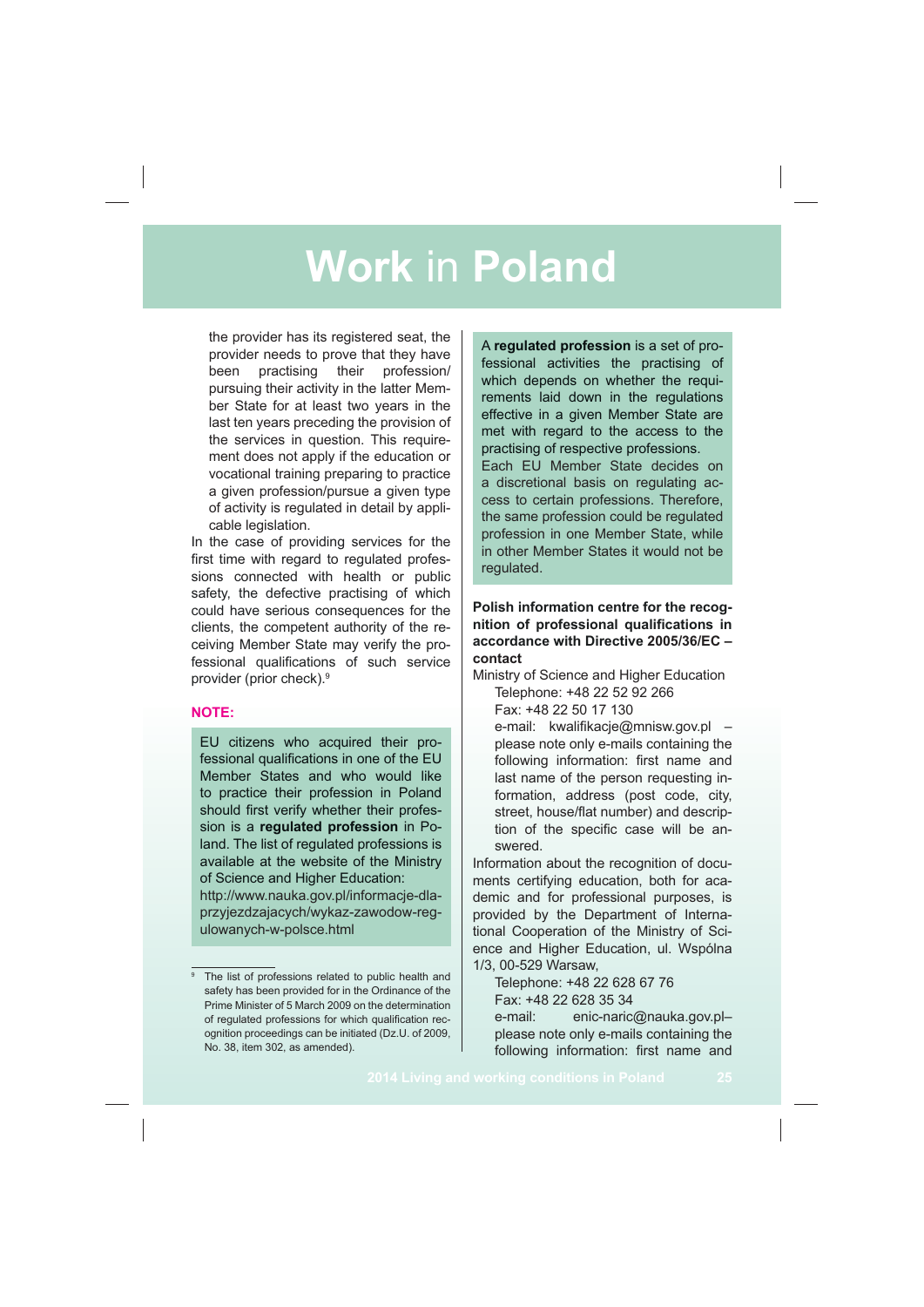last name of the person requesting information, address (post code, city, street, house/flat number) and description of the specific case will be answered.

More information:

http://www.mnisw.gov.pl, http://www.nauka.gov.pl websites of the Ministry of Science and Higher Education http://www.buwiwm.edu.pl Bureau for Academic Recognition and International Exchange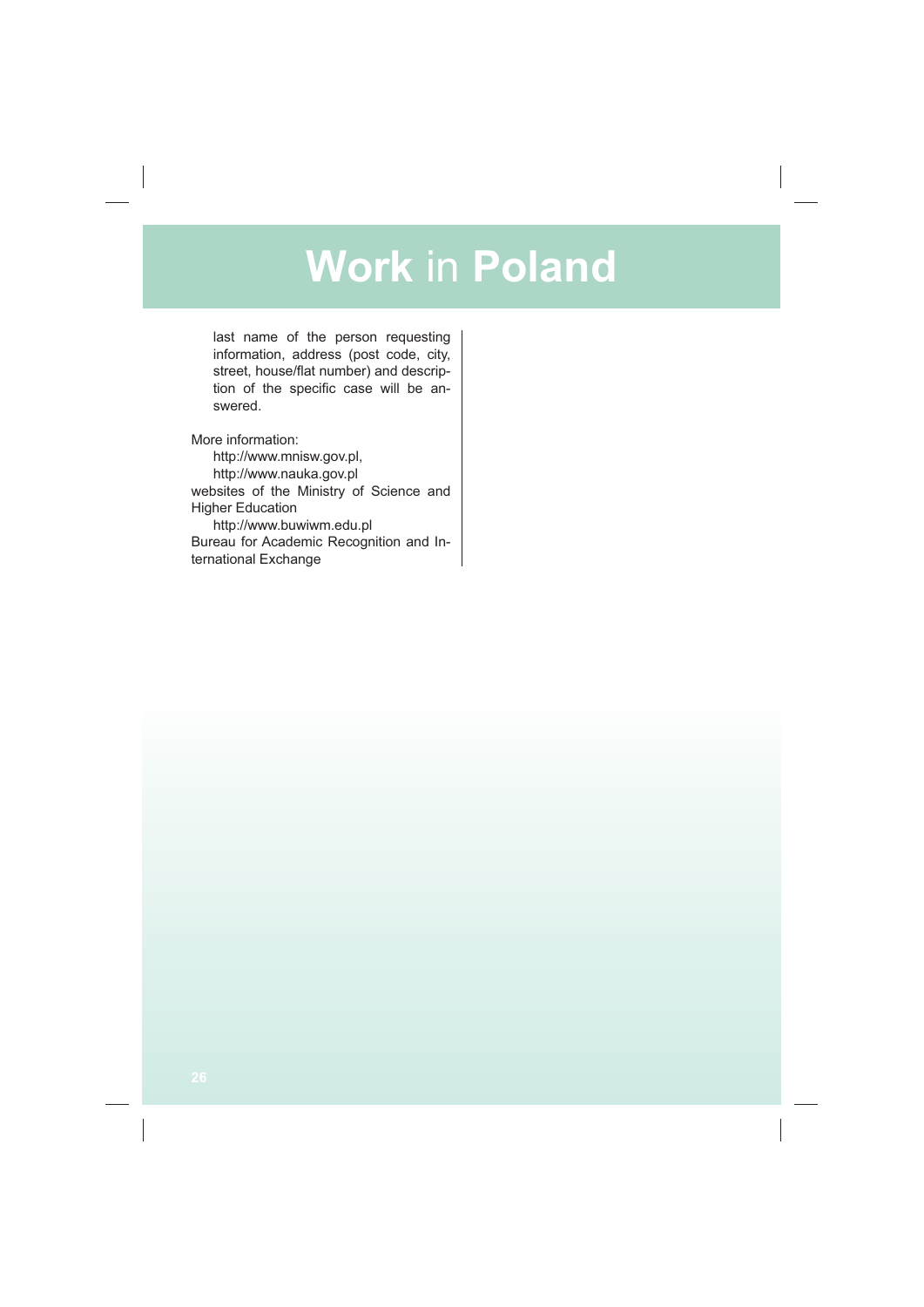### **Taxes**

Thirteen types of taxes are effective in Poland, which could be divided into direct taxes (payable by the taxpayer who is obliged to pay the tax to the revenue of fice) and indirect taxes (payable while purchasing goods).

Direct taxes include:

- 1) personal income tax (PIT),
- 2) corporate income tax (CIT; the applicable rate in Poland is 19%),
- 3) tax on inheritance and donations,
- 4) tax on civil law transactions,
- 5) agricultural tax,
- 6) forestry tax,
- 7) property tax,
- 8) motor vehicles tax,
- 9) tonnage tax (for ship owners operating seagoing commercial vessels in international seafaring),
- 10) tax on extraction of certain minerals. Indirect taxes include:
- 1) value added tax (VAT; there are four applicable VAT rates in Poland: 23%, 8%, 5% and 0%),
- 2) excise duty,
- 3) gambling and lottery tax.

**Personal income tax is obligatory for all natural persons who generate income**. Income exempt from PIT and income in the case of which tax collection was waived are the exceptions from this principle. At the same time, **persons residing in Poland**, to whom the principle of unlimited tax liabi-

lity applies, are obliged to pay tax **on their total generated income regardless of the location of the sources of income**. On the other hand, **persons who do not have a place of residence in Poland** are subject to a **limited tax liability**. This means that tax **in Poland covers only the income generated on the territory of Poland**, e.g. the income from work carried out in Poland on the basis of the labour-based relationship or the employment relationship (irrespective of the place where remuneration is paid), or income from business operations pursued by an establishment on the territory of Poland.

The abovementioned tax rules are applicable while respecting the agreements for avoidance of double taxation to which Poland is a party.

The method of calculation of the income tax depends on the source of revenue from which income was obtained.

The tax system provides for the following methods of calculating the tax:

• **progressive tax scale**

According to the progressive tax scale, tax covers e.g. the income from hired work, pensions or business operations. If they meet the conditions specified by law, taxpayers who tax their income according to the progressive tax scale can use joint taxation of spouses and preferential taxation of single parents.

|        | Basis for tax calculation in PLN | The tax amounts to                                                          |  |
|--------|----------------------------------|-----------------------------------------------------------------------------|--|
| Over   | Up to                            |                                                                             |  |
|        | 85.528                           | <b>18%</b> minus the amount to be deducted<br>from the tax 556 zloty 02/100 |  |
| 85,528 |                                  | 14,839 zloty $02/100 + 32%$ of the surplus<br>over PLN 85,528               |  |

#### **The applicable personal income tax rates:**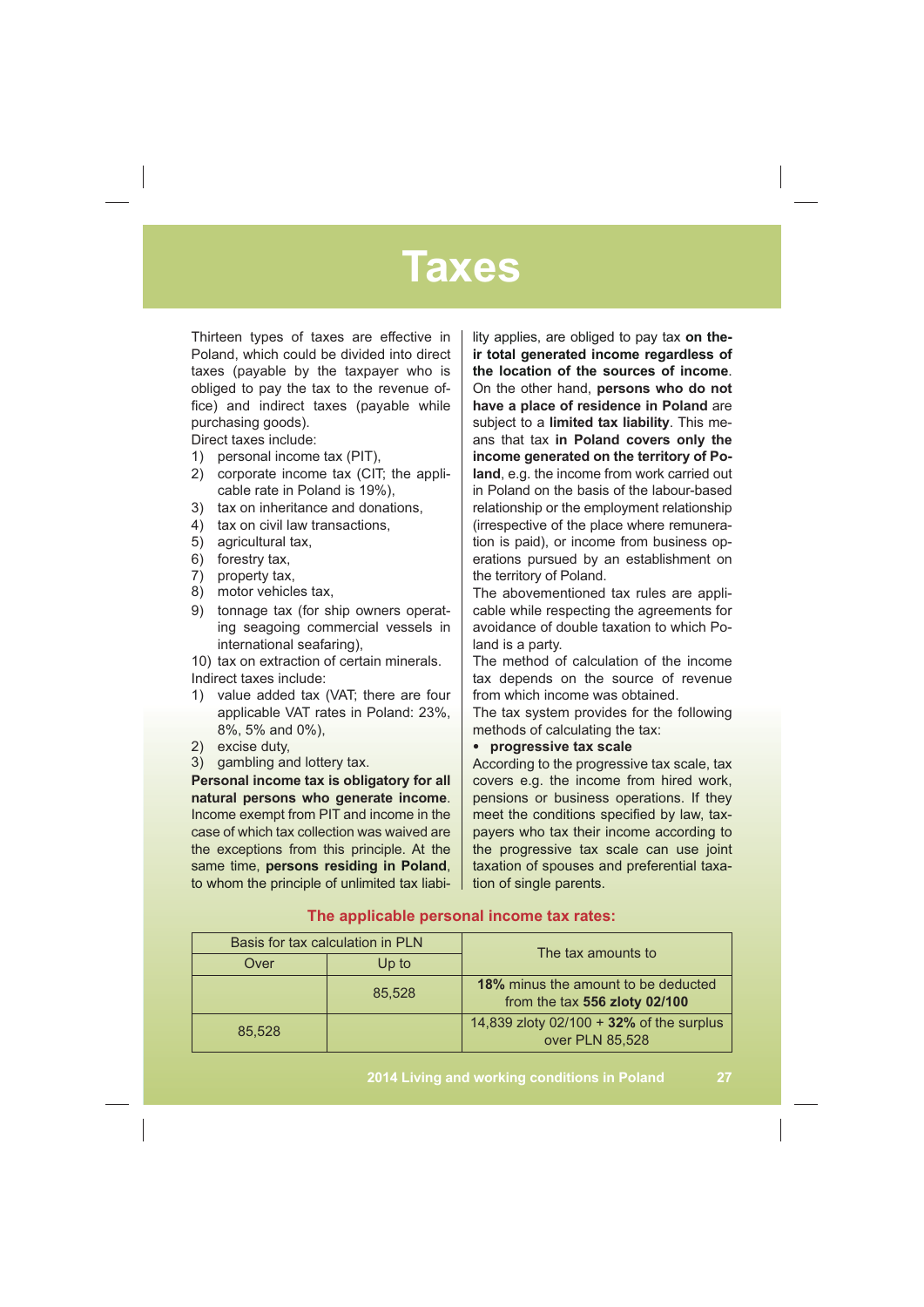### **Taxes**

Tax returns for a given year are submitted on a relevant form by 30 April of the following year to the revenue office competent for the place of residence of the taxpayer as of the last day of the fiscal year. Tax returns can be submitted in the form of traditional (paper) documents or electronic documents.

#### • **19% business income tax**

Income from non-agricultural business operations can also be subject to a 19% tax rate if the taxpayer chooses so when submitting a written declaration about the choice of such a taxation method to the competent head of the revenue office. Tax returns for the 19% tax for a given year are submitted on a relevant form to the competent revenue office by 30 April of the following year;

#### $\cdot$  flat-rate taxation of business opera**tions**

Provided that they meet the conditions specified in the Act on flat-rate income tax on certain revenues of natural persons, taxpayers also have an option to choose one of the flat-rate taxation forms for the income (revenue) generated from non- -agricultural business operations, i.e.:

- flat-rate payment on registered revenue: tax return concerning this form of taxation is submitted on a relevant form by 31 January of the following fiscal year,
- $-$  tax deduction card:

#### • **single 19% tax rate**

A single 19% tax rate applies to certain types of capital income (e.g. from sales of securities or derivatives) from which the



income is settled in a separate tax return submitted within the abovementioned deadline;

#### • flat-rate income tax

A flat-rate income tax applies to e.g. wins in lotteries, interest and discount on securities, or interest on cash (unrelated to the pursued business activity) accumulated on the taxpayer's bank account.

More information: http://www.mf.gov.pl Ministry of Finance http://www.kip.gov.pl National Tax Information http://www.pit.pl a website on taxes in Poland.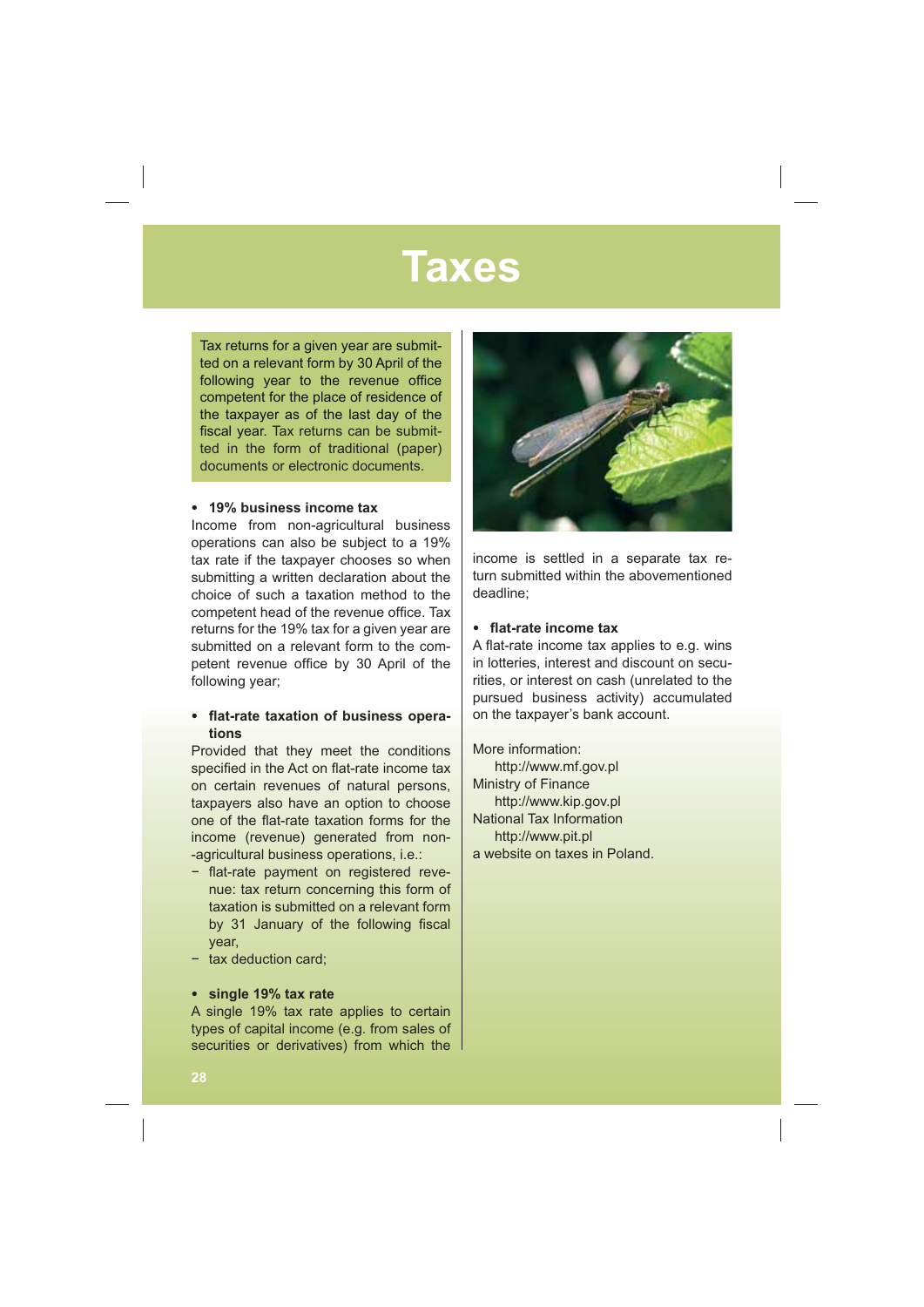In accordance with the Act on freedom of economic activity<sup>10</sup>, anyone is free to start, pursue and end business activity in Poland on equal rights, provided they comply with the legislation in force. However, freedom of business may be limited. Restrictions in this respect are acceptable solely by way of an act of law and exclusively with regard to vital public interest.

Polish law offers a broad spectrum of available legal forms of pursuing business, from sole traders, through civil law partnership and partnerships without legal personality, to companies. The factors that determine the final decision on the legal form include the requirements relating to the initial capital, the scope of liability of shareholders or formal matters connected with the establishment of an enterprise.

An entrepreneur can start up business on the day of submission of an application for entry in the register to the Central Registration and Information on Business (CEIDG) or after the date of entry in the National Court Register. A company in the process of formation may start its business operations before the entry in the National Court Register becomes effective.

### **NOTE:**

EU citizens may pursue business activity in Poland under the same rules as Polish citizens.

### **Sole traders**

Business pursued on the basis of an entry in the Central Registration and Information on Business (CEIDG) register involves one's own assets.

In order to pursue such activity, EU citizens should take the following measures:

**Measure 1** – submission of an application for registration to the Central Registration and Information on Business (CEIDG) Applications for registration in CEIDG are sub-mitted via a digital form available on the CEIDG website: www.ceidg.gov.pl. Such applications must be signed using a digital signature or a signature certified by a trusted profile of a digital platform of public administration services (ePUAP – *elektro*niczna platforma usług administracji pub*licznej*).

Applications can also be submitted on the relevant form at a selected gmina office, either in person or by registered mail (in such case the application has to be signed by the applicant and the signature has to be certified by a notary).

Each application for registration in the CEIDG should have attached a declaration about absence of judgements with a prohibition on the pursuit of business activity, a prohibition on practicing a specific profession and a prohibition on pursuit of an activity that is connected with upbringing, treatment, education or care of minors.

After submission of an online application for entry in CEIDG, applicants receive a relevant confirmation of receipt to the e-mail address specified in the application. If the application is submitted in person, the gmina office confirms its receipt.

Starting business operations in Poland is governed by the Act on freedom of economic activity of 2 July 2004 (Dz.U. of 2013 item 672, as amended).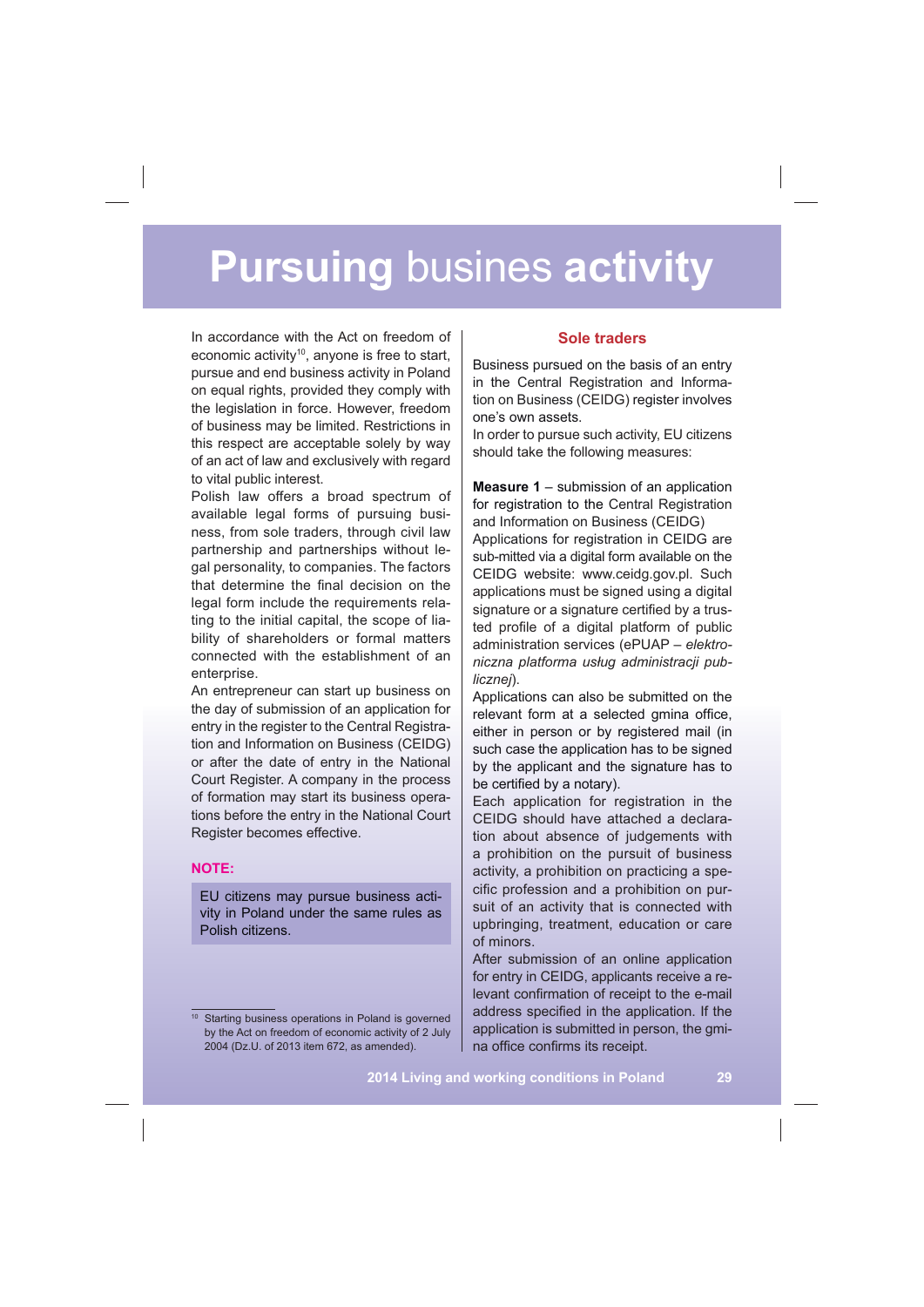The data provided in the application for entry in CEIDG are sent, without the trader's involvement, to the competent revenue office, statistical office and Social Insurance Institution or Agricultural Social Insurance Fund with information about the entry to CEIDG.

**An application for registration in CEIDG is, at the same time, an application for the award of a REGON number (National Business Registry Number), an application for the award of a NIP number**  (Tax Identification Number) and a tax**payer's registration for contributions paid to the Social Insurance Institution, as well as a declaration of the selected form of taxation. A VAT registration application can be attached to the application for registration in CEIDG.**

**The REGON register** is an IT collection of information on Polish economic entities (not only entrepreneurs). It provides general characteristics of the entities operating in Poland and the basis for the creation of data bases and data banks on these entities.

**NIP** (Tax Identification Number) is a tendigit code used to identify entities that pay taxes in Poland.

Social insurance contributions (for retirement and disability pension insurance, for sickness and accident insurance) and health insurance contributions should be paid each month.

The following information should be provided in the application:



- specification of the entrepreneur and their PESEL number (personal identification number), if any,
- date of birth,
- citizenship,
- specification of the entrepreneur's place of residence and address and, if business operations are regularly carried out outside the place of residence, specification of such place and address of the main establishment,
- entrepreneur's NIP number, if any.
- specification of the objects of business operations (in accordance with the Polish Classification of Activities, PKD),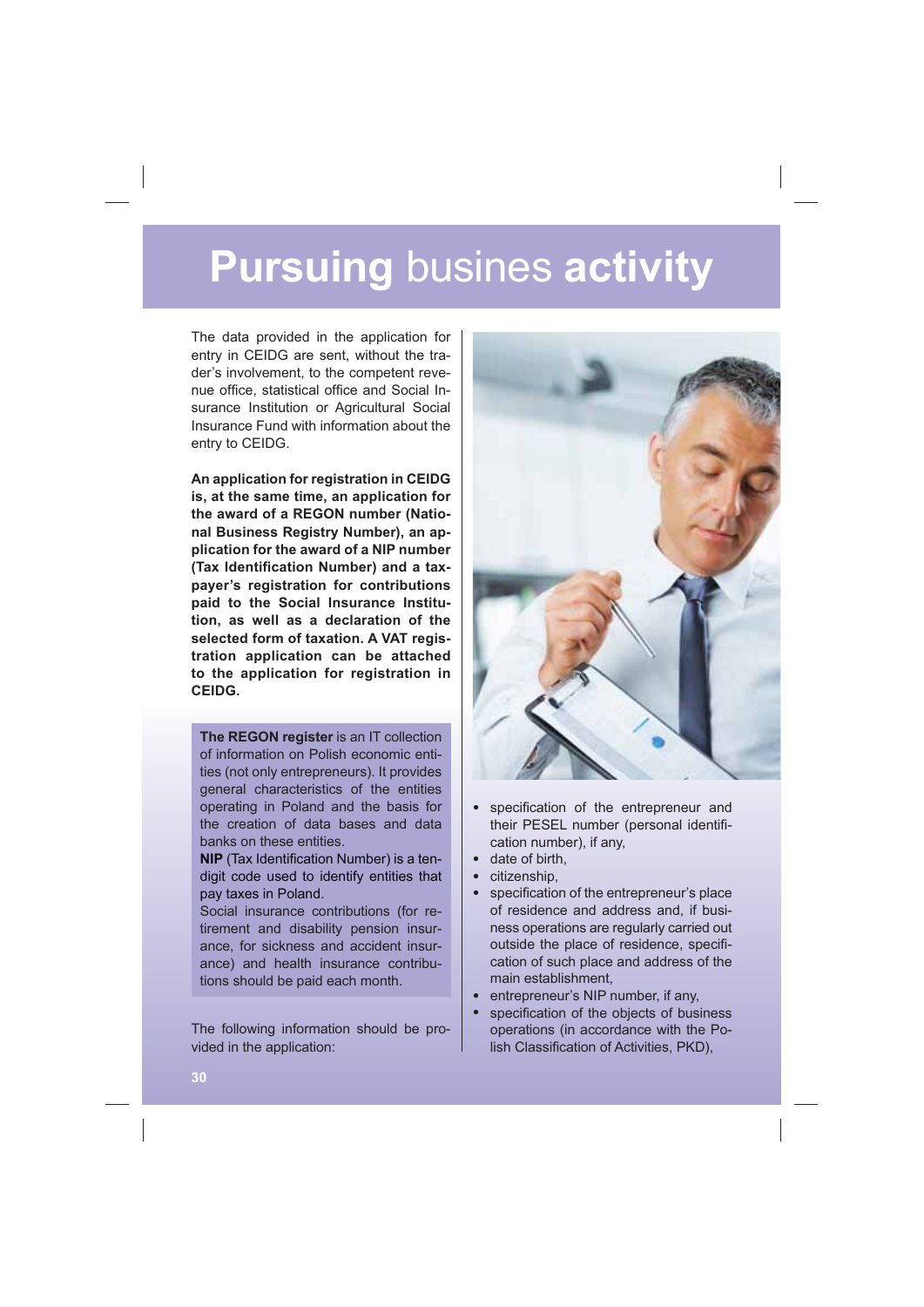

- indication of the start date of business operations,
- the form of the income tax to be paid.
- information on the existence or absence of community property during marriage,
- telephone number and e-mail address, if any.

An application for registration in CEIDG is free of charge. VAT-R statements (declaration of application for registration submitted by VAT taxpayers) involve a fee (currently PLN 170).

As far as taxation forms are concerned, the following options are available:

- tax deduction card.
- flat-rate payment on registered revenue,
- $\bullet$  flat-rate tax.
- taxation on general terms.

One should also indicate the type of accounting documentation to be maintained: accounting books, revenue and expense ledger, or other registers.

#### **Measure 2** – business stamp

The business stamp might prove useful for financial and banking purposes. It should contain (at least) the following data: full business name, registered seat and Tax Identification Number (NIP).

**Measure 3** – opening a business bank account

An entrepreneur in Poland is not obliged to have a bank account, neither a personal nor a business one. Nonetheless, a bank account is necessary to conduct major financial transactions and facilitates handling of formal matters at offices. To open a bank account, depending on the requirements of respective banks, the following documents are required:

- identity card,
- $\bullet$  certificate of registration in CEIDG in the form of a printout from the CEIDG website,
- sometimes a copy of the certificate of the award of the REGON number (original available for inspection),
- sometimes the business stamp.

Revenue office should be notified of the opening of a business bank account by an update form CEIDG-1. The addresses of respective revenue offices are available at: http://www.pit.pl/urzedyskarbowe/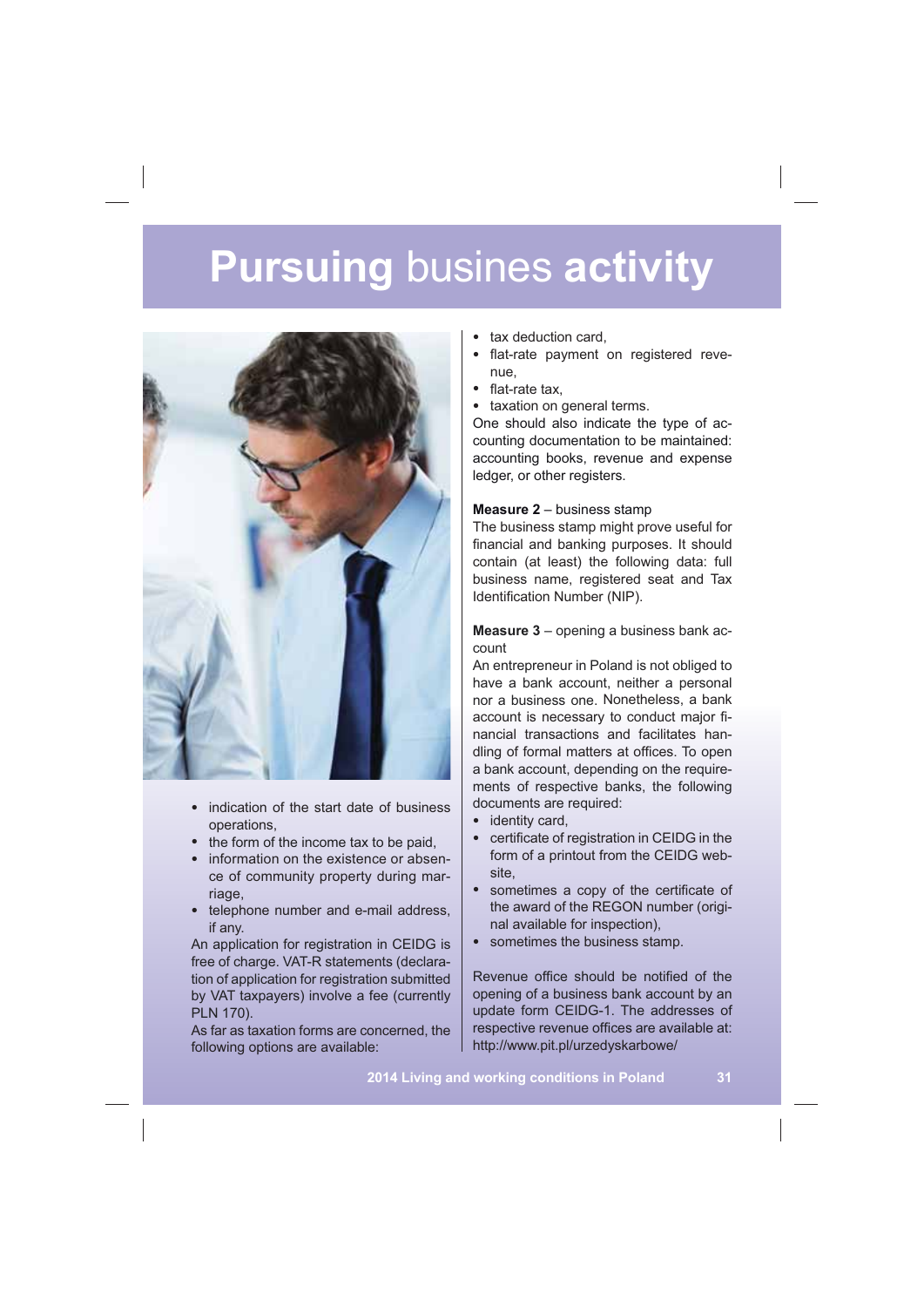**Measure 4** – reporting the premises where the business activity is to be pursued

The premises that will constitute the sole trader's registered office should be reported to the **city hall or gmina office** for property tax purposes.

### **Civil law partnership**

A civil law partnership has no legal personality. The partnership is not formed by an entrepreneur, but by the partners who register as entrepreneurs in the business activity register. In order to register a civil law partnership, no capital is required. All partners are jointly and severally liable for the partnership's liabilities, without any limitations, with all their assets.

### **Partnerships**

- 1) **General partnership** the basic form of a partnership. Its characteristic feature is the scope of the partners' liability. They bear subsidiary and unlimited liability for the partnership's liabilities. Each partner has the representation right.
- 2) **Limited liability partnership** intended exclusively for the practice of liberal professions listed in the Code of Commercial Companies and Partnerships. Partners in the partnership can be the persons authorised to practice the following professions: solicitor, pharmacist, architect, civil engineer, auditor, insurance broker, tax consultant, stockbroker, investment adviser, accountant, doctor, dental practitioner, veterinary surgeon, notary, nurse, midwife, legal counsel, patent agent, certi-

fied property valuator and sworn translator/interpreter. Provisions governing limited liability partnerships conveniently regulate the matters of liability: a partner in the partnership is not held liable for the partnership's liabilities arising from the practice of a liberal profession by other partners in the partnership. Partners in a limited liability partnership may appoint a board of directors.

- 3) **Limited partnership** intended both for natural and legal persons and enables significant limitation of liability. At least one of the partners – the unlimited partner – has unlimited liability for the partnership's liabilities, whereas the liability of other partners – the limited part $ners - is limited to a specified amount,$ which is referred to as limited partner contribution.
- 4) **Limited joint-stock partnership** intended for the pursuit of large-scale business operations. Pursuant to applicable regulations, the minimum contribution of PLN 50,000 (ca. EUR 1,260) is required. The scope of liability in a limited joint-stock partnership is regulated the same way as in a limited partnership.

### **Companies**

1) **Limited liability company (LLC)** – a legal person. LLC can be established both by natural and legal persons. The liability for the company's liabilities is unlimited. The minimum initial capital of PLN 5,000 (ca. EUR 1,260) is required. The shareholders, as a rule, bear liability up to the amount of the capital. The meeting of shareholders is the highest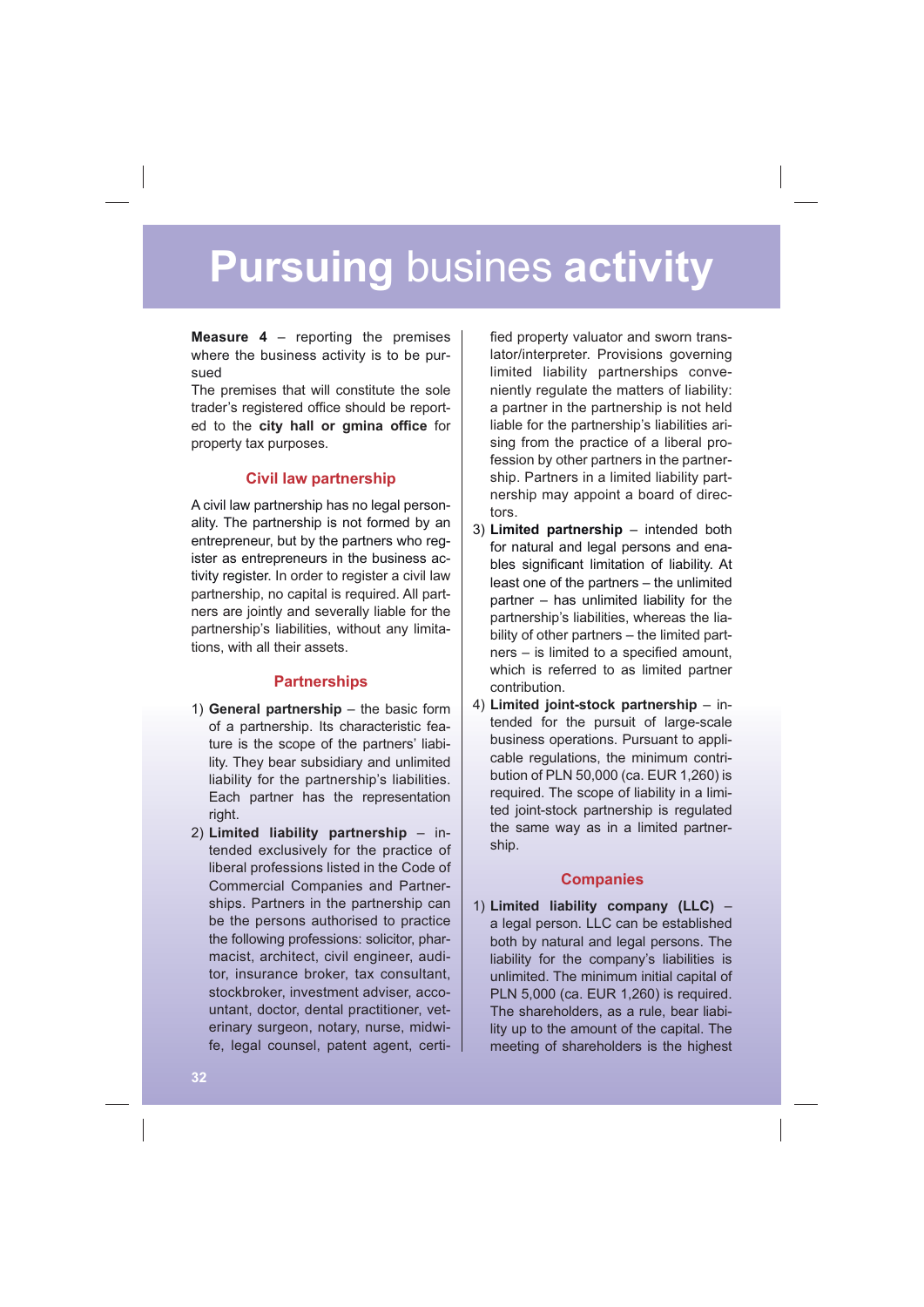

company body. The company is represented by a board of directors (consisting of at least one shareholder) in accordance with the rules defined in the company's articles of association. A supervisory board or a board of auditors or both of them can be also appointed.

2) **Joint-stock company** – a legal person. Joint-stock companies can be established both by natural and legal persons. The minimum initial capital of PLN 100,000 (ca. EUR 25,100) is required. The company bears responsibility for its liabilities, as a rule, up to the amount of the share capital. The meeting of shareholders is the highest company body. The company is represented by a board of directors (consisting of at least one shareholder) in accordance with the rules defined in the company's articles of association. A supervisory board has to be appointed as well.

### **Branches**  and representative offices

A branch, as defined in the regulations on freedom of economic activity, is a separate and independent (in terms of organisation) part of business activity pursued by an entrepreneur outside their main registered office. On the other hand, the activities of a representative office may cover solely operations relating to advertisement and promotion of a foreign entrepreneur. In the case of a representative office, an entry in the register of foreign representative offices, kept by the Ministry of Economy, is required.

In the case of partnerships, companies and branches of foreign entrepreneurs. an entry in the National Court Register is required.

More information: http://www.ceidg.gov.pl Central Registration and Information on Business (CEIDG) http://www.mg.gov.pl Ministry of Economy http://www.ms.gov.pl Ministry of Justice (tab *National registers*) http://www.parp.gov.pl Polish Agency for Enterprise Development – provides assistance to persons who want to open their own business, and to the already operating businesses http://www.zus.pl/ – Social Insurance Institution http://www.kip.gov.pl

National Tax Information

stat.gov.pl - Central Statistical Office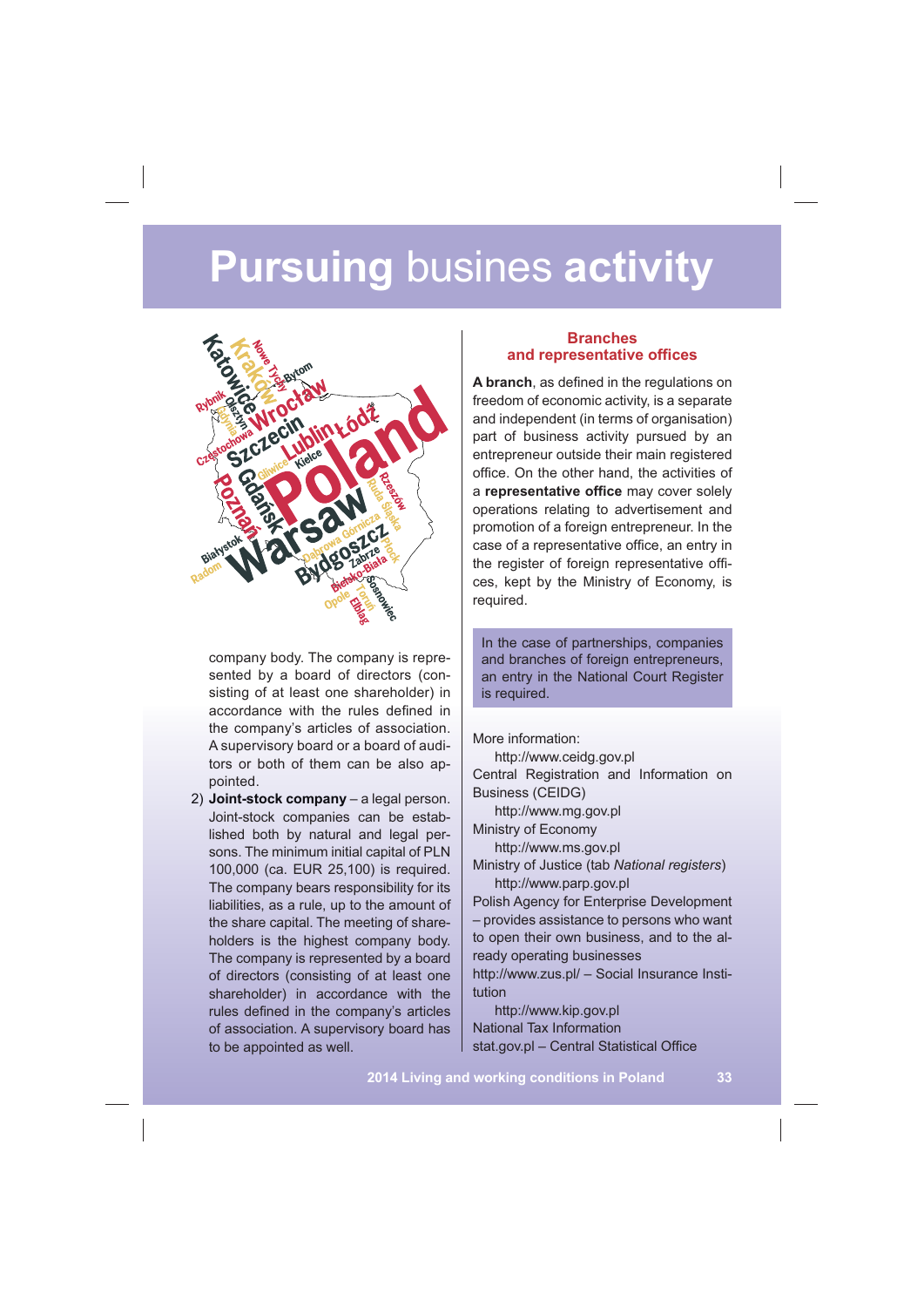http://www.paiz.gov.pl Polish Information and Foreign Investment Agency,

http://www.twoja-firma.pl portal for small and medium-sized enterprises run by Bankier.pl Group

http://bip.ms.gov.pl/pl/rejestry-i-ewidencje/okrajowy-rejestr-sadowy/

National Court Register (access to the National Court Register is also available at the Ministry of Justice website www.ms. gov.pl, tab *National registers*)

https://www.biznes.gov.pl/ Point of Single Contact – website offering detailed information on the necessary procedures and potential permits, licenses, authorisations or professional qualifications.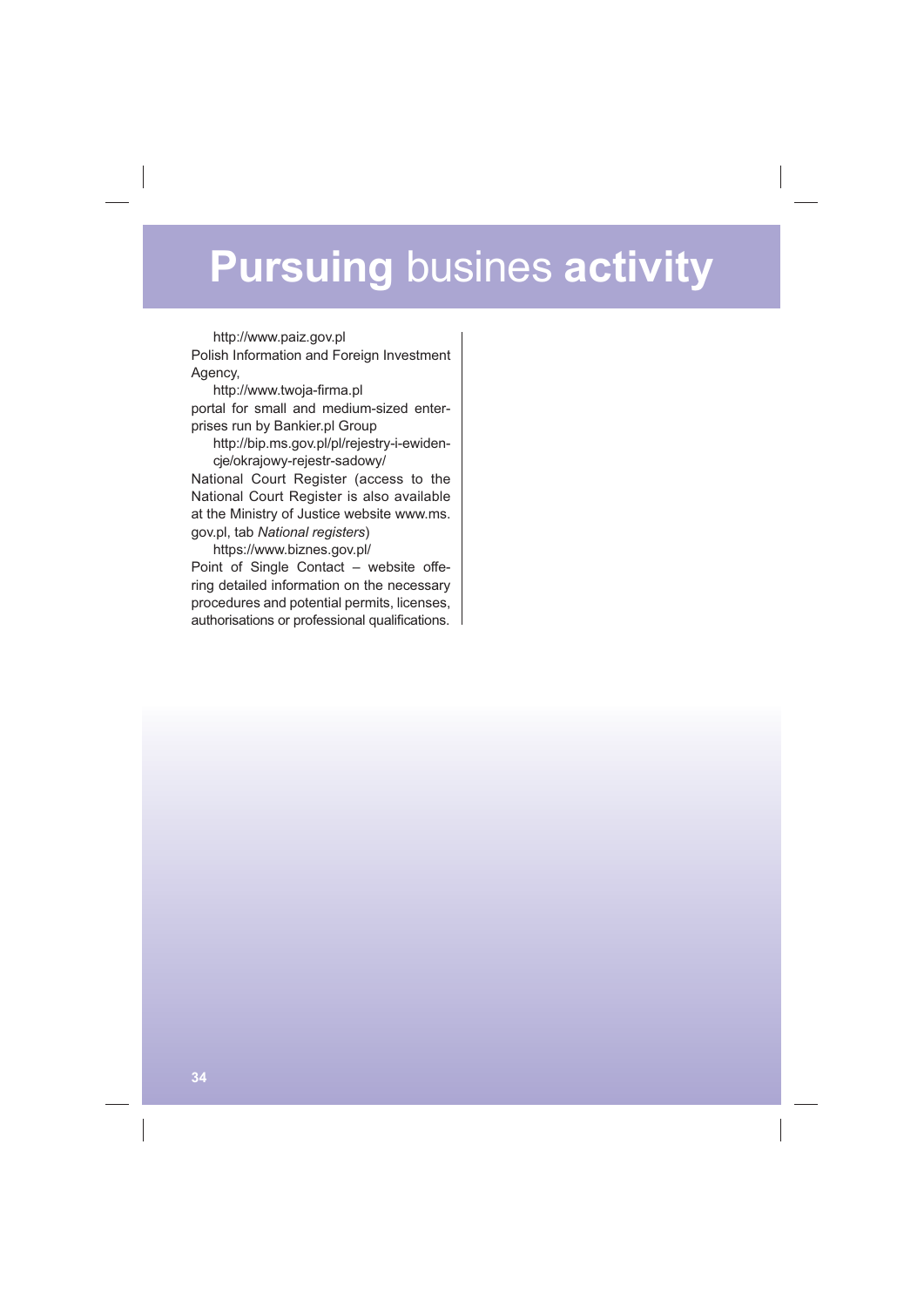The system of social security in Poland<sup>11</sup> includes:

- retirement insurance,<br>• disability insurance
- disability insurance,
- sickness insurance,
- accident insurance

An insured is a natural person who is subject to at least one type of social security. The act on the social security system introduced compulsory and voluntary insurance and the possibility to continue insurance.

The following persons are covered by the compulsory pension and disability pension insurance: employees, with the exception of prosecutors, as well as members of agricultural cooperatives, contractors, persons pursuing non-agricultural business activity, clergymen, members of parliament and senators receiving wages, persons collecting unemployment benefit, persons on child care leave or collecting maternity benefit.

Persons covered by the compulsory pension and disability pension insurance may continue the insurance on a voluntarily basis after it expires. Continuation of the insurance is possible if a person has no other title to social security.

Sickness insurance is compulsory for persons who are covered by the compulsory pension and disability insurance, including employees, with the exception of prosecutors, members of agricultural cooperatives and agricultural group cooperatives, or persons performing the alternative civilian service.

Persons covered by the compulsory pension and disability pension insurance, e.g.

who pursue non-agricultural activity, or who work on the basis of contract for mandate or an agency contract, may register for the sickness insurance on a voluntarily basis.

Accident insurance is compulsory for persons who are covered by the compulsory pension and disability insurance, such as employees, contractors, members of agricultural cooperatives, persons pursuing non-agricultural activity and persons who cooperate with them.

The rates of the pension, disability and sickness insurance contributions are identical for all insured:

- 19.52% of the contribution assessment base – for the pension insurance (the contribution payer and the insured pay equal amounts: 9.76% each),
- 8% of the contribution assessment base – for the disability insurance (the contribution payer pays 6.5% and the insured pays 1.5%),
- 2.45% of the contribution assessment base – for the sickness insurance (the insured pays the full amount).

The rate of accident insurance contributions is variable, from 0.67% to 3.86% of the contribution assessment base – depending on the group, i.e. type of activity to which the contribution payer belongs, in accordance with the Polish Classification of Activity (*Polska Klasy-kacja Dziaalnoci*, PKD). The full amount of this contribution is paid by the employer.

Social Insurance Institution (*Zakad Ubez*pieczeń Społecznych, ZUS) is the main enforcement authority with regard to social security regulations. It collects social insurance contributions and distributes benefits (e.g. pensions, disability pensions, sickness or maternity benefits) in the amount and on

<sup>&</sup>lt;sup>11</sup> Regulations on the social security system in Poland have been provided for in the Act of 13 October 1998 on the social security system (Dz.U. of 2009 No. 205, item 1585, as amended).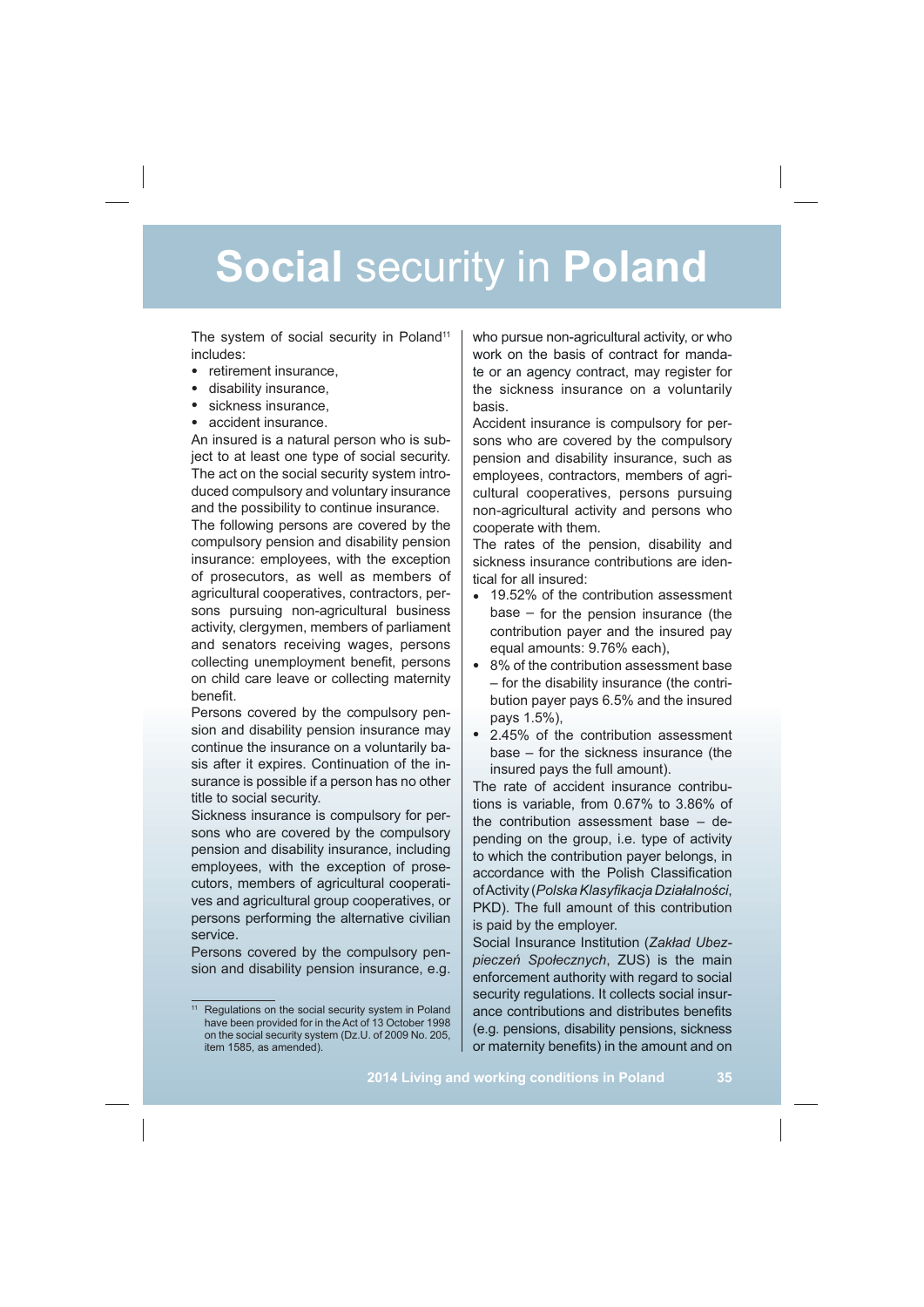the conditions laid down in the general regulations in force. ZUS manages the Social Insurance Fund, which is a stateowned earmarked fund established on the basis of applicable legislation to implement the tasks relating to social insurance.

#### **NOTE:**

Social security in Poland covers the EU citizens on the same basis as Polish citizens.

### **Retirement insurance**

Retirement insurance is a guarantee of income after the end of the professional career and after the pension age is reached. The money for future pensions is accumulated on the basis of monthly salary-based contributions.

The reform of the Polish pension system entered into force on 1 January 1999. Future pensioners may collect their pensions from two sources:

- from the reformed Social Insurance Institution,
- from open pension funds.

It is also possible to establish occupational pension schemes, which are voluntary and complementary to the general pension system. Additional form of pension scheme is an individual pension account (*indywidualne konto emerytalne*, IKE), where pension savings can be kept without the need to pay the 19% capital gains tax. In the case of death of the account owner, the accumulated funds are also exempt from tax on donations and inheritance.

Another form of pension scheme is an individual pension security account (*indywidu-*

*alne konto zabezpieczenia emerytalnego*, IKZE). Payments made to this account are deducted from the personal income tax base. Withdrawal from IKZE after the end of the savings period, refund of the accumulated funds and payment of the funds accumulated on IKZE to an entitled person in the event of death of the insured are subject to taxation according to the tax scale.

As a rule, pensions are granted upon request of the stakeholder. **Decisions on the award of pensions** are issued by disability pension authorities competent for the place of residence of the applicant. Pension award proceedings start after the submission of the application.

The reform of the pension system entered into force on 1 January 1999. It introduced a three-pillar system: **Pillar I** is governed by the public institution – Social Insurance Institution, **Pillar II** is governed by private institutions – open pension funds (*otwarte fundusze emerytalne*, OFE). An open pension fund is a legal person whose aim is to collect funds from insurance contributions and invest them on the financial market. Those funds are allocated to the pensions of fund members when they reach pension age. **Pillar III**, voluntary, whose aim is to ensure extra benefits for additional contri-

butions, includes occupational pension schemes (PPE) and individual pension accounts (IKE).

Retirement insurance contribution amounts to 19.52% of the contribution assessment base. The amount is calculated against the contribution assessment base, which cannot exceed the amount of average remu-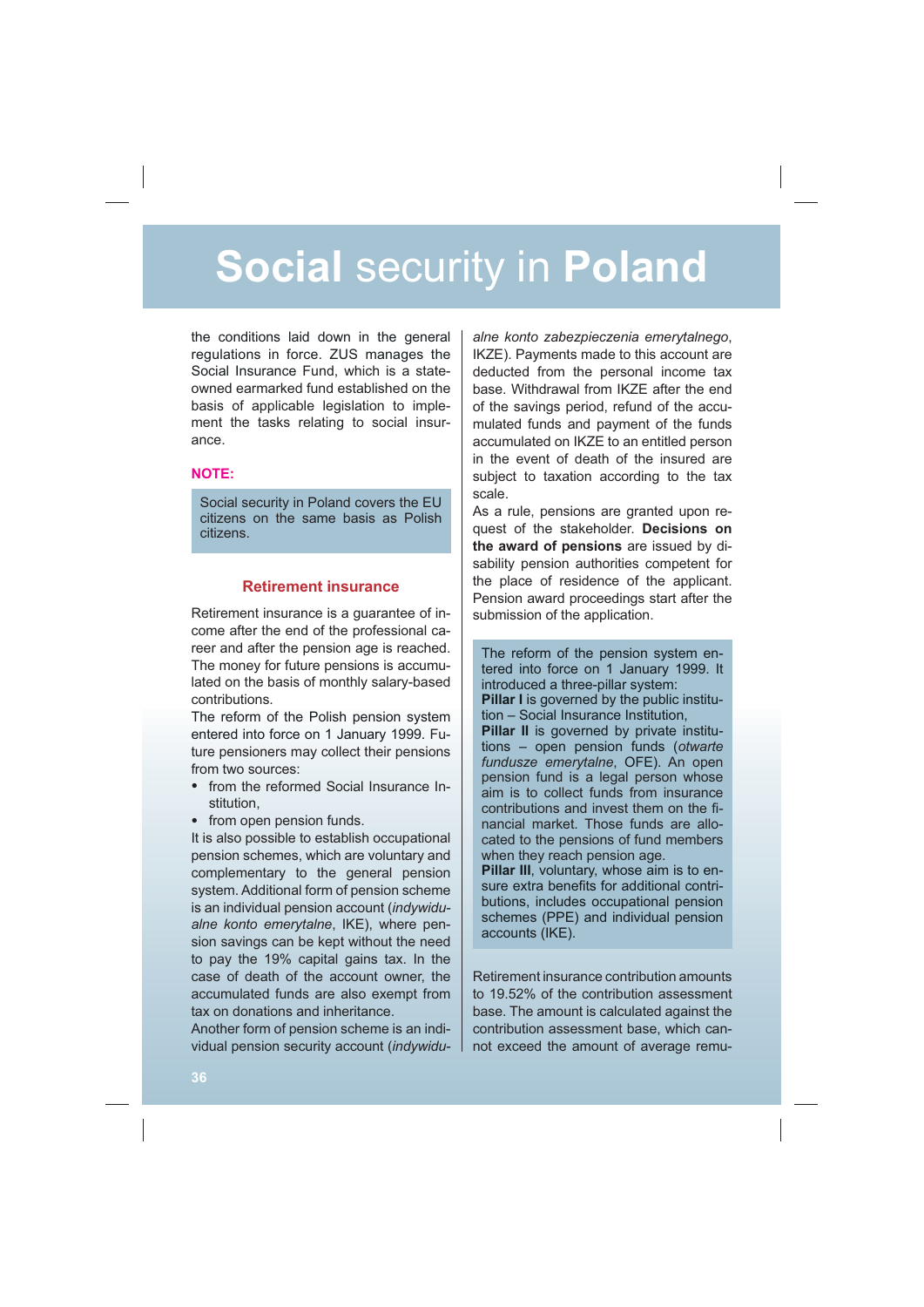neration multiplied by thirty in a calendar year. If the contribution assessment base of the insured exceeds the amount of average remuneration multiplied by thirty in a calendar year, no retirement insurance contributions are collected in the remaining months of that year.

If the insured has not registered with an open pension fund, the 19.52% contribution credits:

- the account with the Social Insurance Institution – 12.22%,
- the sub-account with the Social Insurance Institution – 7.3%.

If the insured decides to transfer their contribution to an account with OFF, the 19.52% contribution is divided as follows:

- 12.22% credits the account with the Social Insurance Institution,
- 4.38% credits the sub-account with the Social Insurance Institution,
- 2.92% credits the account with the open pension fund (OFE).

The retirement insurance contribution is financed in equal proportions by the employer and by the insured, but the whole amount of contribution paid to the open pension fund is paid from the part financed by the insured. The employer is responsible for the payment of contributions to the Social Insurance Company.

The pension system is based on the close connection of the amount of the benefit with the amount of the actually paid contribution. The basis for calculating pension is the (total) amount of retirement insurance contributions.

Pension is granted to women aged at least 60, and men aged at least 65. There is no minimum insurance period required for granting the pension. At present, Poland is

in a transition period during which the pension age will be gradually extended from 60 years for women and 65 for men to 67 for both men and women.

Therefore, the moment of retirement will be an individual decision of each insured person who reaches the minimum age, regardless of their gender.

Decisions on the award of pensions are issued by Social Insurance Institution bodies competent for the place of residence of the applicant. Pension award proceedings start after the submission of the application.

In the case of citizens residing in another EU Member State, as well as persons residing outside the EU, with whom Poland is bound by an international agreement on social insurance, pension obligations are fulfilled by the Foreign Pensions Department of the Social Insurance Institution Central Office and/or the organisational units of the Social Insurance Institution designated by the President of the Social Insurance Institution. Similar rule applies to persons with regard to whom, when determining their right to pension and its amount, the periods of insurance completed abroad were taken into account, if the international agreements so provide.

### **Disability insurance**

Disability insurance guarantees cash benefits in case of losing income due to disability (incapacity for work) or death of a breadwinner in a family. In such a situation persons who pay disability insurance contributions are granted **disability pension for incapacity for work**, which is a substitution for lost remuneration or in-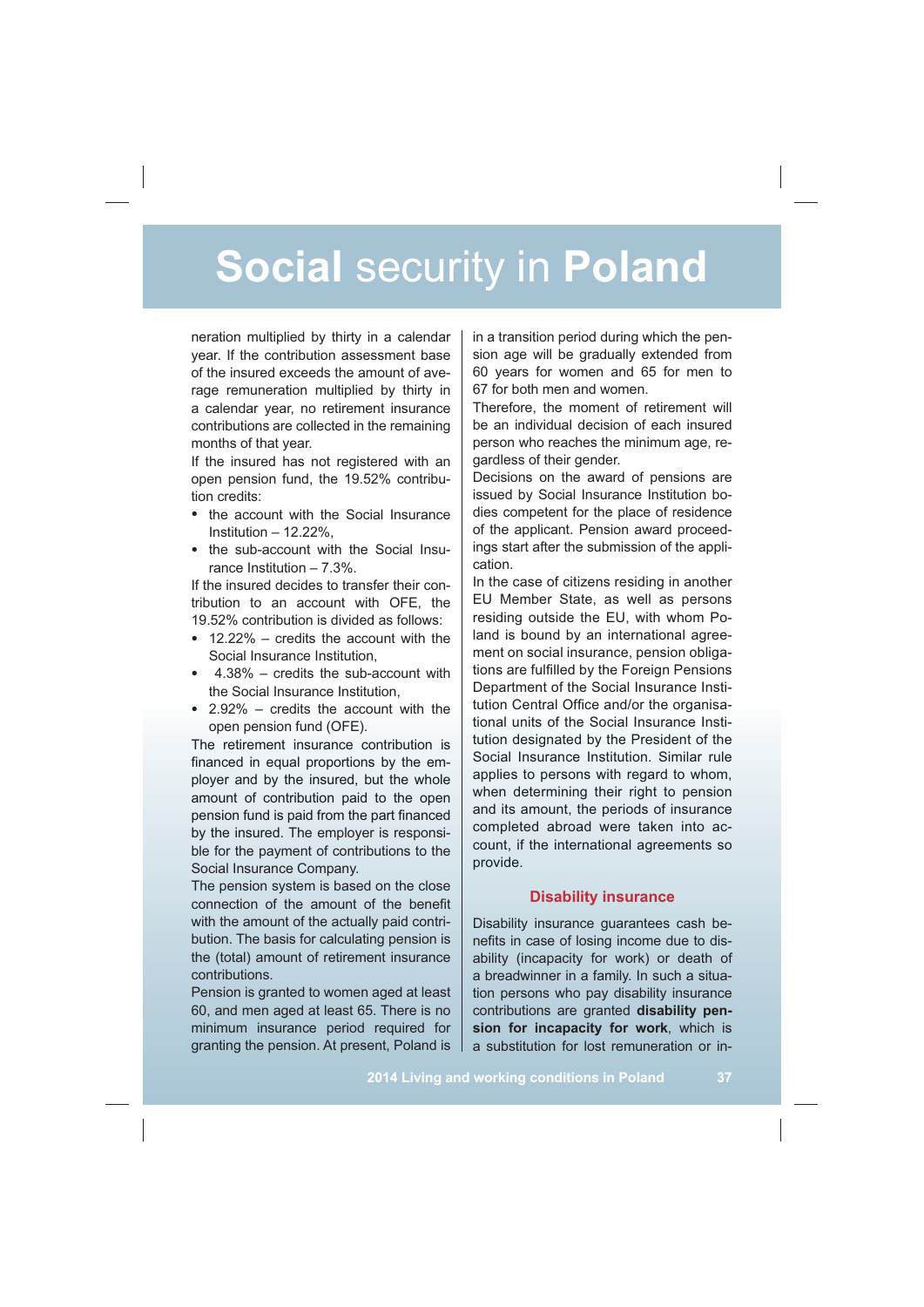come, and in the case of death of an insured breadwinner in a family, the family members are granted **family pension**.

The disability insurance contribution is 8% of the contribution assessment base, where 6.5% is from the funds of the employer, and 1.5% from the funds of the employee.

### **1. Disability pension due to incapacity for work**

Disability pension due to incapacity for work can be granted to an insured who fulfils all of the following conditions:

- is unable to work,
- has completed the required contribution and non-contribution periods,
- incapacity for work occurred in the periods precisely defined in the Act.

A person who is unable to work is a person who has lost completely or partially the ability to perform paid work due to impairment of the body proficiency and does not show promise to regain the ability to perform work after retraining. A person who is fully unable to work is a person who has lost the ability to perform any work. A person who is partially unable to work is a person who to a considerable degree lost their ability to perform work adequate to the level of their qualifications.

Incapacity for work and its degree is certi fied by a certified occupational medicine physician from the Social Insurance Institution as the first certifying instance. An applicant has the right to appeal against the physician's opinion to the Social Insurance Institution Medical Board, as the second certifying instance.

#### **2. Family pension**

Family pension is granted to entitled family members (children, widow, widower, parents) of a person who at the time of death had the right to pension or disability pension due to incapacity for work, or who met the conditions required to be granted one of those benefits. When analysing the right to collect the family pension, it is assumed that the deceased person was fully unable to work.

#### **3. Training allowance**

Training allowance is granted to a person who fulfils the conditions for granting disability pension due to incapacity for work, and with regard to whom retraining was recommended due to the incapacity for work in the current profession. It is granted for the period of six months. That period can be shortened or extended up to 30 months. The amount of training allowance is 75% of the assessment base, and when the incapacity for work is the result of an accident at work or occupational disease, the allowance amounts to 100% of the assessment base.

### **Social insurance for industrial accidents and occupational diseases**

Insurance for industrial accidents and occupational diseases covers e.g. employees, persons who work on the basis of contracts of mandate, and persons carrying out business activity.

Benefits for industrial accidents and occupational diseases can be granted to a person who is insured for such cases. They include:

• sickness benefit – for an insured person whose incapacity for work has been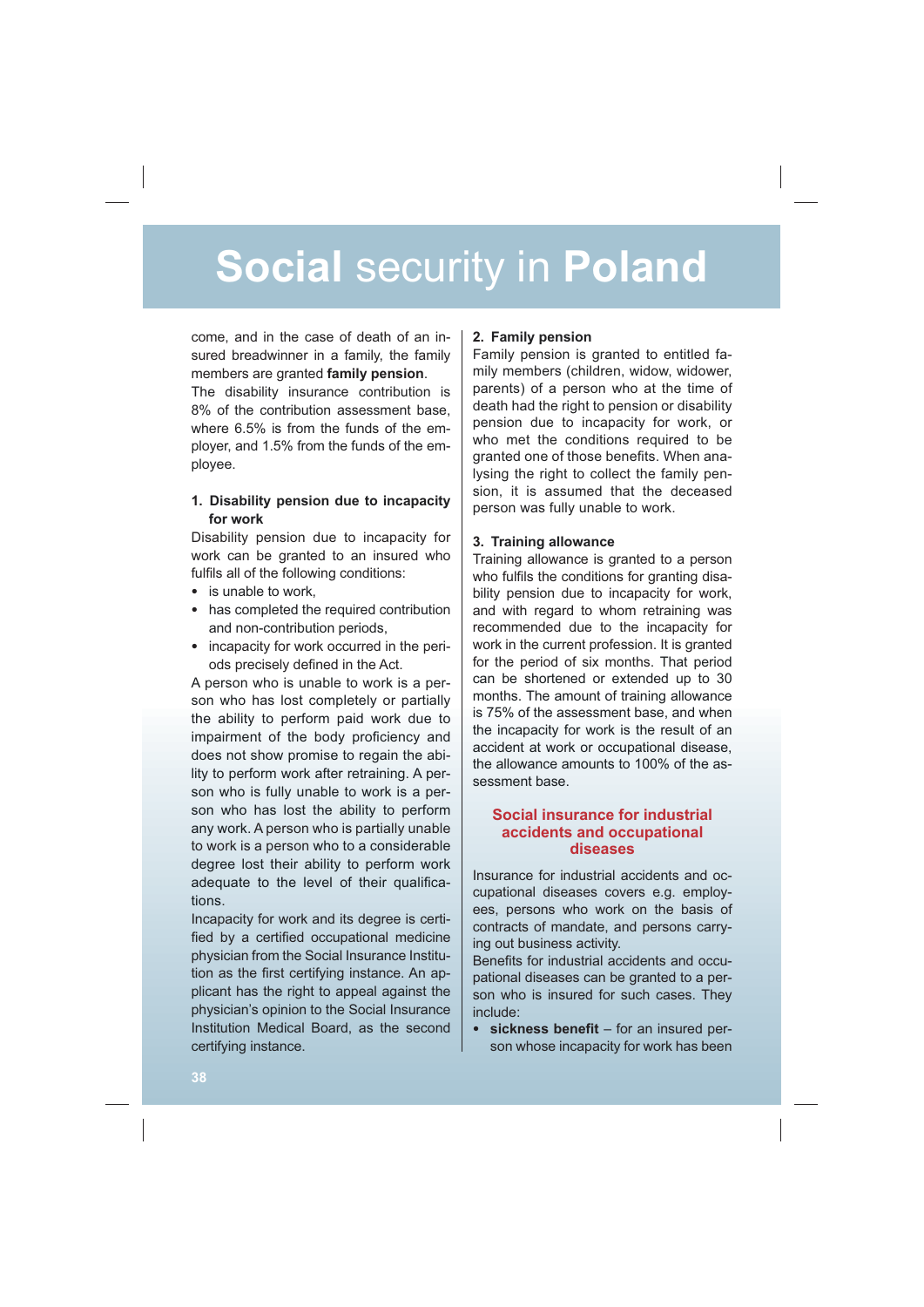caused by an industrial accident or occupational disease,

- rehabilitation benefit paid after the sickness benefit is exhausted, if the insured is still unable to work but further treatment or rehabilitation may render them fit for work,
- compensating benefit for an insured person who is an employee, whose remuneration was reduced due to permanent or long-term damage to their health,
- **one-time compensation** for an insured person whose health was damaged permanently or for a long period of time, or for the family members of a deceased insured person or a person who collected disability pension,
- **disability pension for an industrial accident or occupational disease** – for an insured person who has become unable to work due to an industrial accident or an occupational disease,
- **training allowance** for a person with regard to whom retraining was recommended due to the incapacity for work in the current profession as a result of an industrial accident or an occupational disease,
- **family pension** for the family members of a deceased insured person or a person entitled to disability pension for an industrial accident or occupational disease, and allowance to family pension – for an orphan,
- **attendance allowance** for a person who is entitled to disability pension, considered entirely unable to work or live on their own, or who is over 75,



• **covering the costs of treatment** – relating to dentistry and preventive vaccination and supply of orthopaedic equipment, within the scope stipulated by the Act.

The method of calculating the percentage amount of the accident insurance contribution depends on the number of the insured registered for such insurance by the employer.

The accident insurance contribution is fully paid by the employer.

### **Social insurance for sickness and maternity**

Persons who are covered by obligatory sickness and maternity insurance are mainly employees. Persons covered by obligatory retirement and disability insurance, who e.g. work on the basis of an agency agreement or contract of mandate, or who carry out non-agricultural activity (business activity, authors, artists, freelancers), can also be insured, voluntarily, for sickness and maternity.

Sickness and maternity insurance contribution amounts to 2.45% of the contribution assessment base. The contribu-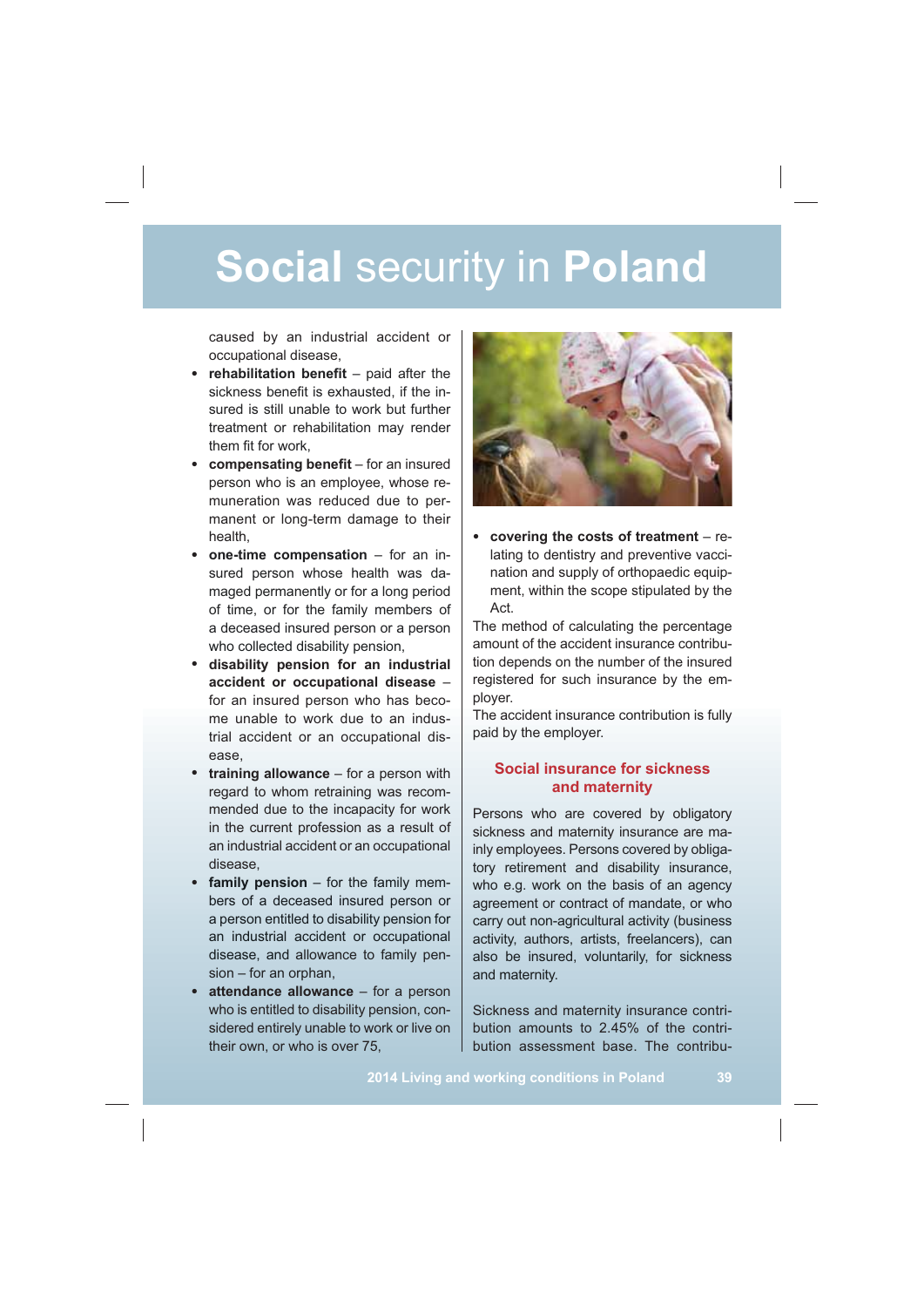tion is paid in full from the funds of the insured.

The following benefits are paid under sickness and maternity insurance:

### • sickness benefit

Sickness benefit is granted to an insured person who became ill during the period of sickness insurance. As a rule, **the right to**  the sickness benefit is granted after the **so-called waiting period**. A person who is obligatorily covered by sickness insurance acquires the right to the sickness benefit **after 30 days** of continuous sickness insurance. A person who is covered by this insurance on a voluntary basis acquires the right to the benefit **after 90 days** of continuous sickness insurance.

The sickness benefit is granted to an insured person in the amount of 80% of the contribution assessment base, and for the period of hospitalisation – in the amount of 70% of the contribution assessment base.

If the incapacity for work, which was caused due to an accident on the way to or from work, occurred during pregnancy, or concerns tissue, cell or organ donors, the sickness benefit is paid in the amount of 100% of the assessment base.

### • maternity benefit

Maternity benefit is granted to an insured person who during the period of sickness insurance or during child care leave:

- gives birth to a child;
- takes a child up to 7 years of age for upbringing, and in the case of a child

with regard to whom there decision was made about an adjournment of compulsory education – up to 10 years of age, and who starts adoption proceedings in the guardianship court,

– takes a child up to 7 years of age for upbringing as foster family, and in the case of a child with regard to whom there decision was made about an adjournment of compulsory education – up to 10 years of age, with the exception of professional foster families unrelated to the child.

Provisions concerning the right to maternity benefit in the case of taking a child for upbringing also apply to the insured men.

Maternity benefit is paid during the period of maternity leave – for 20 weeks in the case of giving birth to one child (or longer, in the case of giving birth to more than one child at a time – from 31 up to 37 weeks) and throughout the period of the additional maternity leave.

Maternity benefit can be also granted to an insured father of the child if the mother of the child used at least 14 weeks of the maternity leave.

Maternity benefit is granted for the periods corresponding to:

- maternity leave and leave on conditions of a maternity leave – from 20 to 37 weeks depending on the number of children at one birth or the number of children accepted for upbringing;
- · additional maternity benefit and additional leave on conditions of a maternity leave – for six weeks in the case of one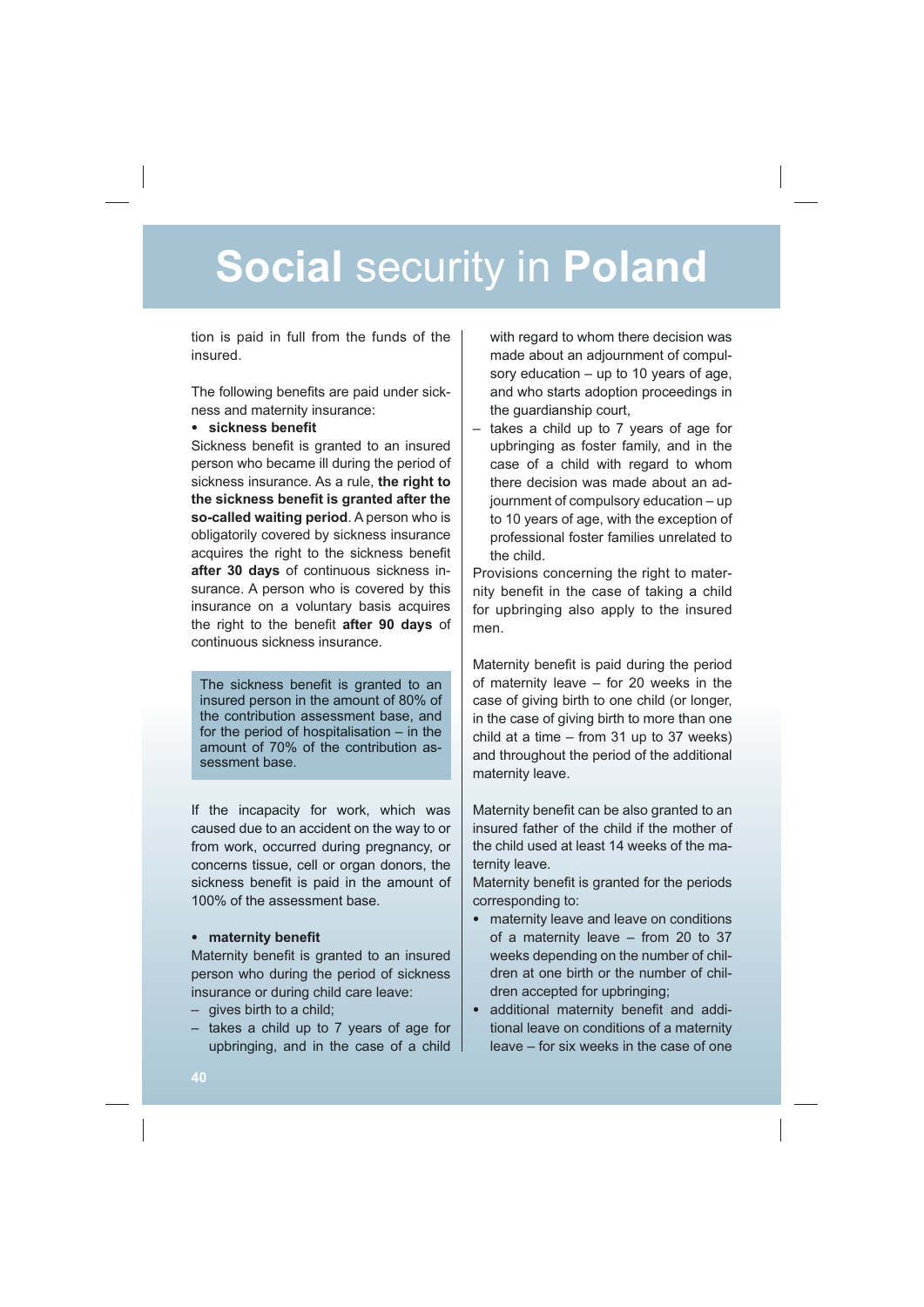child at one birth or eight weeks in the case of more than one child at one birth. Similar periods apply to children accepted for upbringing: six weeks in the case of one child accepted for upbringing or eight weeks in the case of more than one child accepted for upbringing. Maternity benefit for the additional period can be applied for once or in two consecutive parts;

- $\bullet$  parental leave  $-$  26 weeks. This benefit can be used in full or at maximum in three consecutive parts, none of them shorter than 8 weeks.
- paternity leave 2 weeks. This leave should be used until the child reaches 12 months.

The insured father of the child is entitled to maternity benefit for the period determined as the period of additional maternity leave and paternal leave equally to the insured mother of the child.

The maternity benefit for the period determined as the period of maternity leave, leave on conditions of a maternity leave, additional maternity leave, additional leave on conditions of a maternity leave, and paternal leave, accounts for 100% of the assessment base.

For the period determined as the period of parental leave, the maternity benefit accounts for 60% of the benefit assessment base.

If the insured person applies for a maternity benefit for the period determined as the period of the additional maternity leave or additional leave on conditions of a maternity leave **in full**, and parental

leave, also **in full**, no later than 14 days after the delivery (or after accepting the child for upbringing and initiating adoption proceedings in court, or accepting the child for foster care), the maternity benefit for all those periods will account for **80% of its assessment base**.

The benefit assessment base is the average monthly salary paid for 12 calendar months preceding the month when the insured became entitled to collect the benefit.

Pension and disability insurance contributions are paid from maternity benefit (such contributions are financed from the state budget).

### • rehabilitation benefit

Rehabilitation benefit is granted to an insured whose right to the sickness benefit has expired, but who is still unable to work and further treatment or rehabilitation may render them fit for work. The benefit is granted for the period necessary to render them fit for work, but not longer than for the period of 12 months.

### • compensating benefit

Compensating benefit is granted to insured persons who are employees with impaired capacity for work, whose remuneration was reduced due to undergoing professional rehabilitation in order to adapt or train for specific work (professional rehabilitation is the assistance for the disabled persons in finding and maintaining adequate employment and career development). In such situation, compensating benefit is granted for the period of rehabilitation, yet no longer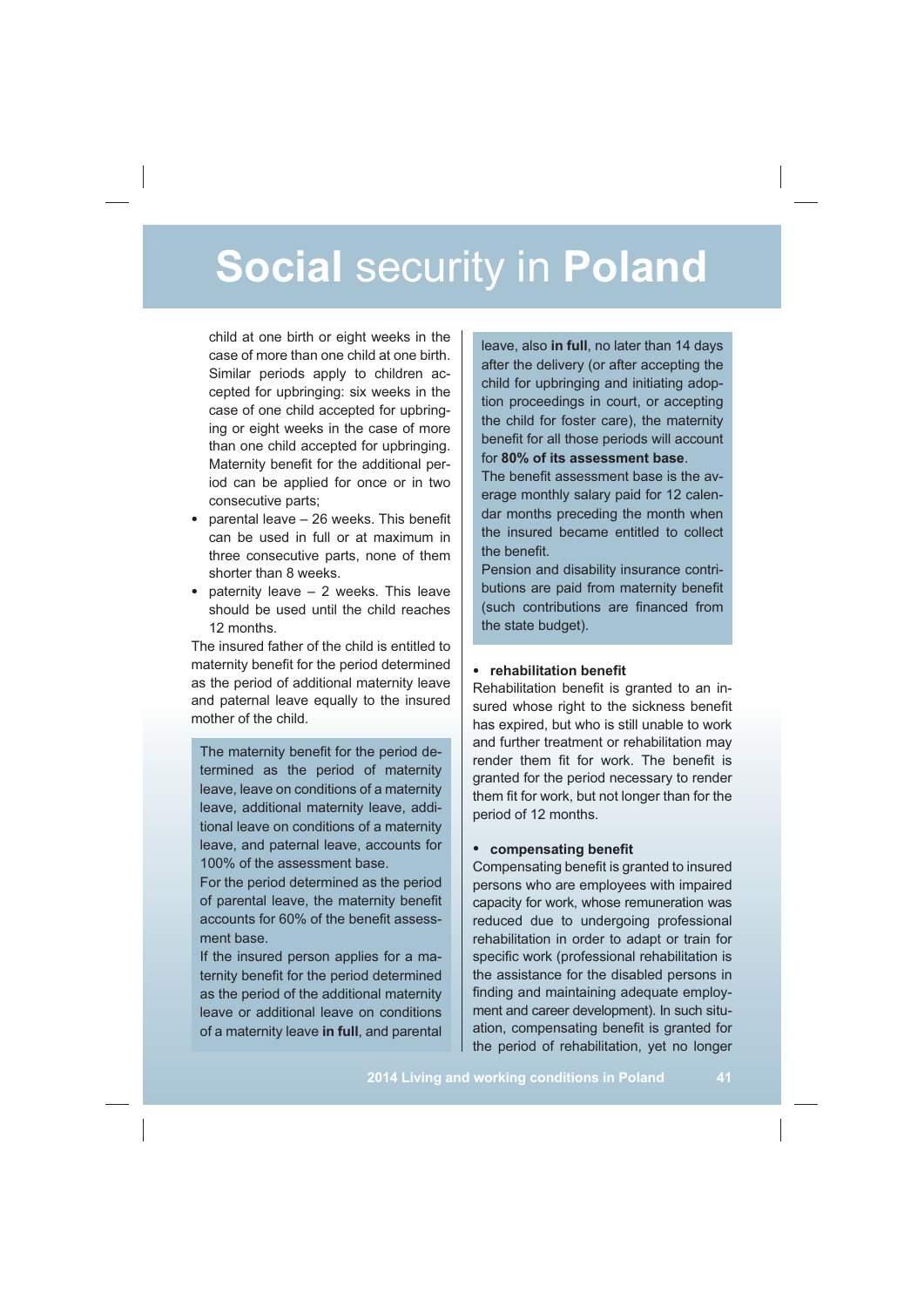than 24 months. The benefit does not apply to persons entitled to pension or disability pension due to incapacity for work. The compensating benefit is the difference between the average monthly salary for 12 calendar months preceding the rehabilitation and the monthly salary received when working for reduced salary.

### • attendance benefit

Attendance benefit is awarded to an insured person exempt from work due to the need to provide personal care for:

- a healthy child under 8 years of age in the case of an unforeseen closure of day nursery, kindergarten or school the child attends; childbirth or illness of the spouse who usually takes care of the child, if such childbirth or illness makes it impossible for the spouse to conduct the care; stay of the spouse who usually takes care of the child at a stationery social health care institution,
- ill child until the age of 14,
- other ill member of the family (a spouse, parents, in-laws, grandparents, grandchildren, siblings and children older than 14 years old), provided they share the same household with the attending person.

Both mother and father of the child have an equal right to the benefit, and the benefit is paid only to one of the parents – the one who applies for payment of the benefit for a given period of time.

Attendance benefit is awarded for the period of time off work due to the need to provide personal care:

– no longer than 60 days in a calendar year, for a healthy child who is under 8 or an ill child who is under 14;

year, for an ill child who is over 14 or for other ill family member.

The benefit is paid in the amount of 80% of the salary which forms the benefit assessment base.

#### • **funeral payment**

than 24 months. The benefit does not ap-<br>
http://thenosity and a calendaristic considerative mode to incapacity for work.<br>
by the persons entitled to persons or distanting means the differen-<br>
The composating benefit is th Funeral payments are benefits in cash for the coverage of funeral costs. Funeral payments are awarded in the event of death e.g. of the insured, of a person collecting pension or disability pension, of a person who, as of the date of death, did not have a determined right to collect pension or disability pension, but who met the conditions to acquire that right and to collect that pension, of a person collecting sickness benefit, rehabilitation benefit, maternity benefit or benefit corresponding to the amount of the maternity benefit for the period after the end of the insurance entitlement, or of a family member of the insured or person collecting pension or disability pension.

The funeral payment amounts to PLN 4,000 and it is paid by branches of Social Insurance Institution. The funeral payment is awarded to the family member who covered the costs of the funeral and who submitted a relevant application. Funeral payments can also be granted to the employer, social assistance institution, gmina, poviat, legal person representing a church or religious organisation, if such persons covered the costs of the funeral. If the costs of the funeral were covered by more than one person or entity, the funeral payment is divided among those persons or entities proportionally to the funeral costs incurred.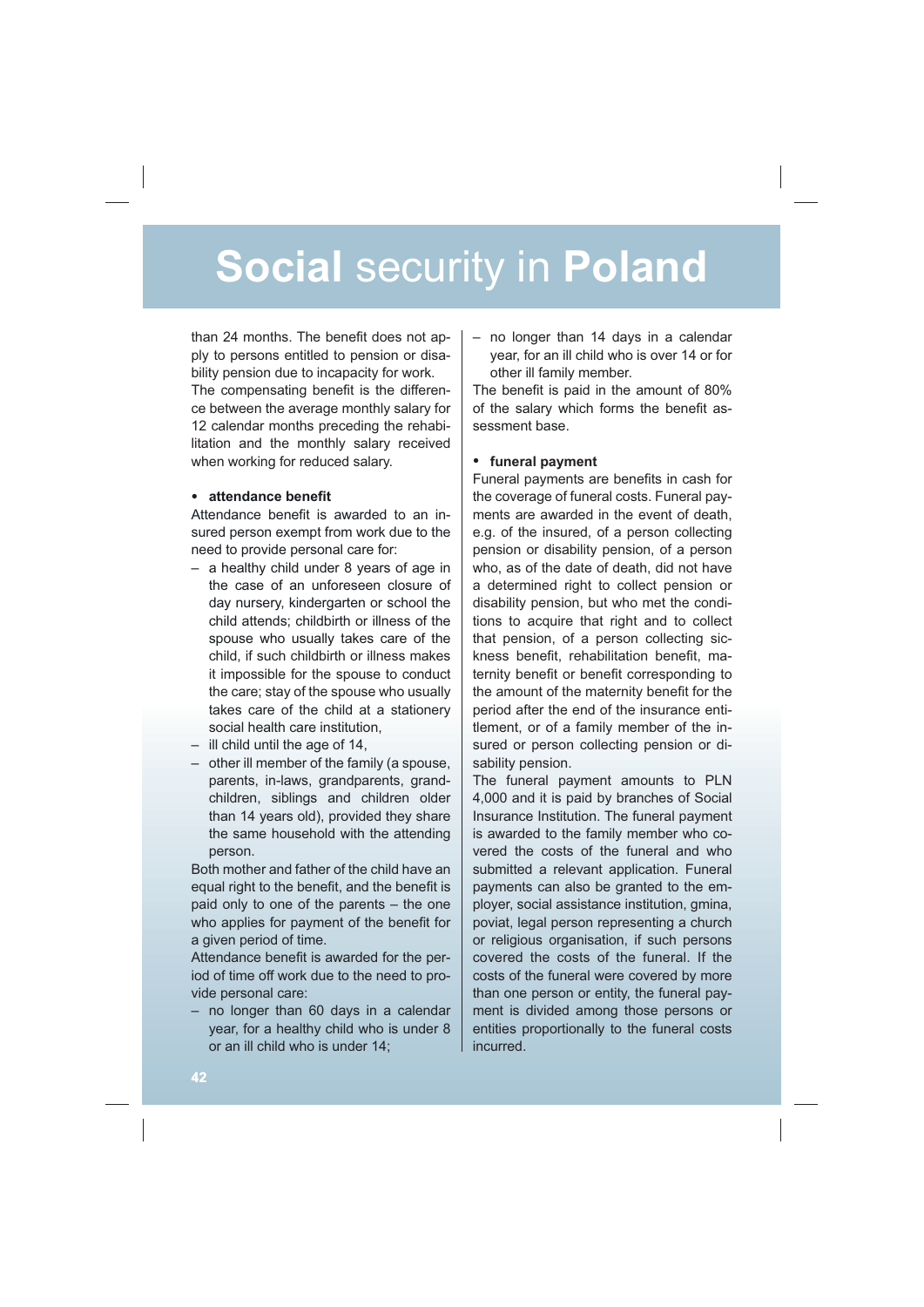The only bodies authorised to determine the right to a benefit and to examine and assess the submitted documents are the Social Insurance Institution bodies competent for the place of residence of the applicant.

Information on the inclusion of the periods of insurance completed abroad in order to grant pension and disability benefits subject to Community coordination is provided by the liaison body: Foreign Pensions Department of the Social Insurance Institution Central Office (Departament Rent Zagranicznych Centrali ZUS),

ul. Senatorska 10, 00-082 Warsaw, telephone: + 48 022 826 05 53, fax: + 48 022 827 40 09, e-mail: drz@zup.pl.

More information:

http://www.zus.pl/ Social Insurance Institution, tab Baza wiedzy/Ubezpieczenia

www.mpips.gov.pl Ministry of Labour and Social Policy Act on the social insurance system – Dz.U. of 2009 No. 205, item 1585, as amended Act on pensions and disability pensions from the Social Insurance Fund – Dz.U. of 2009 No 153, item 1227, as amended.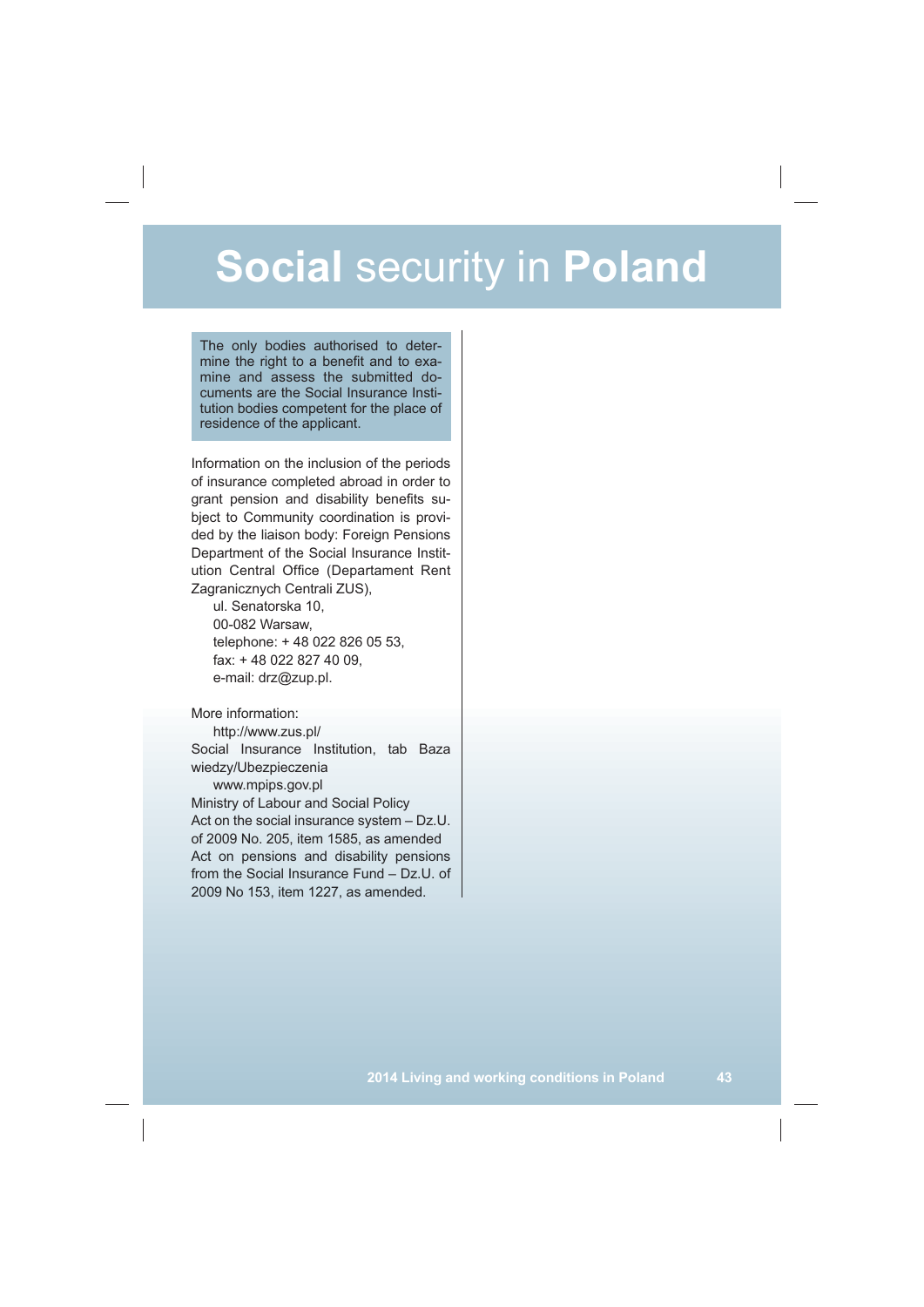Unemployment is one of the most serious economic and social problems in Poland. Between 1998 and 2002, the unemployment rate successively rose: in 1998 it was 10.6%, and in 2002 almost 20%. That negative trend was reversed in 2003. The greatest drop in unemployment occurred in 2006, when the unemployment rate fell below 15%, reaching 8.9% in September 2008. This was an effect of the economic boom, which brought more jobs and increased the number of working persons. Due to the economic crisis, the unemployment rate has been following an upward trend since 2009. In January 2014, the unemployment rate was 14.0%. In the same period in the previous year, the unemployment rate was 14.2%.

A characteristic feature of unemployment in Poland is its regional diversification; for example, in January 2014, the unemployment rate in the Mazowieckie Voivodeship was 10.0%, while in Warmińsko-Mazurskie Voivodeship it was as much as 22.4%. Problems with finding a job are experienced by young people, women and the longterm unemployed (i.e. unemployed forover a year).

Voivodeship and poviat labour offices, which are the part of the Public Employment Services, provide assistance to the unemployed and job seekers in finding appropriate employment and to employers in finding appropriate employees. Therefore, labour offices provide a range of services, including: employment agency, vocational guidance or assistance in active job seeking. Labour offices also carry out various programmes which support local or regional labour markets, register the unemployed and job seekers, pay unemployment ben-



efits, and organise trainings in order to improve the opportunities for the unemployed to find a job. The unemployed can participate in various activities which support their professional activation, such as intervention works, internships, on-the-job training, training loans, trainings or support for business activity.

As of 1 May 2004, Polish Public Employment Services became part of the network of European Employment Services – EURES. Labour offices and (since 1 January 2015) Voluntary Labour Corps operate within the EURES network, in particular with regard to international job placement services and consultancy on job mobility on the European labour market. Employment agency services can also be provided under EURES by entities having accreditation from the Ministry of Labour and Social Policy to provide such services.

EURES staff in Poland – EURES advisors and assistants in voivodeship offices and in Voluntary Labour Corps, as well as employment agents in poviat labour offices, assist EU citizens in finding appropriate employment in the EU/EEA.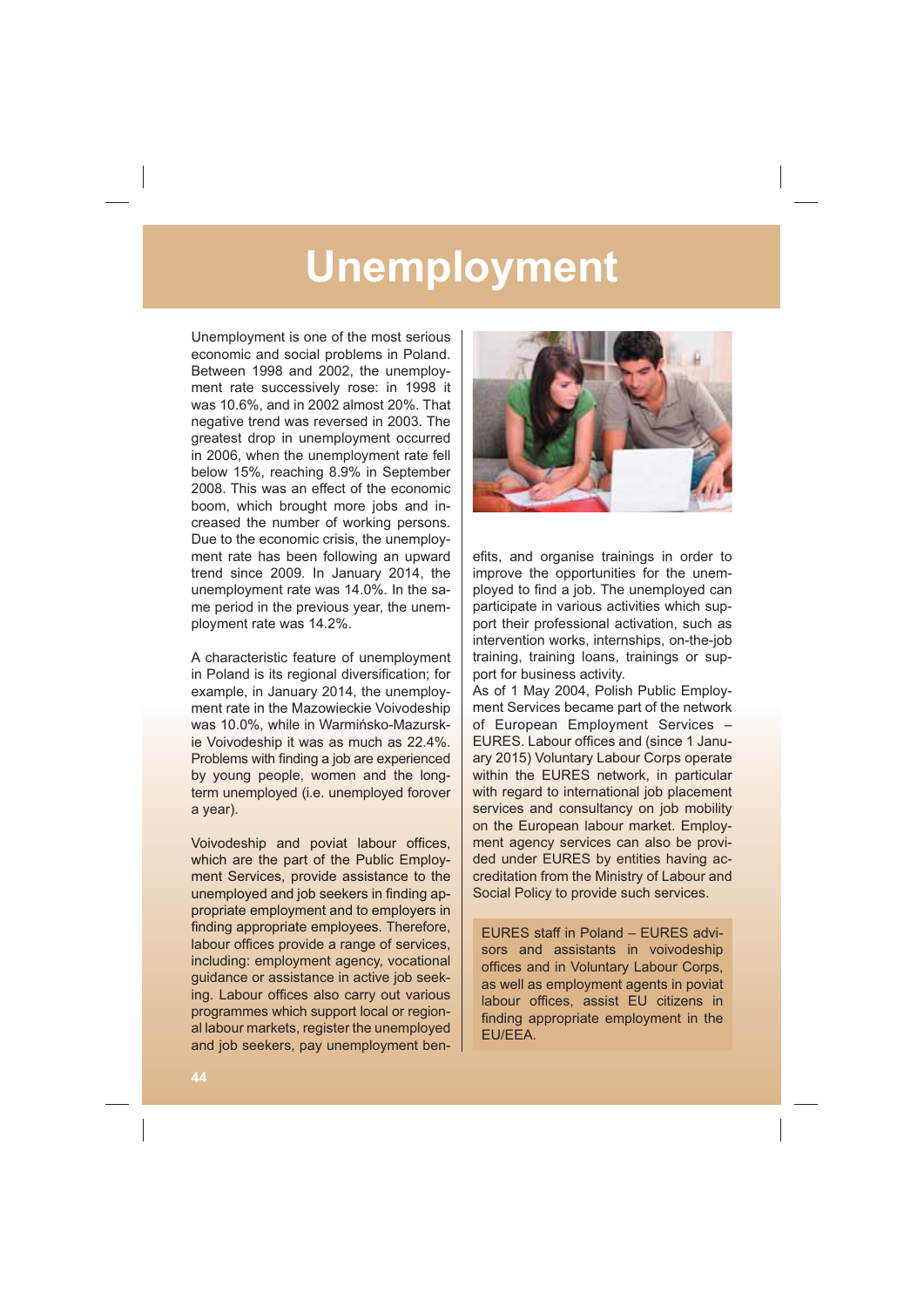More information:

http://www.eures.praca.gov.pl information portal of Polish EURES services http://www.eures.europa.eu the European Job Mobility Portal http://www.psz.praca.gov.pl information portal of Public Employment **Services** 

http://www.mpips.gov.pl Ministry of Labour and Social Policy

### **NOTE:**

EU citizens may use the services of voivodeship and poviat labour offices, as well as the services of the Voluntary Labour Corps (since 1 January 2015) on the same terms as the citizens of Poland.

### **Unemployment benefits**

In order to receive unemployment benefit in Poland, the following conditions must be met:

- registration in a poviat labour office competent for the place of residence (the list of poviat labour offices is availablee.g.athttp://www.psz.praca.gov.pl, tab *Adresy UP*,
- lack of appropriate job opportunities or offers of internships, on-the-job training, trainings, intervention works or public works,
- for the period of 18 months directly preceding the date of registration, for at least 365 days in total, the applicant:
	- was employed and received remuneration in the amount of at least the minimum remuneration for work for which Labour Fund contributions must be paid,
- worked under a contract for home based work, and generated income from such work in the amount of at least the minimum remuneration for work,
- provided services on the basis of an agency contract, contract of mandate or other service level agreement to which regulations relating to mandates apply in accordance with the Civil Code, or cooperated in the performance of such contracts; the assessment base for social insurance and Labour Fund contributions was the amount of at least the minimum remuneration for work per full month,
- paid social insurance contributions for the non-agricultural activity or cooperation; the assessment base for social insurance and Labour Fund contributions was the amount of at least the minimum remuneration for work,
- worked during temporary detention or imprisonment; the assessment base for social insurance and Labour Fund contributions was the amount of at least the minimum remuneration for work,
- worked in an agricultural cooperative, agricultural group cooperative or agricultural services cooperative as a member of such cooperative; the assessment base for social insurance and Labour Fund contributions was the amount of at least the minimum remuneration for work,
- paid Labour Fund contributions due to employment or performance of other paid work in the EU/EEA,
- was employed abroad and arrived in Poland as a repatriated person,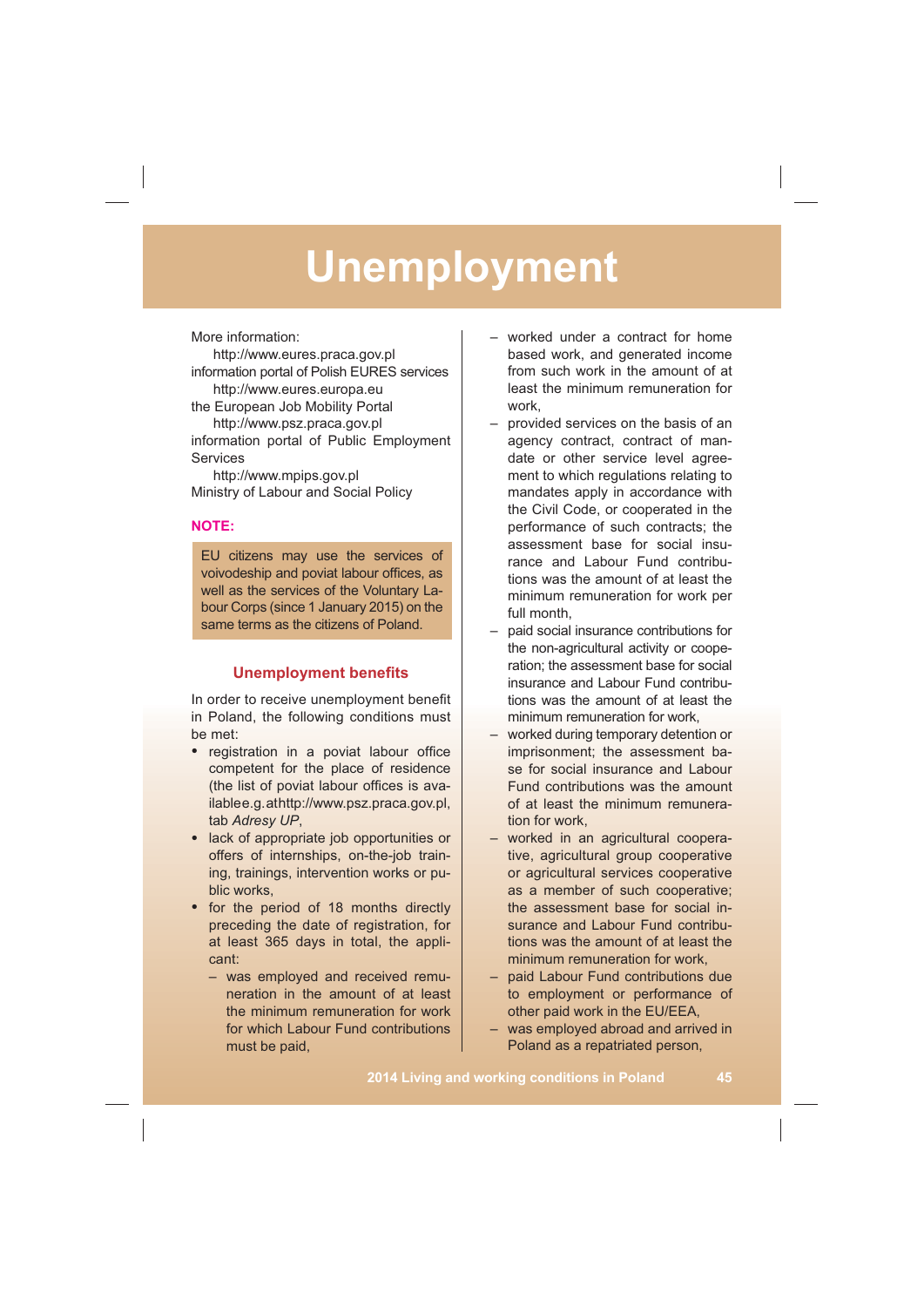– was employed, performed the service or performed other paid work and received remuneration or generated income in the amount for which Labour Fund contributions must be paid.

The period over which the unemployment benefit may be received depends mainly on the situation on the local labour market:

- **180 days** for the unemployed who, in the period of receiving the benefit, resided in the poviat area, if the unemployment rate in that area as of 30 June of the year preceding the date of acquiring the right to the benefit was not **higher than** 150% of the average unemployment rate in Poland,
- **365 days** for the unemployed who, in the period of receiving the benefit, resided in the poviat area, if the unemployment rate in that area as of 30 June of the year preceding the date of acquiring the right to the benefit was **higher than** 150% of the average unemployment rate in Poland, or if the unemployed was over 50 years old and had completed at least a 20-year period which entitled them for the benefit, or the unemployed supported at least one child younger than 15 years old, and the unemployed person's spouse was also unemployed and had lost the right to the benefit as the period of collection had expired (after the date when the spouse acquired the right to the benefit).

The amount of the unemployment bene fit also depends on the number of years of employment and on fulfilling additional conditions:

- a) PLN 823.60 (ca. EUR 184) per month in the first 90 days after acquiring the right to the benefit,
- b) PLN 664.70 (ca. EUR 144) per month in the next months of the right to the benefit,
- c)  $80\%$  of the amount of the benefit referred to in (a) can be paid in the total period of entitlement to the benefit, which is less than 5,
- d) 120% of the amount of the benefit referred to in (a) can be paid when period of entitlement to the benefit is at least 20 years.

### **NOTE:**

The period which is required for acquisition of the right to the benefit in Poland also includes the periods of employment in other EU Member States.

More information: http://www.mpips.gov.pl

Ministry of Labour and Social Policy http://zielonalinia.gov.pl Information and Consultation Centre of Employment Services, www.psz.praca.gov.pl

Ministry of Labour and Social Policy www.praca.gov.pl Public Employment Services online

### **Possibility to transfer to Poland the unemployment benefit granted in other EU/EEA Member State or in Switzerland**

A person who has acquired the right to the unemployment benefit in one of the EU/EEA Member States or in Switzerland may transfer that benefit to Poland. The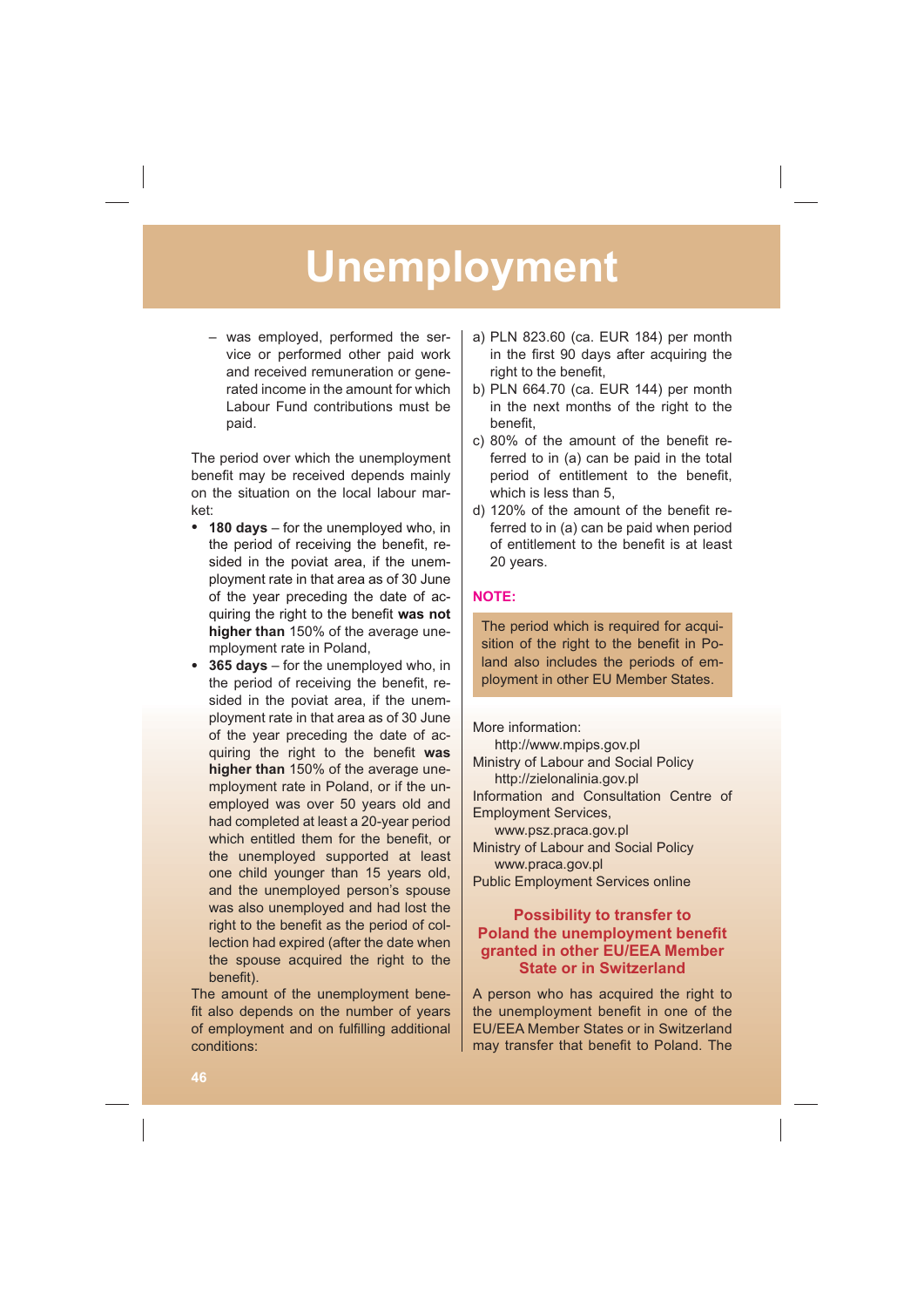benefit is transferred on the basis of the PD U2 form and allows the unemployed person to seek jobs in other EU/EEA Member State or Switzerland, e.g. in Poland, while receiving the unemployment benefit from the country which has awarded the benefit, for 3 months. In special cases that period may be prolonged upon approval of the competent institution.

An unemployed person who would like to seek a job in Poland and collect the unemployment benefit in another EU Member State or in Switzerland should:

- apply for the issuance of the PD U2 document to the competent institution of the country which granted the right to the benefit. The application may be lodged with the competent institution 4 weeks after the date of registration. In special cases that period may be prolonged upon approval of the competent institution, upon request of the unemployed,
- remain at the disposal of employment services for at least 4 weeks before leaving the country in which they have the right to the benefit,
- after arriving in Poland, register as a job seeker in the poviat labour office competent for the place of residence in Poland, within seven days from the date of leaving the country of the last employment,
- go to the labour office competent for the place of residence in Poland (depending on regional solutions, this may be a poviat labour office or the voivodeship labour office) in order to submit the **PD U2** form there. In Poland, the voivodeship labour office competent for the place of residence submits to the com-

petent institution of the country of the last employment the SED U009 document with information that the unemployed person has fulfilled the obligation to register with Polish employment services and that they are under supervision,

• remain at the disposal of the Polish labour office and comply with the conditions specified in legislation with regard to unemployed persons.

The unemployment benefit will be paid directly by the competent institution of the country of the last employment to the unemployed, e.g. to the relevant bank account. The unemployed person may collect the benefit for three months after leaving the country of the last employment, but, upon the request of the unemployed, the competent institution which awarded the right to the benefit may extend that period up to six months. If the unemployed person fails to find a job within that period and still has the right to the benefit, in order not to lose it they should return to the country of the last employment before the end of that period.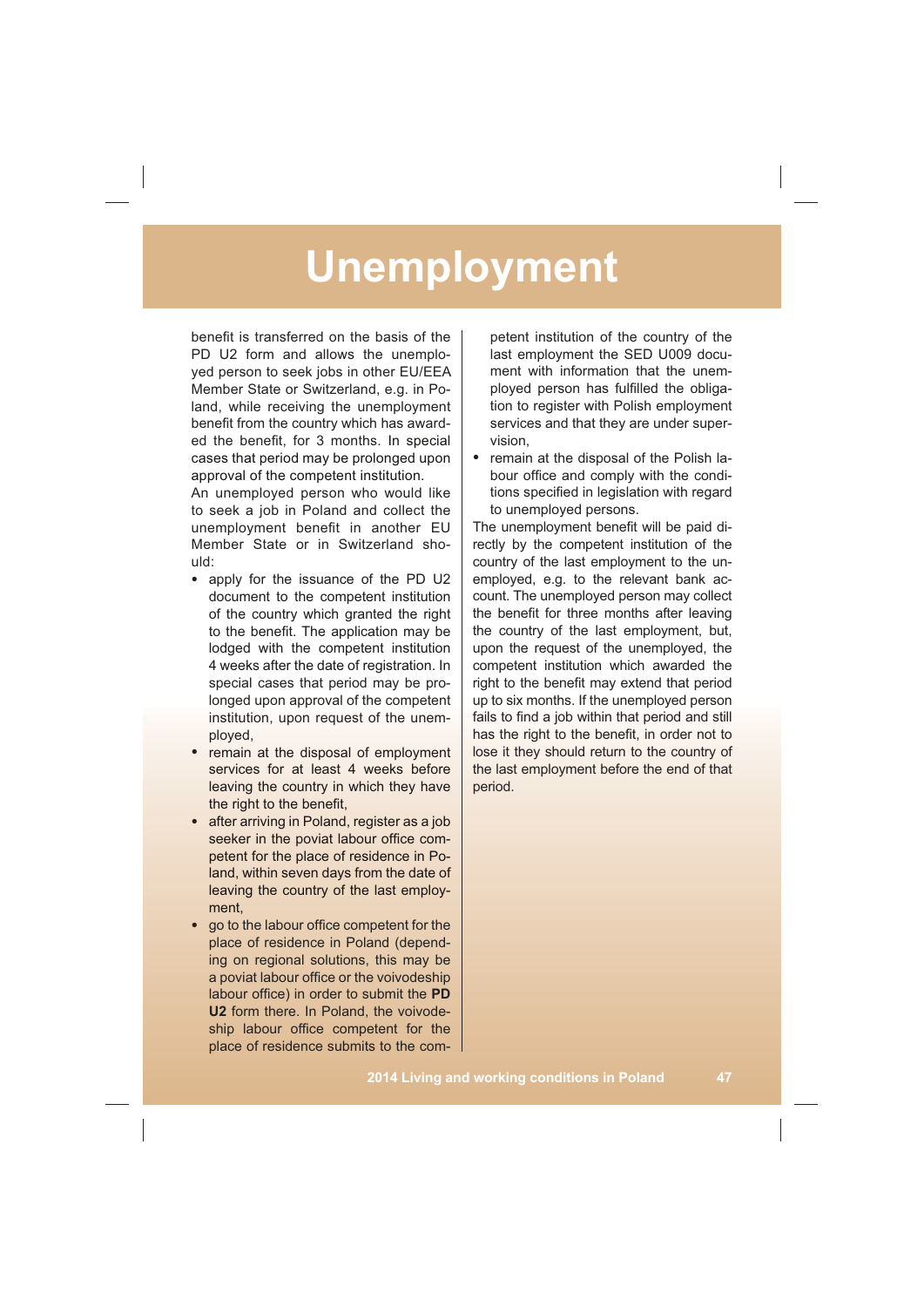### **Health care**

Health care services are financed from public funds.12 The mandatory health care contribution in the amount of 9% of the assessment base (usually revenue) is transferred by the Social Insurance Institution to the National Health Fund (NFZ); 7.75% of it is subtracted from income tax, while 1.25% is covered by the insured person. Persons who reside in Poland and are not covered by public health insurance at NFZ may acquire the right to health care services by registering for voluntary insurance.

Health care services financed from public funds include:

- health care services to maintain, save, restore and improve health, as well as other medical procedures which follow from the treatment process or legal provisions specified by the Minister of Health,
- health care services in kind medicines, medical devices, orthopaedic articles and supplementary resources related to the treatment process – for partial payment, paid on a lump-sum basis or in full,
- health services that accompany treatment – accommodation and alimentation, sanitary transport services in day and 24-hour health care institutions.

Health care services may be provided both by public and by private entities. They are paid for by NFZ on the basis of contracts for the provision of health services entered into by NFZ and the service provider. Those services are free of charge for patients

both in public and in private health care institutions.

### **The right to health care services**

EU citizens may receive health care services free of charge in Poland if:

- **they are covered by health insurance in another EU Member State during a temporary stay in Poland** (e.g. for tourism-related purposes, in order to study or while seeking a job in Poland, if they receive unemployment benefit granted in another EU Member State). EU citizens may then be treated in Poland at the expense of the health insurance institution of the country in which they have such insurance. However, that right only covers the services considered necessary for medical reasons, taking into account the nature of those services and the expected duration of stay in Poland. Nevertheless, before leaving Poland one should obtain the European Health Insurance Card;
- **they are covered by Polish health insurance** (on an obligatory or voluntary basis).

Obligatory health insurance covers e.g. the following persons:

- working on the basis of an employment contract, agency contract or a contract of mandate, or other service level agreement,
- registered in a poviat labour office as unemployed,
- collecting pension, disability pension, certain social assistance benefits or certain family benefits,
- school and university students, PhD students,
- persons pursuing business activity.

<sup>&</sup>lt;sup>12</sup> The conditions of provision of health care services financed from public funds, as well as their scope, have been provided for in the Act of 27 August 2004 on health care services financed from public funds – Dz.U. of 2008 No 164, item 1027, as amended.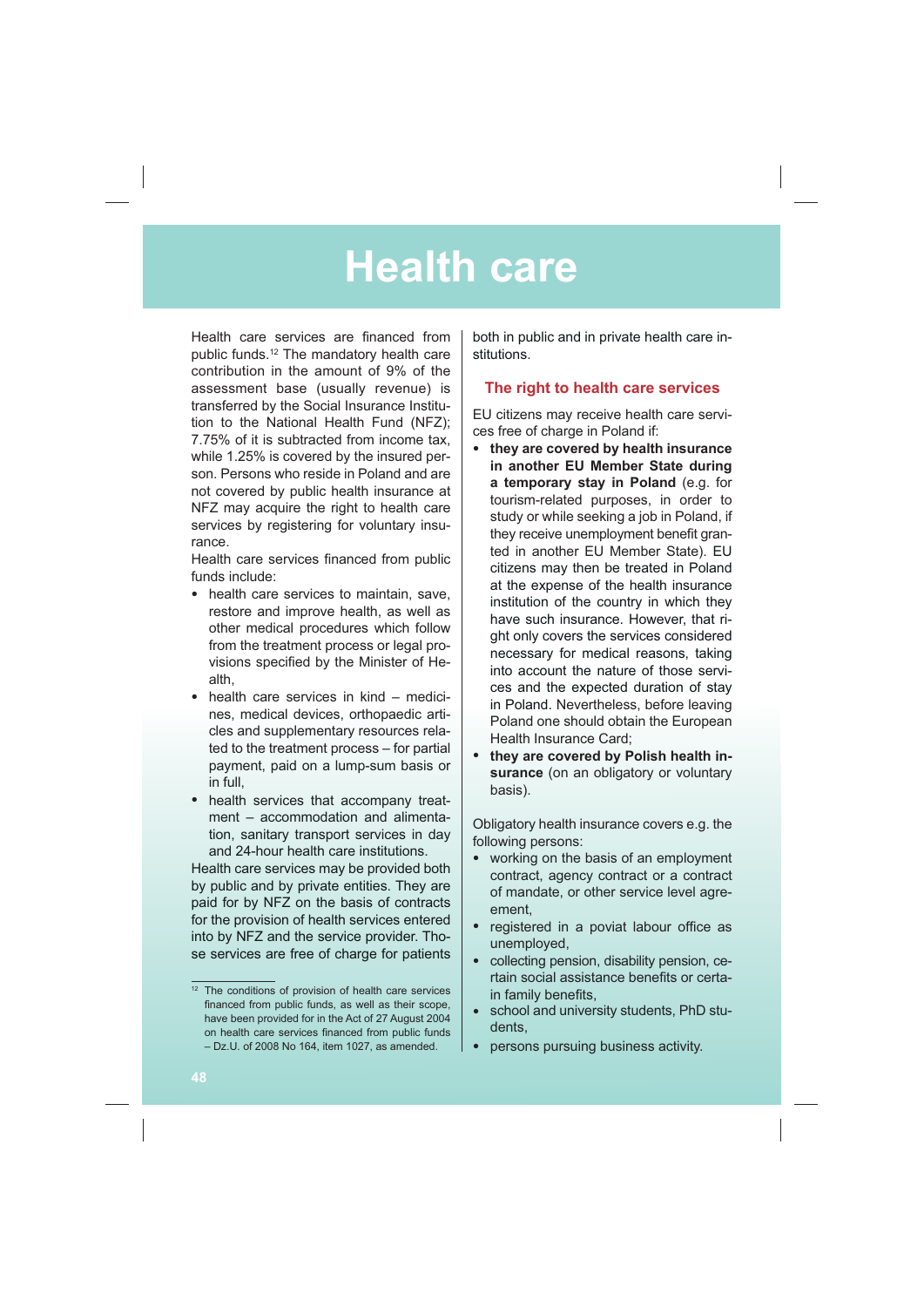### **Health care**

Obligatory health insurance does not cover persons who work on the basis of a contract for specific work without an employment contract concluded with the same entity.

If one person is insured in a family, the insurance also covers the spouse, children (until the age of 18 or 26, if they study) and parents (if they live together with the insured person), if those persons do not have their own right to obligatory health insurance.

Citizens of other EU Member States who reside permanently in Poland and are not covered by obligatory insurance might pay voluntary contributions in a voivodeship branch of the National Health Fund (NFZ).

The right to free health care is granted only with regard to services provided by health care facilities which signed the contract with the National Health Fund.

### **Receiving health care services**

**Usually the first visit** in a selected health care facility is connected with registering and selection of **a general practitioner**, who is also referred to as a primary care doctor.

For the purposes of registration, it is necessary to verify the right of the patient to health care services, which is done by the health care facility. Since 1 January 2013, an electronic system has been in operation, i.e. eWUS – Electronic Verification of Rights of Beneficiaries (Elektroniczna Weryfikacja Uprawnień Świadczeniobior*ców*), which makes it possible to immediately confirm the rights of the patient to health care services financed from public funds.



Since 1 January 2013, the right to health services financed from public funds has been verified on the basis of the PESEL identification number and an identity document. For example, this may be an ID card, passport, driving licence, and in the case of children subject to compulsory education and less than 18 years old – a valid student ID. However, documents which confirm the fact of paying health insurance contributions (this includes, for example, a certificate from the employer (a name-specific monthly report for the insured person, an insurance card or document from the Social Insurance Institution, socalled payslip on which the contributions are listed) still remain valid. If the patient does not have any document certifying their right to health care services, they may submit a declaration on being covered by compulsory health insurance.

PESEL number (Common Electronic System of Population Register) is an 11-digit symbol which identifies a particular natural person. The number con-sists of the following elements: date of birth,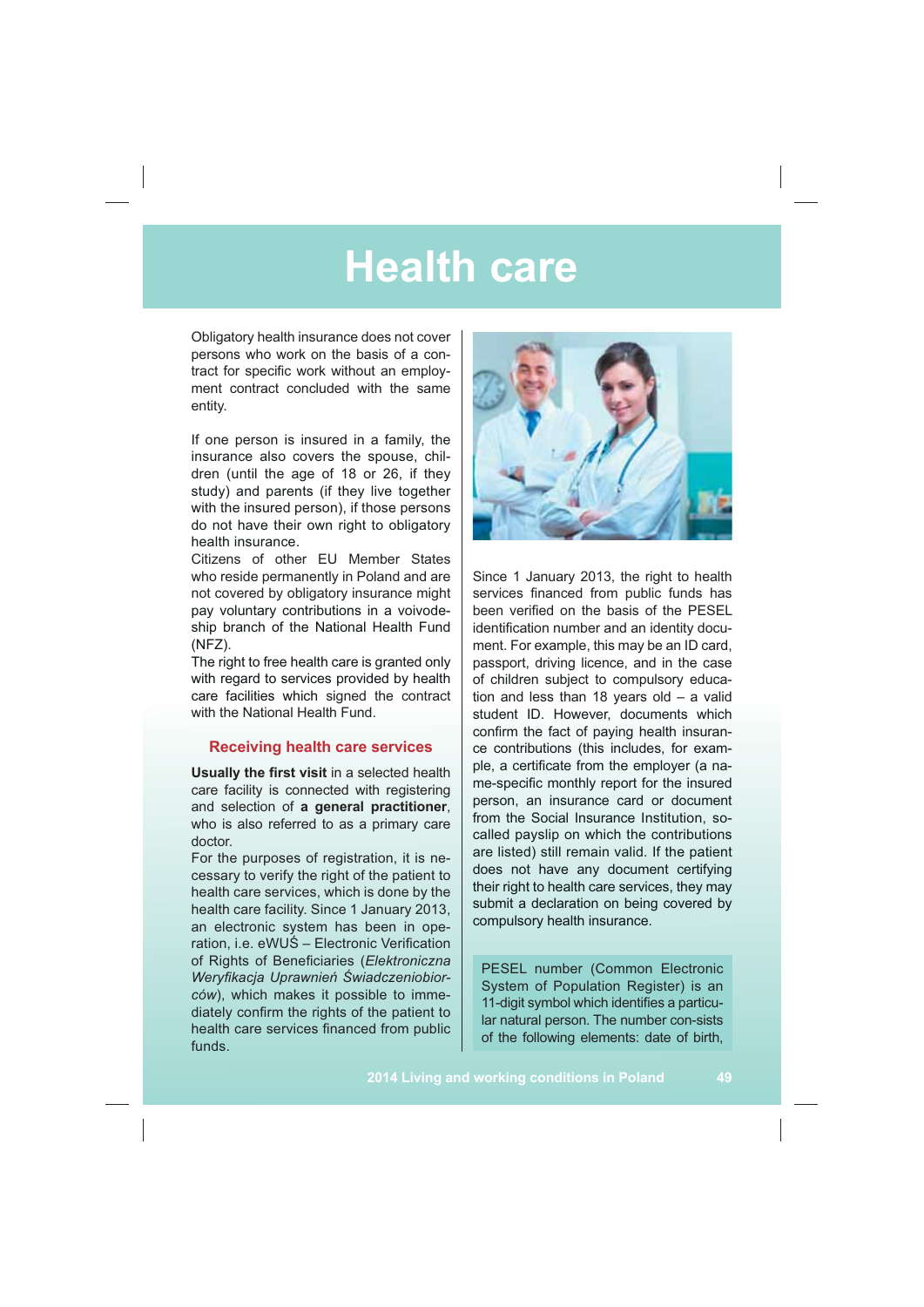### **Health care**

an ordinal number, a number which identifies the sex and a control digit. Applications for the award of PESEL are submitted in the gmina office or city hall.

The general practitioner provides basic treatment and – if necessary – gives referral to doctors of other specialties (under health insurance, visits are free of charge). It is not required to have a referral in order to go to the following specialists: a gynaecologist and an obstetrician, a dentist (with regard to dental treatment only few services and benefits are covered by the National Health Fund), a dermatologist, a venereologist, an oncologist, an optician and a psychiatrist, and also in case of an accident, injury, poisoning or other sudden risk for health.

A referral is necessary in the case of receiving hospital services (it is not necessary in case of an accident, injury, poisoning or other sudden risk for health). Treatment, examination and medicines while being in hospital are provided free of charge.

Medicines are available in pharmacies, generally on the basis of a prescription given by a doctor:

- upon payment of a lump sum, or
- upon payment of 30% or 50% or the price of the medicine, or
- upon full payment, in the case of medicines not listed as reimbursed.

More information: http://www.nfz.gov.pl/ue National Health Fund http://www.mz.gov.pl Ministry of Health

The Act on health care services financed from public funds – Dz.U. of 2008 No 164, item 1027 as amended.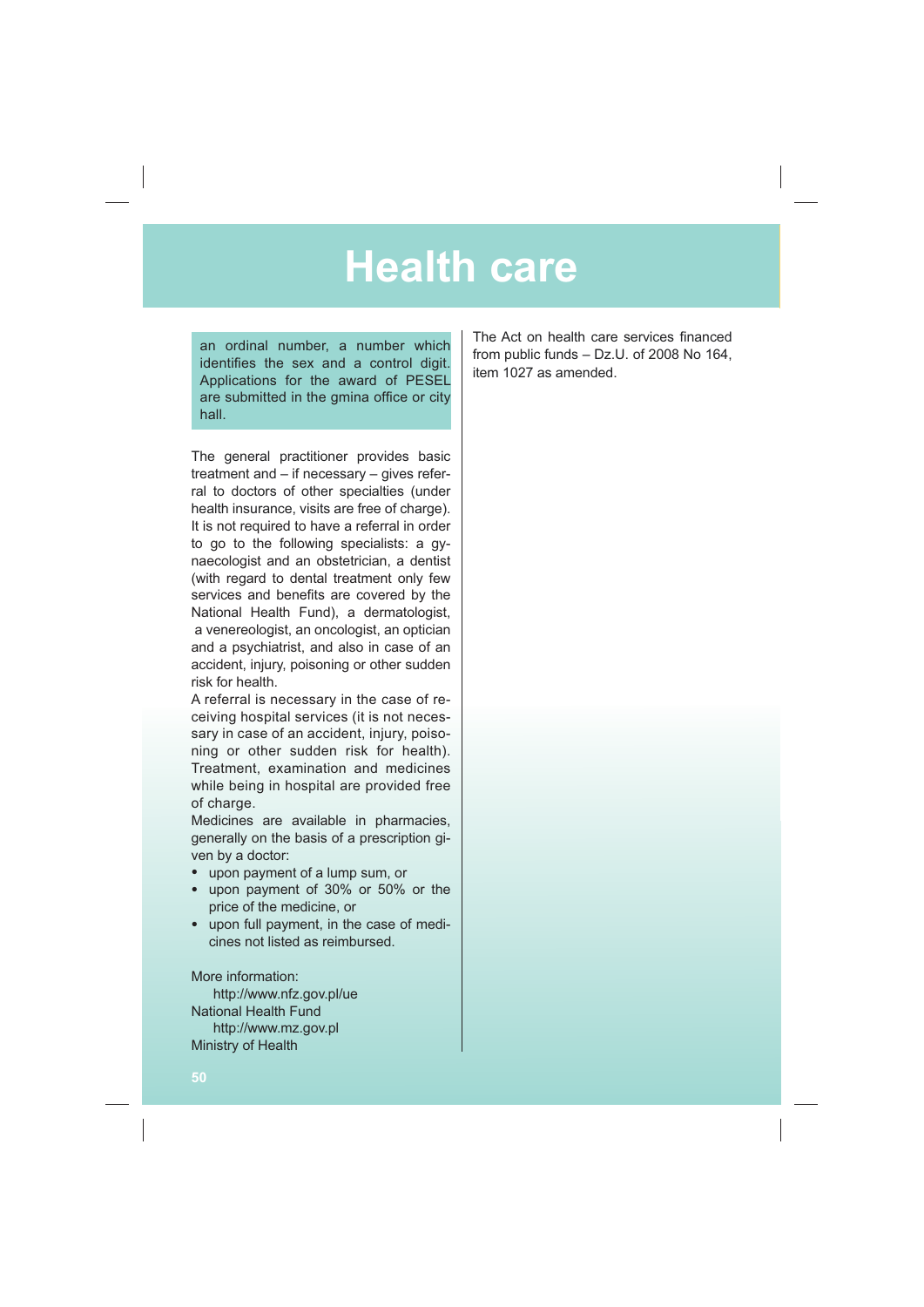#### **Income and costs of living**

Currently, the statutory minimum remuneration for a full-time employee in Poland amounts to **PLN 1,680 gross** (ca. EUR 400), as of January 2014. In 2013, the average monthly gross remuneration in the enterprise sector amounted to PLN 3,837 (ca. EUR 914).

The costs of living in Poland are diverse, the highest are in Warsaw and other large cities. Examples of prices of basic products in Warsaw:

| bread                | <b>PLN 3.27</b>   | EUR 0.78         |
|----------------------|-------------------|------------------|
| roll                 | PIN 0.28          | EUR 0.07         |
| milk $(11)$          | PIN 2.28          | <b>FUR0.54</b>   |
| yoghurt              | PI N 2            | EUR 0.48         |
| mineral water        | PI N 2            | <b>FUR048</b>    |
| butter               | <b>PIN4</b>       | EUR 0.96         |
| ham $(1 \text{ kg})$ | <b>PLN 25</b>     | FUR <sub>6</sub> |
| cheese (1 kg)        | <b>PIN 18</b>     | <b>EUR 4.3</b>   |
| apples (1 kg)        | PI N 2            | <b>FUR048</b>    |
| root vegetables      | PIN 2.80          | <b>EUR 0.7</b>   |
| eggs (10 items)      | <b>PLN 3.68</b>   | <b>FUR088</b>    |
| jam                  | PI N 4            | <b>EUR 0.96</b>  |
| tomatoes (1 kg)      | PIN6              | <b>FUR 1.5</b>   |
| cinema ticket        | <b>PLN 18-26</b>  | $FUR 4.3 - 6.5$  |
| theatre ticket       | <b>PLN 50-150</b> | EUR 12-36        |

### **Shops**

Opening hours of shops are determined by their owners, but usually they are as follows:

- groceries are open from 6.00 (7.00) a.m. until 6.00 (7.00) p.m., some of them longer (some shops are also open on Sundays),
- shops other than groceries usually open from 11.00 a.m.,
- supermarkets (usually located in the suburbs of large cities) – usually from 9.00 a.m. to at least 10:00 p.m., open 7 days a week.

In Poland people usually pay in cash but in most shops you can also pay with credit cards, which are becoming increasingly common.

### **Transport**

Public transport in Poland:

- **buses**: city and suburban (PKS) buses – nationwide,
- **trains** suburban and long-distance trains (PKP),
- **trams** in larger cities,
- **underground** in Warsaw,
- **bicycles** in larger cities, such as Warsaw, Kraków, Poznań, Wrocław, Gdańsk, public bicycles can be rented.

Buses, trams and underground run from a very early morning to about 11.00 p.m. There are night buses in large cities.

Tickets can be purchased in ticket machines, at newsagent's stands (Ruch), in certain shops, on underground stations or from the driver. Tickets purchased from the driver can be more expensive. One type of tickets is used for (city) buses, trams and the underground, but the tickets are different in each city. This means for example that tickets bought in Kraków cannot be used in Warsaw. Tickets can be single-fare or periodic: 24-hour, 30-day, 90-day. There are two types of tickets used depending on the city: single-fare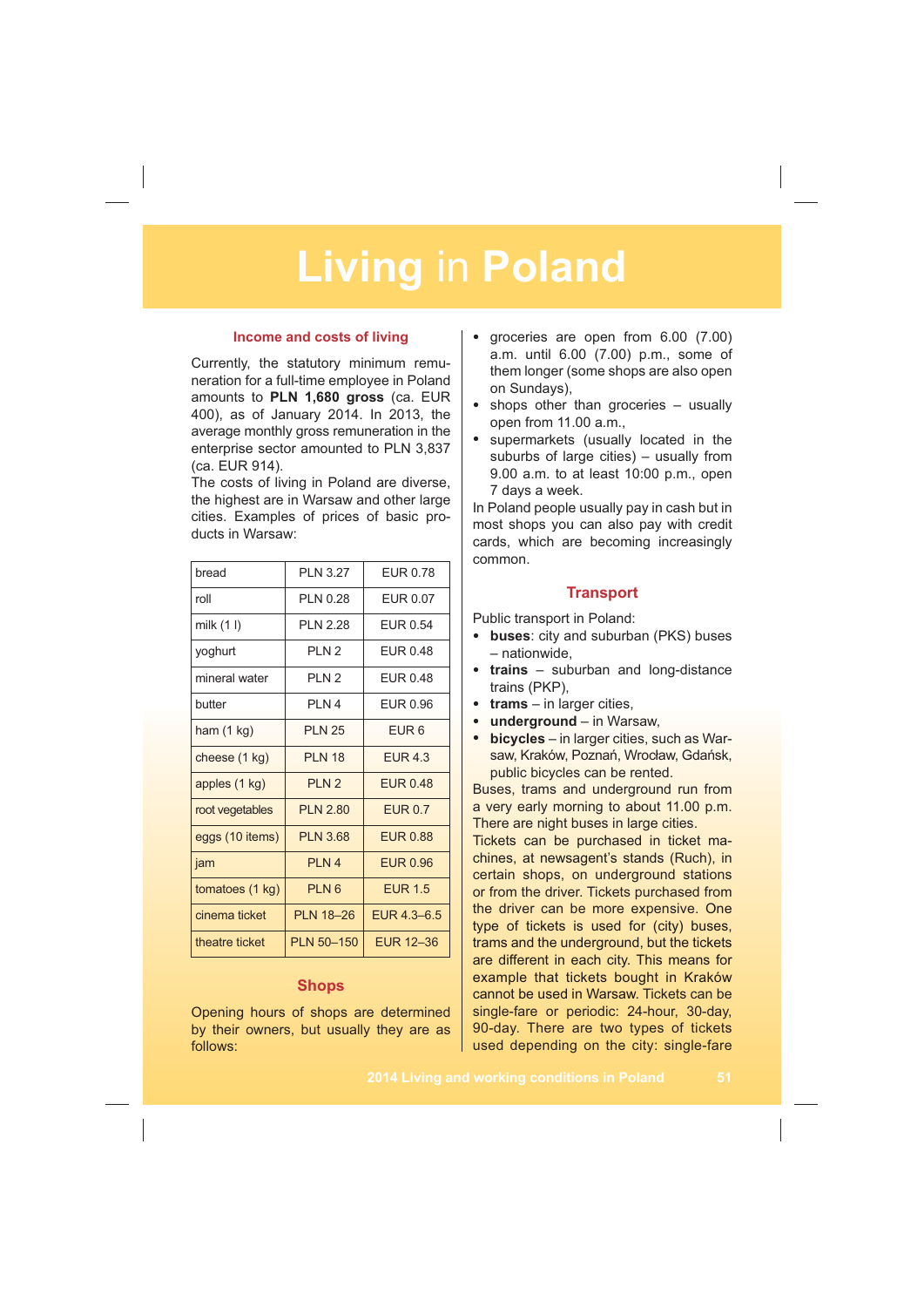and short-term. A single-fare ticket is valid for one trip only, regardless of the distance. In such case, after changing the bus, one must validate a new ticket – unless it is a 24-hour, one-week or monthly ticket (these types of tickets are used e.g. in Warsaw). A short-term ticket is valid for specific time (e.g. 10 or 30 minutes). When travelling on such a ticket, it is possible to change the means of public transport (this type of tickets is used for example in Łódź and Warsaw). Tickets for suburban buses (PKS) may be bought from the driver or at the ticket offices at bus stations. In suburban areas and in certain cities there are also private buses and the so-called busy (small buses) in which the fare is paid to the driver.

There are four types of trains in Poland. The fastest and the most comfortable are Express and Intercity trains – they stop only in larger cities and usually only have two to three stops before the final destination. Fast trains have more stops and are cheaper. Regular trains stop at every station and are the cheapest. Train tickets can be purchased in ticket offices on train stations, in ticket machines, online or from the ticket inspector on the train. Tickets bought from the ticket inspector may be more expensive.

International and domestic flights in Poland are operated by the following airports: Warsaw Chopin Airport, Warsaw Modlin Airport, Gdańsk Lech Walesa Airport, Kraków Airport, Poznań-Ławica Airport, Wrocaw Airport, Katowice Airport, Bydgoszcz Airport, Szczecin-Goleniów Airport, Łódź Airport and Rzeszów Airport. Flight tickets can be purchased in ticket offices at the airports or online.

More information:

http://www.pkp.pl Polskie Koleje Państwowe (Polish State Railways) http://www.lot.pl LOT Polish Airlines http://www.e-podroznik.pl/ timetables / tickets online http://www.polskibus.com/ website of Polski Bus

### **Culture and entertainment**

Museums, cinemas, theatres and concert halls function mainly in larger cities where Polish cultural life is concentrated. Information concerning culture and entertainment in Poland is available in daily newspapers (on Fridays the main daily newspapers include cultural guides for the whole following week) and online.

**Museums** – with interesting collections of both contemporary and old art., are usually open from Tuesday to Sunday until about 6.00 p.m. Entry fees vary depending on the city, and in some museums admission is free on selected days.

More information is available online, for instance at the following websites: http://www.mnw.art.pl/ the National Museum in Warsaw http://www.muzeum.krakow.pl/ the National Museum in Kraków http://www.zacheta.art.pl/ Zacheta - National Gallery of Art

**Theatres** – operate in all larger cities. The most famous theatres: the Współczesny Theatre, the Powszechny Theatre and the National Theatre in Warsaw as well as the Old Theatre and the Słowacki Theatre in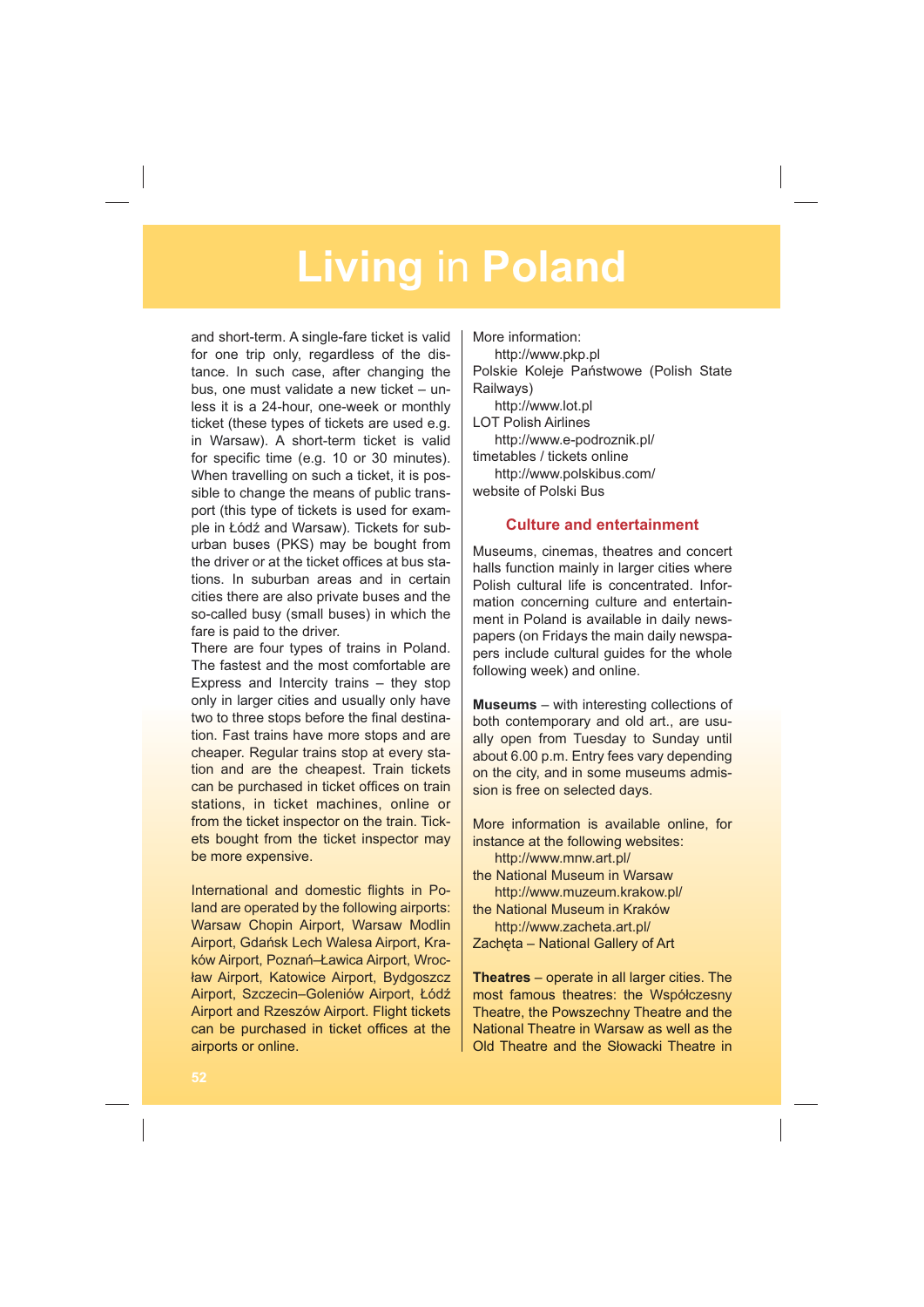Kraków. The most famous musical theatres: the Musical Theatre in Gdańsk, operettas in Kraków and Gliwice, as well as the "Roma" Musical Theatre in Warsaw. In order to see an opera or a ballet, it is worth going to the Polish National Opera in Warsaw or to the Warsaw Chamber Opera Theatre. In larger cities, there are private theatres which are very popular with audiences but also critics note their professionalism and innovative solutions. The most recognised of them include: Polonia Theatre in Warsaw, Och-Teatr in Warsaw, Kamienica Theatre in Warsaw, 6 piętro Theatre in Warsaw, IMKA Theatre in Warsaw.

More information is available online, for instance at the following websites:

http://www.narodowy.pl/ the National Theatre in Warsaw http://www.teatrwielki.pl/ the Polish National Opera in Warsaw http//teatrpolonia.pl – Polonia Theatre in **Warsaw** 

**Concert halls** function in large cities. The most renowned is the Warsaw Philharmonic. Open-air concerts take place e.g. in the Royal Łazienki Park in Warsaw and in Żelazowa Wola, the birth place of the famous composer Frederic Chopin.

More information is available online, for instance at the following websites:

http://www.filharmonia.pl/ the Warsaw Philharmonic http://nowa.filharmoniaslaska.pl/ the Silesian Philharmonic

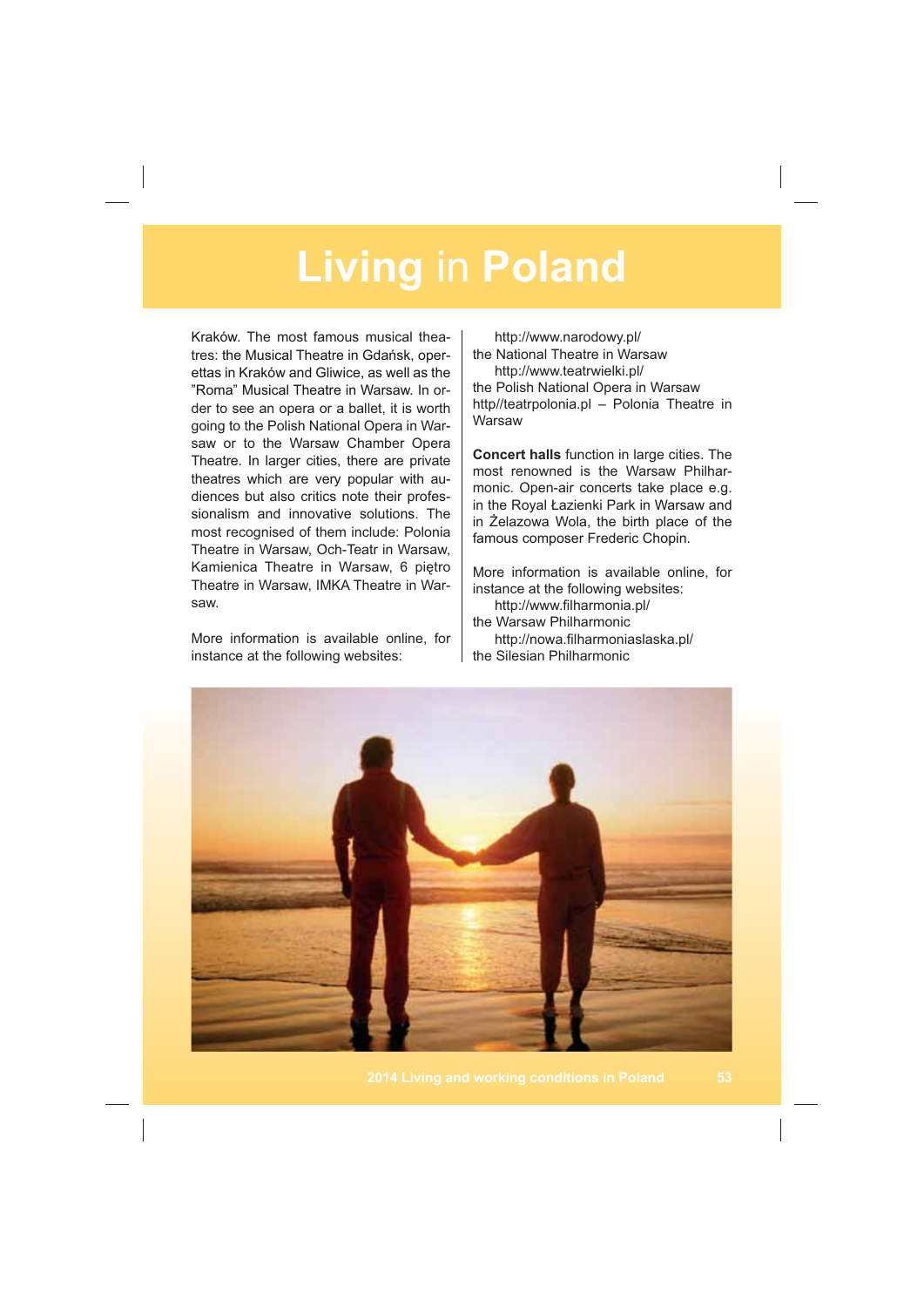**Cinemas** – there are many of them in Poland, both large and small. Large cinemas present current film hits and offer a greater selection of films than small cinemas. Foreign films displayed in Polish cinemas are usually not dubbed.

More information is available online, for instance at the following websites:

http://multikino.pl/ Multikino cinema network in Poland http://cinemacity.pl/ Cinema City network in Poland

**Tourist attractions** – In terms of tourism, Poland is an attractive country. The UNESCO World Heritage List includes the following places in Poland: the historic centres of Kraków and Warsaw, the Wieliczka Salt Mine, the Old Town of Zamość, the Białowieża Forest, the Medieval Town of Toruń, the Castle of the Teutonic Order in Malbork, Kalwaria Zebrzydowska, and wooden churches of southern Małopolska.

More information:

http://www.poland.gov.pl

Official Promotional Website of the Republic of Poland

http://www.poland.pl

an online guide to Poland maintained by the Research and Academic Computer Network (NASK) in Polish and English.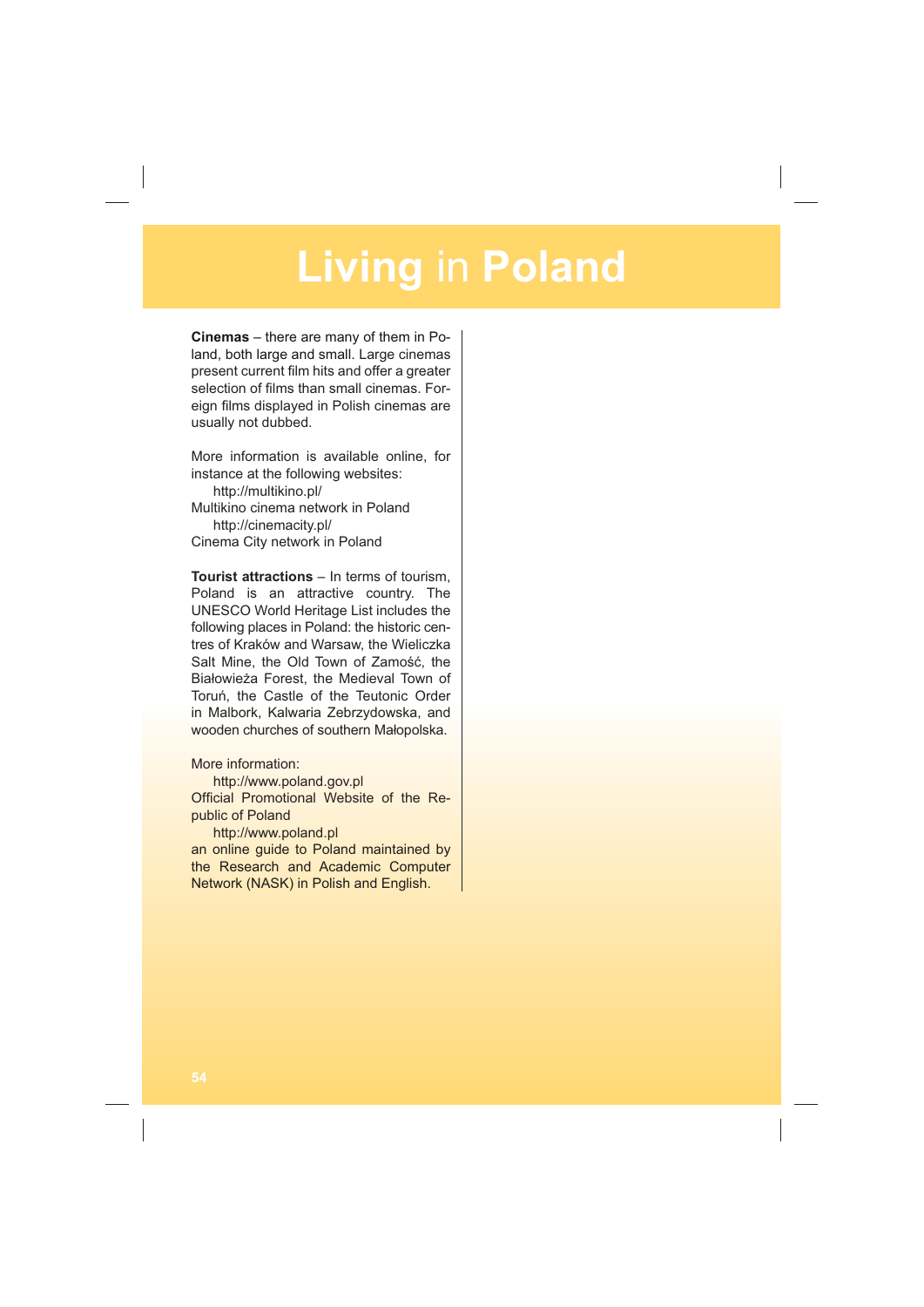### **Giving birth to a child**

The fact of giving birth to a child shall be registered in the gmina Registry Office. The fact of giving birth to a child can be registered by their father or mother, a doctor, a midwife or other person present at birth. If the parents of the child are married, a shortened transcript of the marriage certificate should also be enclosed. If the child was born in a Health Care Institution (ZOZ), it is the responsibility of that institution to register the birth.

The Head of the Registry Office draws up the Birth Certificate which is provided in three copies free of charge.

#### **Marriage**

Marriage in Poland takes place when a man and a woman at the same time make a statement in the presence of the Head of the Registry Office that they enter into marriage. Marriage also takes place when a man and a woman who enter into marriage, under the internal law of the Church or other religious association recognised by national law, in the presence of a clergyman declare their will to concurrently enter into marriage under the Polish law (then the Head of the Registry Office draws up a marriage certificate).

A man and a woman can enter into marriage when they both fulfil the following conditions:

- they are at least 18 years old,
- they are not legally fully incapacitated,
- they do not suffer from a mental illness or impairment,
- they are not married to another person,

there are no family ties (blood relationship) between them.

Persons willing to enter into marriage should present to the Head of the Registry Office the documents necessary to enter into marriage. If any of the documents proves particularly difficult to obtain, the court may release the person from the obligation to submit or present such document.

An EU citizen who wants to enter into marriage is obliged to submit to the Head of the Registry Office a document certifying that they may do so in accordance with the law of the country of their citizenship. If such document proves particularly difficult to obtain, the court, upon request of the EU citizen, may release them from the obligation to submit such document in non-litigious proceedings. During the proceedings, the court determines in compliance with the governing law whether the person can enter into marriage.

The evidence of cessation of marriage is an abridged copy of the death certificate or a copy of a legally binding decision concerning a statement of death or recognising the previous spouse as deceased, an abridged copy of a marriage certificate with an endorsement about its cessation by a divorce, or a copy of a legally binding decision of the court about a divorce.

The evidence of marriage cancellation is an abridged copy of a marriage certificate with an endorsement about marriage cancellation or a copy of a legally binding decision of the court about marriage cancellation. The evidence of non-existence of marriage is a copy of a legally binding decision of the court determining the non- -existence of marriage.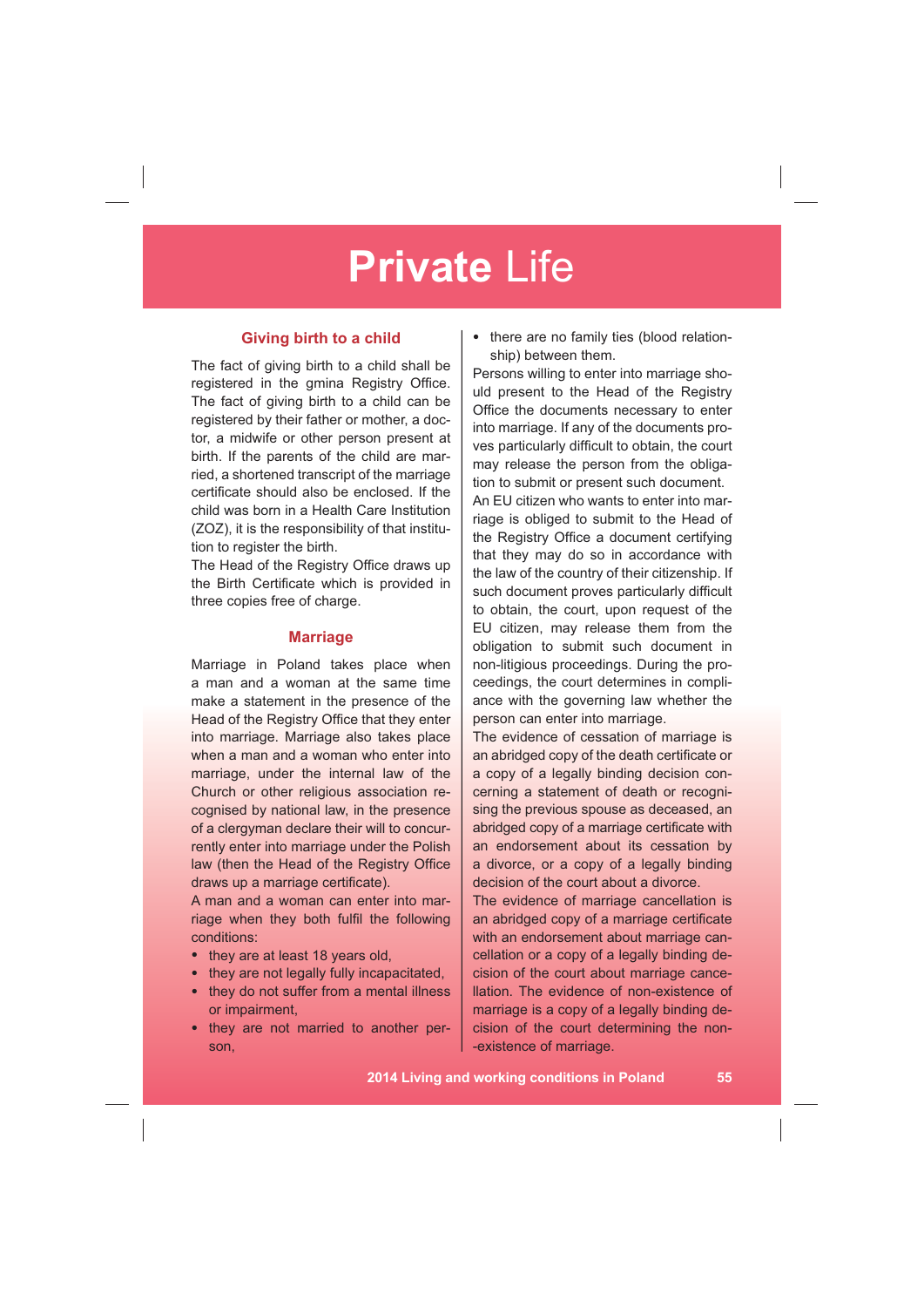The last name (last names) which will be used by spouses and the last name which will be used by children from a marriage are entered into the marriage certificate on the basis of written statements of spouses.

### **Death**

Death shall be registered in the Registry Office not later than three days from the day of death. Persons obliged to register death are, in the following order: the spouse or children of the deceased person, the closest relatives or related persons, persons residing in the premises where the death took place, persons who were present at death or who saw it, an administrator of the building in which death took place. If death took place in hospital or another institution, such hospital or institution is obliged to report it.

### **Education**

In the Polish educational system there is a distinction between compulsory education and compulsory schooling. Schooling is compulsory until 18 years of age, whereas compulsory education includes two typesof schools: the 6-year primary school and the 3-year lower secondary school. Children aged  $5$  or<sup>13</sup> 6 are obliged to complete one-year kindergarten preparation in a kindergarten, a kindergarten division at



a primary school, or in other form of kindergarten education (nursery points and nursery education complexes). Children with special educational needs attend special schools or integration classes in public schools. A school year in a primary school, lower secondary school, upper secondary schools and postsecondary schools lasts from September to June. It is divided into two semesters.

The system of education in Poland consists of:

- **kindergarten** for children aged 3 to 5;
- six-year primary school for children aged between  $7(6)$  and  $12(11)$ ; the criterion for enrolment in a primary school is age. At the end of the primary school, children sit a compulsory test (in accordance with the amended Act on the system of education, compulsory education begins one year earlier);
- **three-year lower secondary school**  – for children aged between 12 (13) and 14 (15) (the transition period is in

<sup>&</sup>lt;sup>13</sup> In accordance with the Act on the system of education as amended in 2009, the obligation of one-year kindergarten preparation of five-year-olds has been introduced. 6 year old children are gradually covered by compulsory education (Act on the system of education – Dz.U. of 2004 No. 256, item 2572, as amended).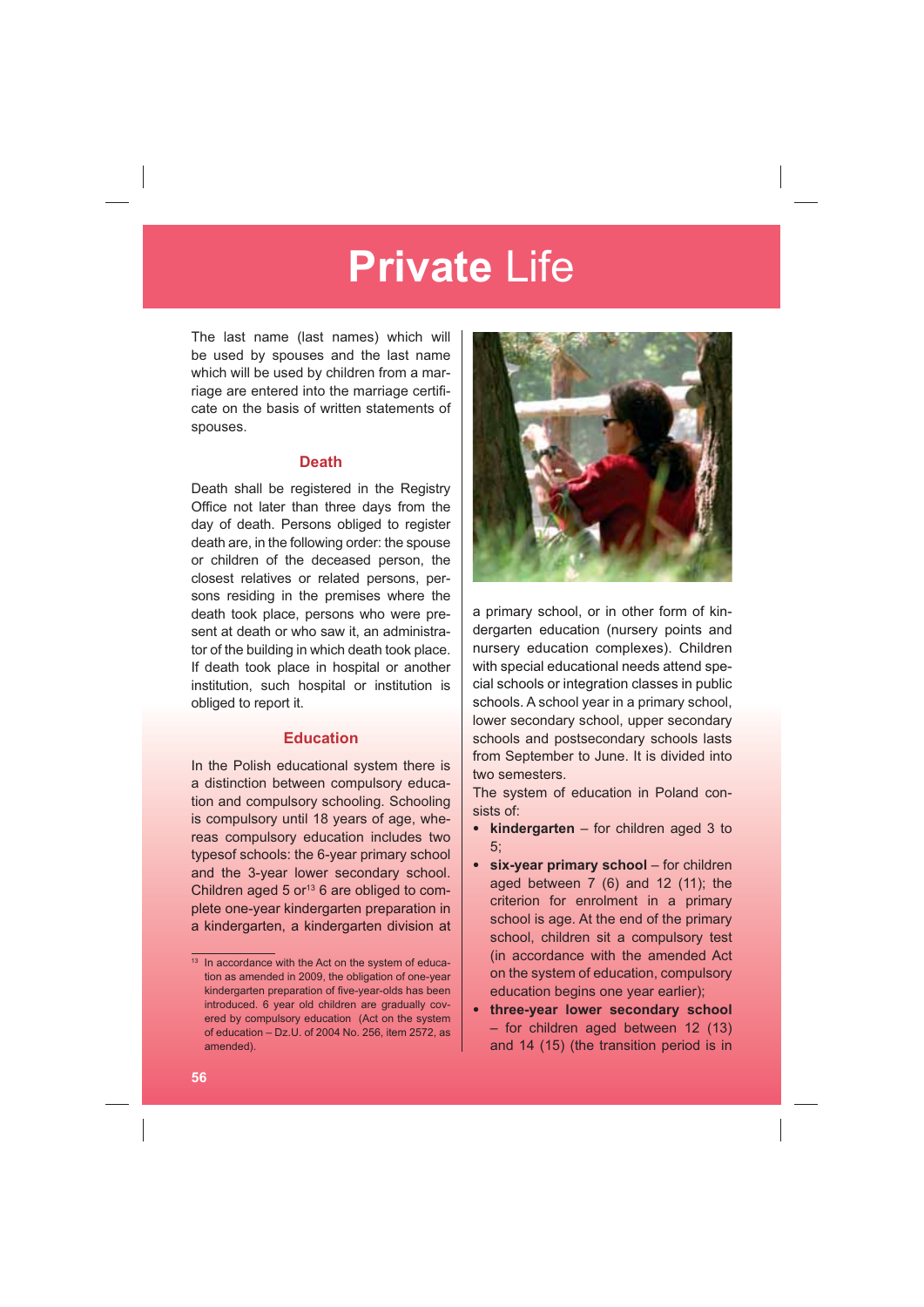force due to the extension of compulsory education to children aged 6); the criterion for enrolment in a lower secondary school is a primary school graduation certificate. At the end of the lower secondary school, students sit a compulsory examination covering knowledge and skills relating to humanities, mathematics and natural sciences. The results of the test and examination are provided in the certificates delivered to students;

• **upper secondary schools** – three-year high school, four-year vocational high school, three-year basic vocational school, or post-secondary school, where the period of education lasts up to 2.5 year. In order to be admitted to upper secondary schools (three-year high school, four-year vocational high school or three-year basic vocational school), students must produce a lower secondary school graduation certificate. Graduates of those schools (except for basic vocational schools) have the right to take high school final exams. Persons who pass those exams receive a general certificate of secondary education, which is necessary to apply for enrolment in a university. In order to be enrolled in a post-secondary school, it is necessary to have completed secondary education. Students of basic vocational schools, vocational high schools and post-secondary schools who pass the examination attesting their qualifications in respect of individual qualifications identified for particular vocations receive a certificate which confirms their vocational qualifications, and after passing all examinations and completing school education, also a diploma which allows them to take up work in a given profession.

Depending on their needs and aspirations, graduates of basic vocational schools may choose among several opportunities to continue education:

- persons willing to complete secondary education, take the high school final exams and possibly continue to study at a university, may be admitted to an adult high school and start already from year two;
- persons only willing to acquire additional professional qualifications currently sought on the labour market are able to enrol in qualifying vocational courses organised by public and non-public schools providing vocational training, institutions such as centres for practical training and centres for continuous learning, as well as labour market institutions:
- graduates of basic vocational schools interested in obtaining a technician diploma can complete secondary education, which is necessary to obtain such diploma, in adult high schools (starting their education from year two) and acquire relevant vocational qualifications during qualifying vocational courses;
- teacher training colleges and training colleges for foreign language teachers – providing training for future teachers in kindergartens, primary schools and care and educational centres, and in the case of foreign language teachers, also lower secondary school and upper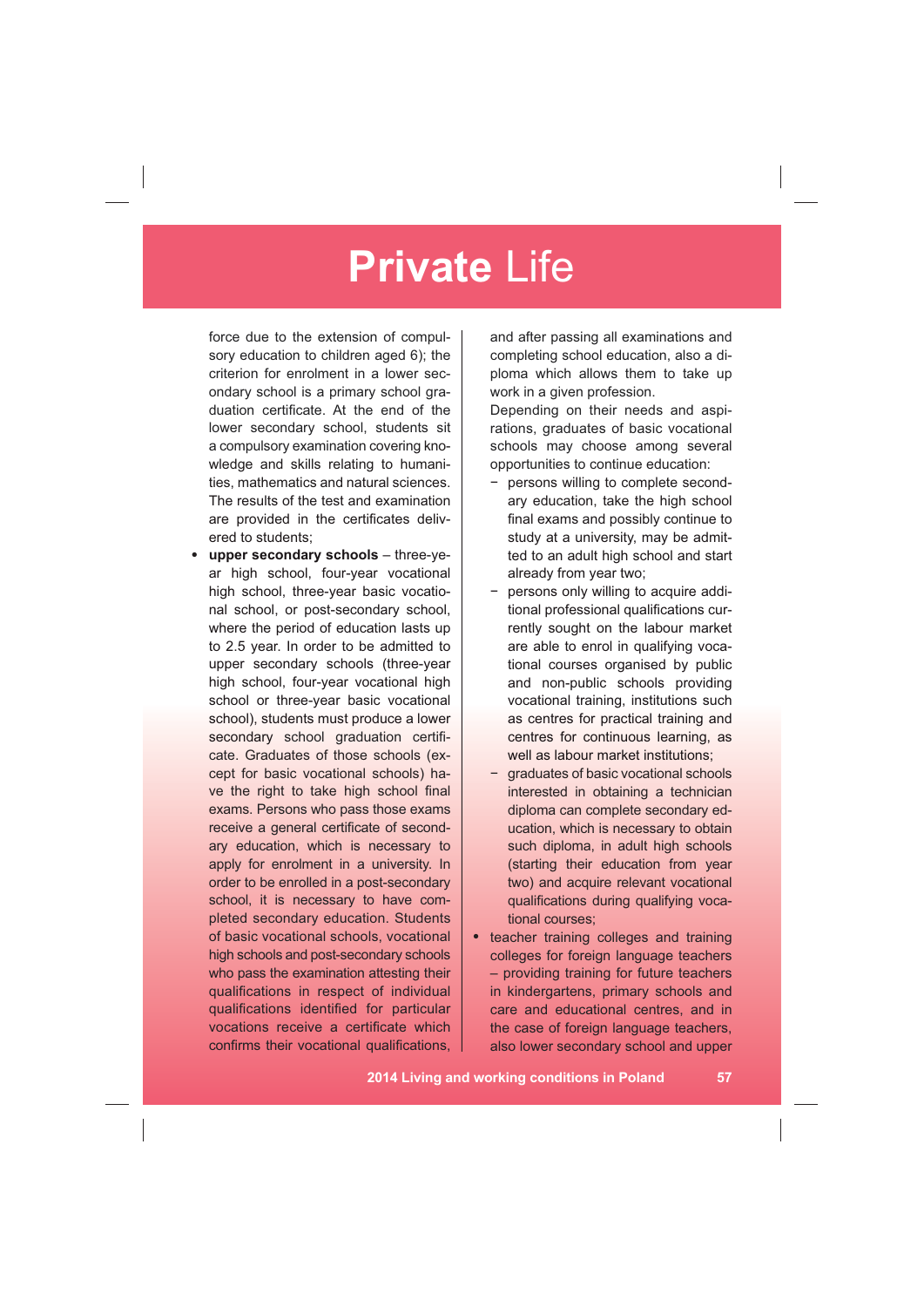secondary school teachers. In order to be enrolled in this type of college, a candidate must have a general certificate of secondary education. Graduates obtain a college graduation diploma or a higher vocational studies graduation diploma. Under the higher vocational studies graduation diploma, a candidate may be admitted to a university to complete supplementary MA studies;

- **higher education** higher education in Poland consists of the following levels:
	- **Bachelor level** a form of education for which candidates with the general certificate of secondary education are admitted to obtain the first level qualifications (licencjat or *inżynier* – Bachelor's or Engineer's degree);
	- **Master level** a form of education for which candidates with at least Bachelor's degree are admitted to obtain the second level qualifications (magister – Master's degree);
	- **Uniform MA studies** a form of education for which candidates with the general certificate of secondary education are admitted to obtain the second level qualifications (*magister* – Master's degree);
	- **Doctor level** PhD studies organised by an authorised organisational unit of a university, a scientific centre of the Polish Academy of Sciences, a research centre or international institute which operates on the territory of the Republic of Poland, established under separate regulations, which accepts candidates with Mas-

ter's degree willing to obtain the third level qualifications (**doktor** – the title of Doctor);

- **Post-graduate studies** a form of education where candidates with at least the first level qualifications are accepted, organised by a university, scientific centre of the Polish Academy of Sciences, research centre or the Post-graduate Medical Education Centre, to obtain post-graduate qualifications;
- **Full-time programme** a form of higher education where at least one half of the curriculum takes form of classes which require direct involvement of academic teachers and students;
- **Part-time programme** a form of higher education other than a fulltime programme, specified by the senate of the university.

In order to be admitted to a university, candidates must have the general certificate of secondary education. The rules of admission for the first year are determined by universities on a discretionary basis. Universities may also specify the minimum results of the high school final exams which would form the basis for admission. Universities may also organise additional entrance examinations, yet only where it is necessary to verify artistic skills, fitness or special predispositions required to pursue studies in a given field, which are not checked during the high school final exams, or where the candidate has a high school graduation certificate obtained abroad.

Studies can be carried out as full-time, part-time, extramural or extension studies.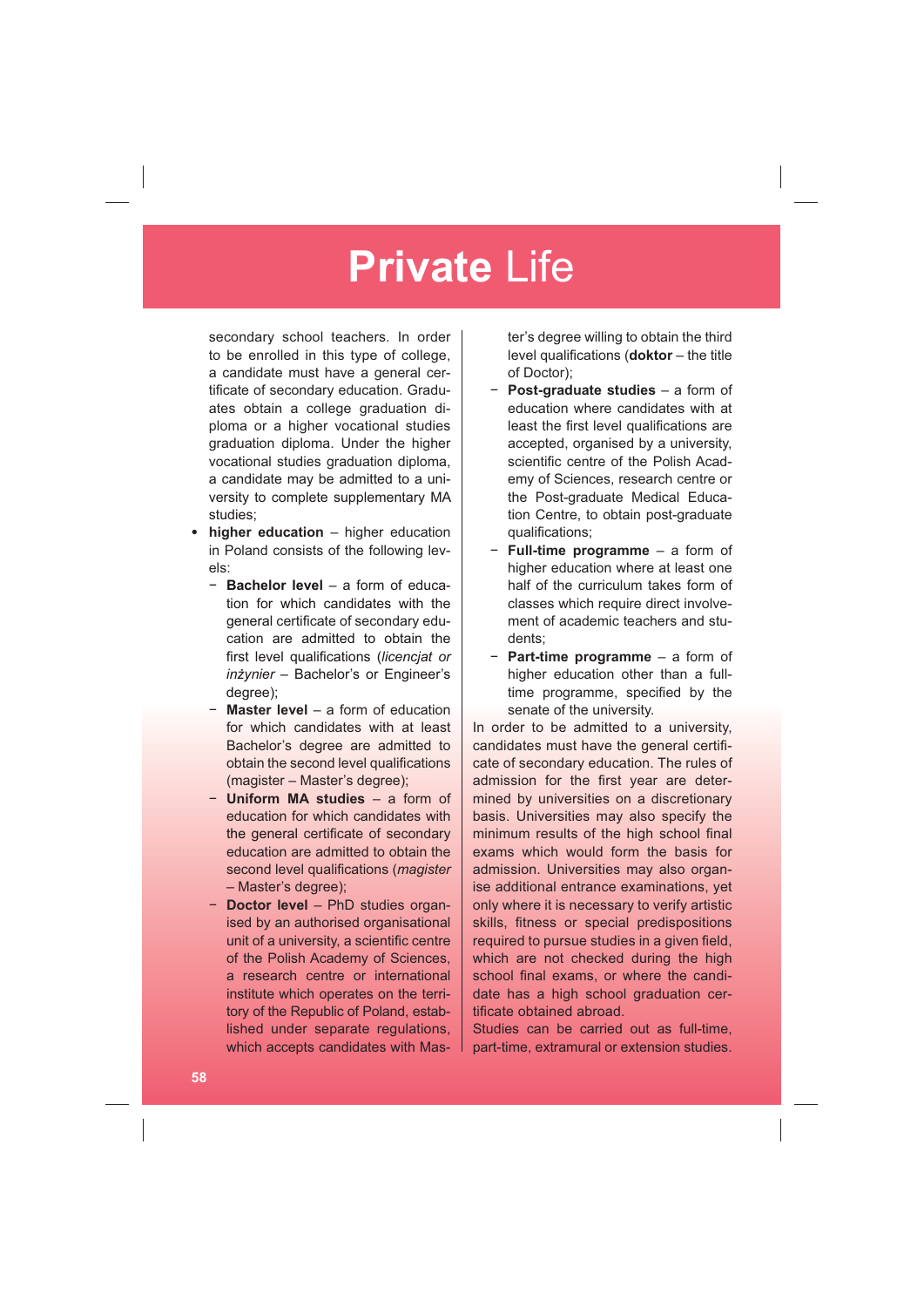The academic year lasts from October to June. It is divided into two semesters.

More information:

http://www.buwiwm.edu.pl Bureau for Academic Recognition and International Exchange http://www.mnisw.gov.p

Ministry of Science and Higher Education http://www.men.gov.pl

Ministry of National Education

http://www.mazowieckie.pl/kuratorium Education Inspectorate (Mazowieckie Voivodeship)

The Law on higher education – Dz.U. of 2012, item 572 as amended

### **Learning Polish**

Polish language courses are organised by universities and private language schools. These can be holiday courses, semester courses, whole-year courses, Polish language workshops or post-graduate studies of teaching Polish culture and Polish language as a foreign language. Such courses are not free of charge. The courses are organised by selected universities:

- Polonicum of the University of Warsaw – http://www.uw.edu.pl
- Jagiellonian University in Kraków http://www.uj.edu.pl
- School of Polish for Foreigners at the University of Łódź – http://www.uni. lodz.pl
- School of Polish Language and Culture at the University of Silesia in Katowice – http://us.edu.pl
- School of Polish Language and Culture at the Catholic University of Lublin – http://www.kul.edu.pl

 Polish Language and Culture Centre for Polish People from Abroad and Foreigners at Maria Curie-Skłodowska University in Lublin – http://www.umcs. lublin.pl